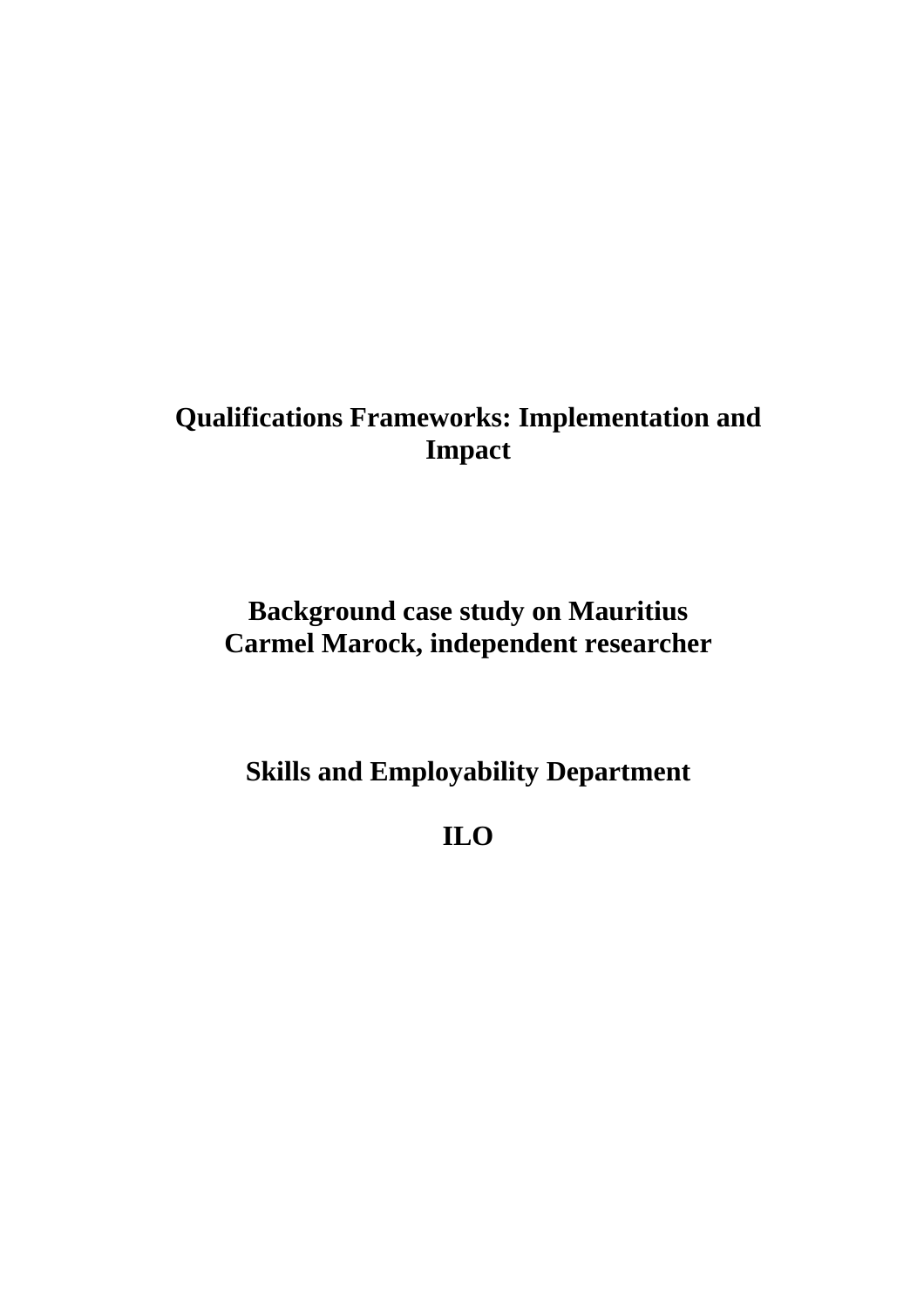#### **Foreword**

This report was prepared as one in a series of background studies under an international research project conducted by the ILO Skills and Employability Department in partnership with the European Training Foundation on the implementation of National Qualifications Frameworks (NQFs) and their use and impact. The individual country studies and the subsequent cross-country comparative analysis strengthen the empirical foundation for eventual policy advise on whether and, if so, then how to introduce a qualifications framework as part of a strategy to achieve countries' wider skills development and employment goals.

Whether the emphasis is on increasing the relevance and flexibility of education and training programmes, easing recognition of prior learning, enhancing lifelong learning, improving the transparency of qualification systems, creating possibilities for credit accumulation and transfer, or developing quality assurance systems, governments are increasingly turning to qualifications frameworks as a policy tool for reform. Despite the growing international interest, there is very little empirical research about the actual design process, implementation and results of NQFs as an approach to reform skills development systems where it has been attempted.

This report on Mauritius is one of a dozen studies of countries around the world undertaken to examine the extent to which qualifications frameworks are achieving policy objectives and which types of qualifications frameworks seem most appropriate in which contexts. The case studies were conducted through two stages of field work. The first stage generated a description of the qualifications framework, the design process, its objectives and the existing system of qualifications that it was intended to reform. For the second stage, the focus was on implementation, use, and impact of the qualifications framework, including asking employers, training providers, workers, and government agencies about the extent of their use of the qualifications frameworks and the extent to which they felt it was serving their needs.

In addition, five case studies on the early starter qualifications frameworks (Australia, the English NVQs, New Zealand, Scotland, and South Africa) were written on the basis of existing research and documentation only, and published as an Employment Working Paper (Allais, Raffe, Strathdee, Wheelahan, and Young, ILO 2009).

I would like to thank Ms Carmel Marock for carrying out the research and preparing this case study report. I would also like to acknowledge our gratitude to the practitioners and stakeholders who made time to respond to the questions and share their views. The paper reflects the views of the author and not necessarily those of the ILO.

Dr. Stephanie Allais, as Research Associate in the ILO Skills and Employability Department, supported the group of researchers in preparing the country studies and wrote the synthesis report *(The implementation and impact of National Qualifications Frameworks: Report of a study in 16 countries*, 2010) which also explains the methodology set out for the country studies. I would also like to thank Judy Harris for editing the case study.

> Christine Evans-Klock Director Skills and Employability Department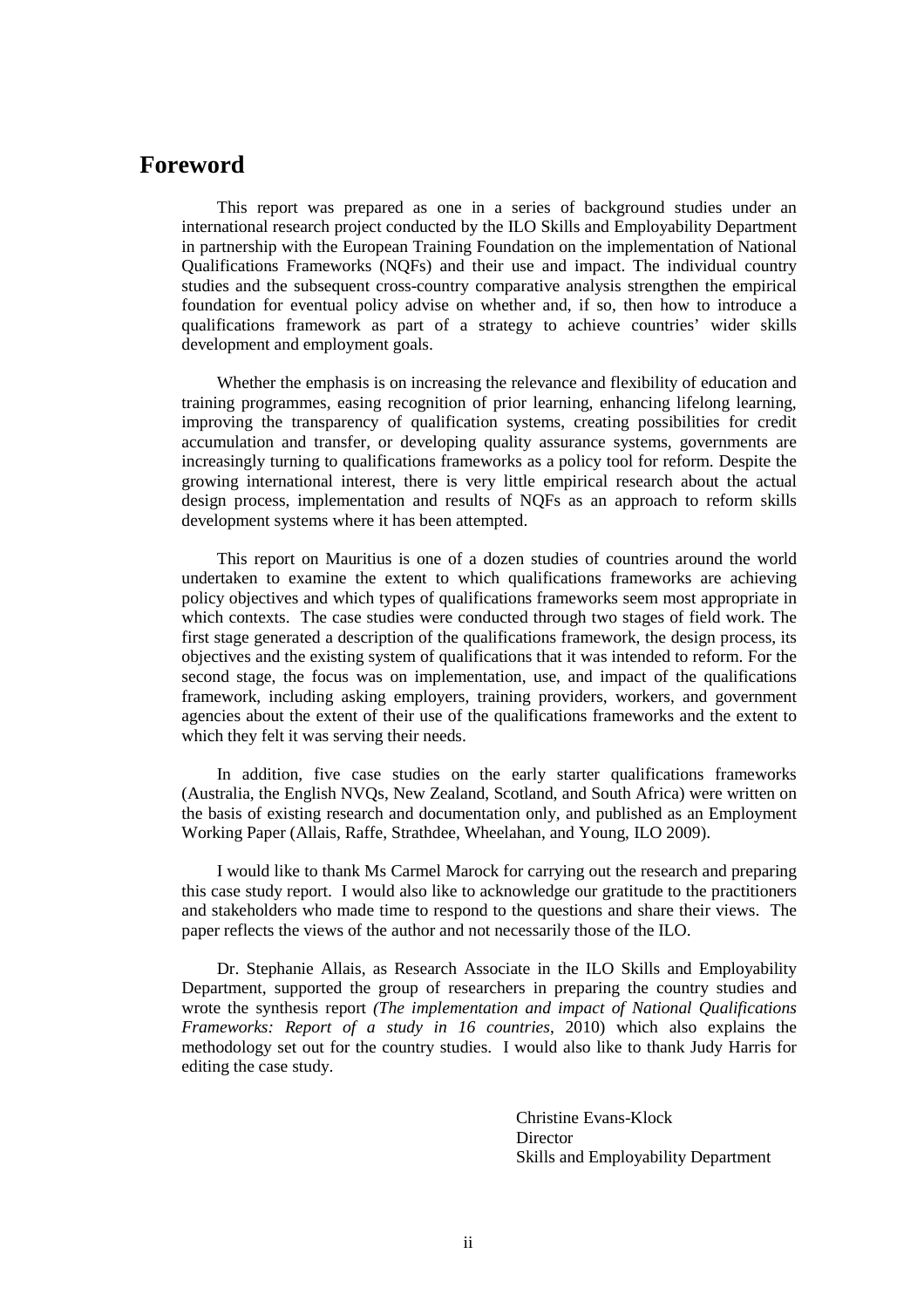### **Contents**

| $\mathbf{1}$ . |                                                                                    |    |
|----------------|------------------------------------------------------------------------------------|----|
| 2.             |                                                                                    |    |
|                |                                                                                    |    |
|                |                                                                                    |    |
|                | 2.3. Challenges related to the current education and training system 10            |    |
| 3.             |                                                                                    |    |
|                |                                                                                    |    |
|                | 3.2. National Human Resource Development: structures and plans 13                  |    |
|                |                                                                                    |    |
| 4.             |                                                                                    |    |
|                | 4.1 Promote access, motivation and achievement in education and training,          | 26 |
|                | 4.2 Promote lifelong learning by helping people to understand clear progression    | 28 |
|                | 4.3 Avoid duplication and overlap of qualifications while making sure all learning | 29 |
|                | 4.4 Promote public and professional confidence in the integrity and relevance of   | 30 |
| 5.             |                                                                                    |    |
|                |                                                                                    |    |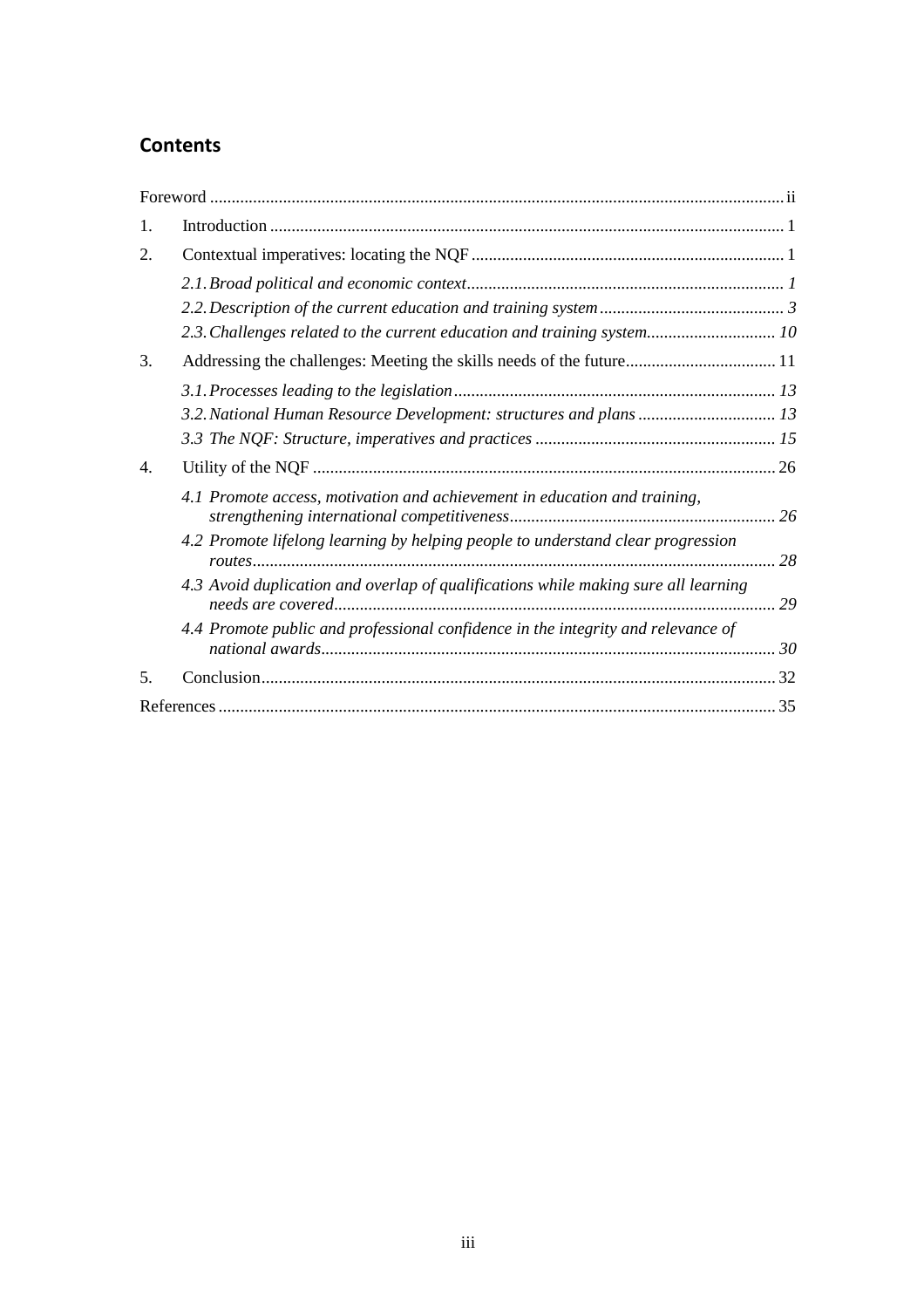### **1. Introduction**

The development, implementation and maintenance of the National Qualifications Framework (NQF), was entrusted to the Mauritius Qualifications Authority (MQA) under the terms of the Mauritius Qualifications Authority Act 2001 (No. 42).

This case study outlines the manner in which the National Qualifications Framework (NQF) was conceptualized in Mauritius and considers the extent to which it has been given practical expression in the eight years since it began.

The NQF was created to play two distinct roles: (i) to operate as an organizing framework for three sectors, that is, primary and secondary education, technical and vocational education and training (TVET) /workplace, and tertiary education; and (ii) to operate as an outcomes-based framework for the TVET/workplace sector.

The NQF has enjoyed some success as an organizing framework – that is, relationships between qualifications do appear to be more explicit. However, it appears to have enjoyed very limited success as an outcomes-based framework – whilst new qualifications have been generated, none have yet been taken up and used.

This case study explores the reasons for these apparent successes, and the lack thereof and will attempt to understand whether weaknesses relate to the manner in which the NQF was implemented or to unrealistic objectives and plans for the NQF as a whole.

## **2. Contextual imperatives: locating the NQF**

This section considers the context in which the NQF was introduced and factors which contributed to policy makers determining the need for it.

#### **2.1. Broad political and economic context**

Mauritius is a volcanic island; it is 1,864 square kilometres in area and is situated in the Indian Ocean. As of December 2006, the population was estimated at 1,256,727 of which 621,704 were males and 635,423 were females, with a ratio of 97.8 males to 100 females. The administrative language is English and home languages include Arabic, Bhojpuri (an Indian dialect), Chinese, Creole, French, Hindi, Marathi, Tamil, Telegu and Urdu.

During the French occupation of the island in the eighteenth century, the sugar industry gained prominence, using slave labour from Africa. With the capture of the island by the British in 1810, slavery was abolished and the sugar planters subsequently brought large number of labourers from India. The descendants of these Indian workers now make up 60 per cent of the population. The rest of the population includes black Africans, Creoles, Chinese and Europeans.

Reliance on the production of sugar for export continued until the 1970s when the Mauritian government established an Export Processing Zone (EPZ) which focused on the textile and clothing sectors. The manufacturing industry has also been a key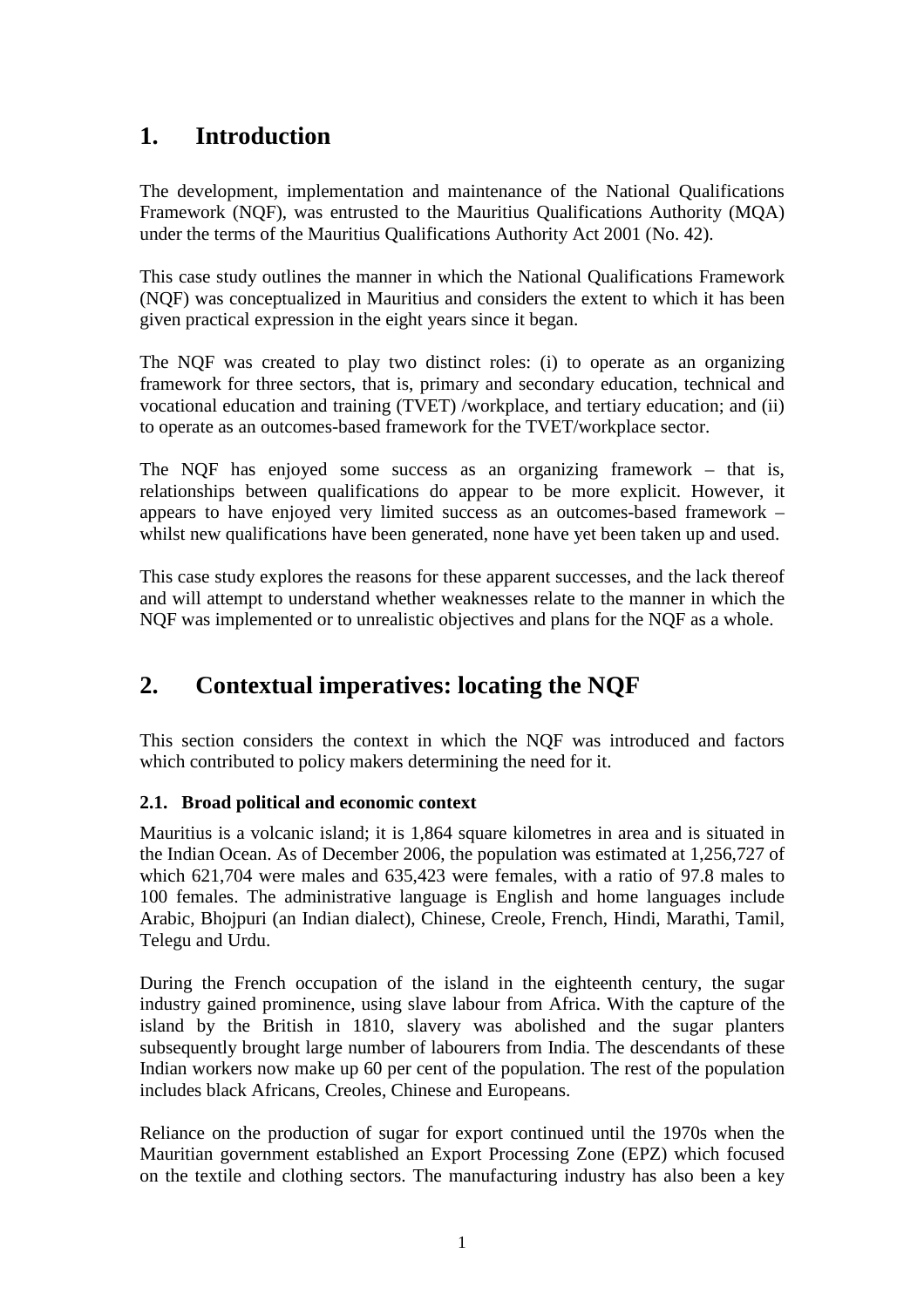driving force behind economic growth and in 2000 it contributed 25 per cent of the Gross Domestic Product (GDP), half of which was accounted for by the EPZ.

Subsequently, the economy was diversified to include Tourism, Financial Services and the development of the Information and Communication Technology (ICT). Recent strategy documents indicate that the economy has further expanded to include emerging sectors such as: the Land Base Oceanic industry, the Seafood Hub, Real Estate sand the Pharmaceutical industry. Through these varied interventions, Mauritius has been able to emerge as an upper-middle income country, with significant rises in living standards and socio-economic conditions since Independence.

However, more recent studies show that the underlying attractions of cheap labour and a high export base (fuelling the success of the Export Processing Zone) have been placed under pressure by international competition (Baguant, 2003) and a slowdown in exports has been identified as the key contributor to rising unemployment. Related to this, Mauritius now faces increasing pockets of poverty, linked to poor educational levels and low employment status amongst its more marginalized communities (particularly the Creoles) (Bunawaree, 2001). Of concern are the United Nations Development Programme (UNDP) figures that state that in the first six months of 2004 employment decreased by 7,426 people. The report developed by the HRD Council plan suggests that this constitutes a trend as between 1991 and 2004 the local workforce in the Export Processing Zone (EPZ) decreased by 30 per cent. Other figures confirm this trend, reporting that while in 2002 the unemployment rate was 7.2 per cent, this had risen to 9.1 per cent by 2006. More recent figures show that estimated unemployment has gradually increased from 432,000 in 1990 to 523,700 in 2007. Of particular concern is female unemployment. Women constitute 35 per cent of the labour force and 61 per cent of the unemployed population (HRD Council, 2009)

What particularly requires attention within this report on the NQF, including the rationale for its introduction and the role that it has actually played, is what appears to be a direct relationship between employment and levels of education.

The National Human Resource Development Plan (HRD Council, 2009) states that the educational profile of the registered unemployed is as follows:

- 36.5 per cent have primary education or less than primary;
- 34 per cent have between Form I and Form IV;
- 21.8 per cent have the School Certificate;
- 6.1 per cent have the Higher School Certificate; and,
- 1.6 per cent are professionals.

These figures show that unemployment figures directly decrease with higher levels of qualification. They emphasize growing concerns over inequality and highlight the extent to which access to education plays a critical role in subsequent access to employment opportunities.

The perspective that employment status is closely related to educational level is given further weight in the National Human Resource Development (NHRD) Plan (HRD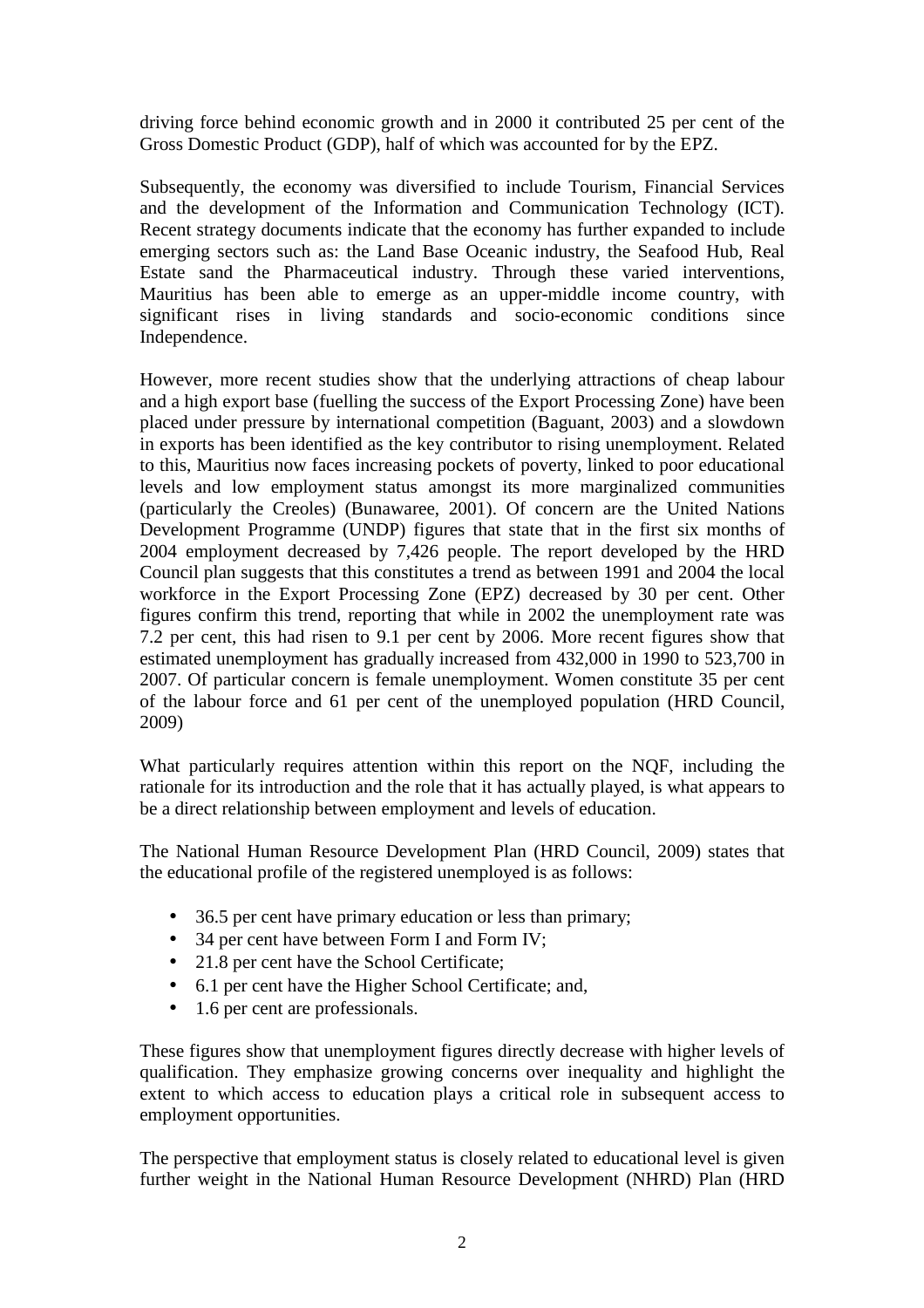Council, 2009) which suggests that despite the fact that the rate of unemployment has continuously been rising, the number of foreign workers has also been soaring. The Plan states that statistics from the Employment Division of the Ministry of Labour, Industrial Relations highlight that the overwhelming majority of work permits are issued in the occupational category of "skilled workers" (93 per cent on average). Figures highlight that while for example in 2006 there were an estimated 16,700 foreign workers in Mauritius, there were also 51,700 unemployed people. More recent figures state that the number of foreign skilled workers increased from 14,600 in 2000 to 24,000 in 2008 (HRD Council, 2009).

These figures all suggest that whilst the economy is absorbing increasing numbers of skilled individuals, unemployment is rising amongst people with lower levels of qualifications.

This situation represents an important part of the context that explains why it was thought that there was a need for change: it was argued that if increased numbers of people could become skilled then this would assist in reversing unemployment. The next section considers the rationale for the introduction of an NQF rather than a continued reliance on the existing education and training system.

#### **2.2. Description of the current education and training system**

This section provides an overview of the structure of the education system. It is organized in terms of the three segments of the Mauritian NQF, that is: primary and secondary education, TVET/workplace and tertiary education.

#### **Schooling**

Schooling allows for two years of pre-primary education. Pupils enter Standard I at the age of five. Mauritius then has a  $6+5+2$  education structure i.e. six years of compulsory primary schooling from Standard I to Standard VI leading to the Certificate of Primary Education (CPE). This is followed by five years of compulsory secondary education from Form I to Form V leading to the Cambridge School Certificate (SC) and a further two years at secondary level ending with the Cambridge Higher School Certificate (HSC).

In March 2006, there were 290 primary schools including 13 in Rodrigues (an island governed by Mauritius). A total of 121,387 pupils were attending 277 schools in Mauritius and 4,700 pupils were attending the 13 primary schools in Rodrigues. The total number of students in secondary education increased to around 110,000 in 2005. Presently there are 70 state secondary schools and 109 private secondary schools. The private schools are also allocated government funds through the Private Secondary Schools Authority (PSSA).

In 1975, the Mauritius Institute of Education (MIE) was established to provide teacher training (pre-service and in-service) at primary and secondary levels. The MIE was also responsible for curriculum development for schools. In 1985, this function was taken over by the Curriculum Development Centre (CDC) under the aegis of the Ministry of Education, and in 1993 the CDC became the National Centre for Curriculum Research and Development (NCCRD). However, it is noted that while the CDC was central to curriculum development at the primary level, curricula for the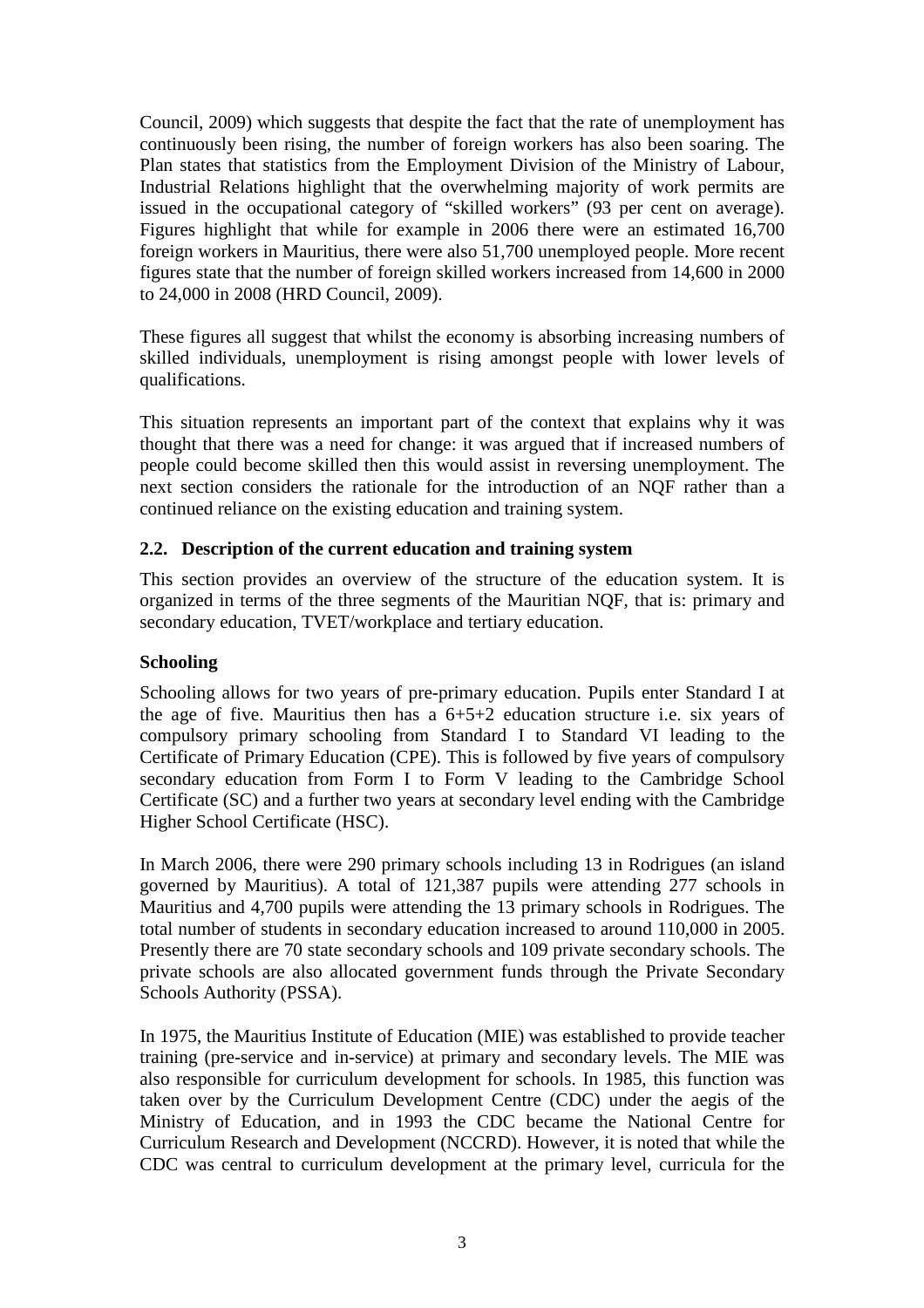secondary level was primarily developed by the University of Cambridge Local Examination Syndicate (UCLES) with local inputs.

With regards to assessment and examinations, interviewees indicate that the Mauritius Institute of Education (MIE) was initially concerned with this. However in 1984, the Mauritius Examinations Syndicate (MES) was established and given responsibility for conducting all national examinations including the Certificate of Primary Education (CPE), the Cambridge School Certificate (SC), and the Cambridge Higher School Certificate (HSC). The MES also conducts examination-based research aimed at improving the assessment system and informing policy decisions. Figures provided in the National Human Resource Development Plan (HRD Council, 2009) suggest that out of every 100 students joining Standard I at primary level, only 35 access the upper secondary level, and only about 28 of those successfully complete the Higher School Certificate or A-level examinations. Put differently, the Plan observes that:

- Around 72 per cent of a cohort completes the CPE examinations successfully every year at first or second attempt.
- 55 per cent of the cohort successfully completes the School Certificate.
- Only 35 per cent access upper secondary education (i.e. the HSC/GCE Alevel).
- Only about 28 per cent of every cohort is successful at HSC level.
- The remaining 65 per cent, representing about 13,000 children, are not sufficiently catered for.<sup>1</sup> The NHRD Plan indicates that these children either follow various vocational courses or join the world of work.

The above figures indicate high levels of wastage and serious progression difficulties. This despite the provision of free education at primary and secondary levels up to age 20, and the introduction of compulsory education for all young people between the ages of three and 16.

This issue of high numbers not completing schooling underscored the need for a change in the system to find a way of ensuring that those young people who left school could still access the requisite skills for the economy and progress into higher education if they so chose. The challenges within the TVET system and its perceived inability to meet this need are discussed below as it is because of these "system failures" that the imperative for an NQF was generated.

#### **Technical and vocational education and training (TVET)**

Technical and vocational education and training (TVET) is seen as a critical component of the education and training system, both to create an alternative learning pathway for young people that leave the school system prior to completion, and also for those wishing to progress to a more advanced skills level.

TVET in Mauritius focuses on vocational programmes that are benchmarked at the same levels of the NQF as schooling (though this is not at this stage making a statement regarding equivalence) and diplomas and higher diplomas that are pegged

<sup>&</sup>lt;sup>1</sup> This figure is made up of 5,000 children who are successful at SC/GCE O-level but whose results do not allow them to proceed to the upper secondary level; 4,000 children who are unsuccessful at SC/GCE O-level; and 4,000 children following pre-vocational courses.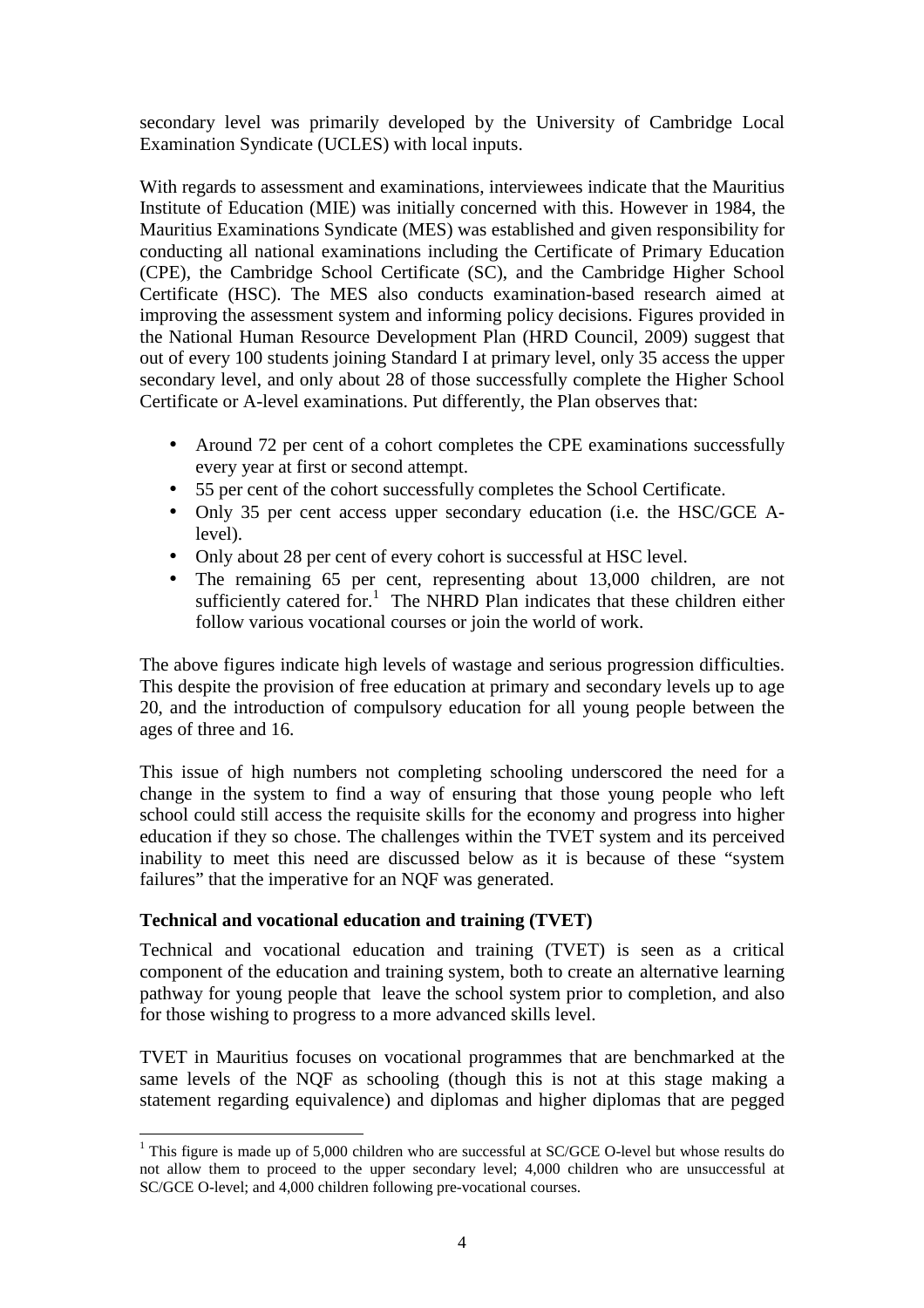at level 5 and a more limited number at level 6 on the NQF (again not making a statement regarding equivalence).

The main provider of TVET in Mauritius is the Industrial and Vocational Training Board (IVTB). The IVTB is a public provider established in 1988 as an attempt to overcome what was described as a poor training legacy (SQA, 1998). It was envisaged that the IVTB would create a more coordinated and responsive approach to training. Because of the size of Mauritius, it was possible to establish the IVTB as the sole public provider of TVET. This in turn ensured that the government could focus its resources on a single provider. This situation has allowed the IVTB to secure resources and facilities to support the provision of a range of technical programmes which cannot be offered by private providers because the equipment required for learning is considered to be prohibitively expensive.

The Industrial and Vocational Training Board, established through the IVTB Act 1988 (No. 8), under the direct responsibility of the Prime Minister, was given responsibilities for:

- advising the Prime Minister on matters related to training;
- monitoring the needs for training in consultation with relevant authorities;
- administering, controlling and operating training schemes; and
- providing for, promoting, assisting in and regulating the training or apprenticeship of persons who are or will be employed in commercial, technical or vocational fields.

In practice, this translated into three broad areas of responsibility:

- registering training providers (as it was the only public provider this meant in practice that it was responsible for registering private providers);
- implementing the levy-grant system; and
- managing the National Trade Certification System through technical and vocational training centres which provided training.

The Industrial and Vocational Training Board (IVTB) was established with a Council which includes representatives from government, employers and unions from key sectors. This was to ensure the relevance of training to the labour market. To enhance this, committees were established in each of the different fields to provide guidance on training needs and curriculum design and to facilitate consultation at different levels.

However, there were growing concerns that the IVTB was playing a dual role: that of training provider and training regulator/facilitator. There was also concern about the administration of the levy-grant system, particularly in terms of the bureaucratic requirements associated with it. As a result, the International Labour Office (ILO) was requested to undertake a review of the IVTB and to develop a report of its findings and recommendations. It was recommended (and agreed) that the IVTB would be restructured as an "enhanced training provider" with a focus on training, assessment and certification. This led to the IVTB expanding its programmes to include higher level skills as well as provision that require a high level of capital investment, for example engineering. It was further agreed that the regulatory functions that had been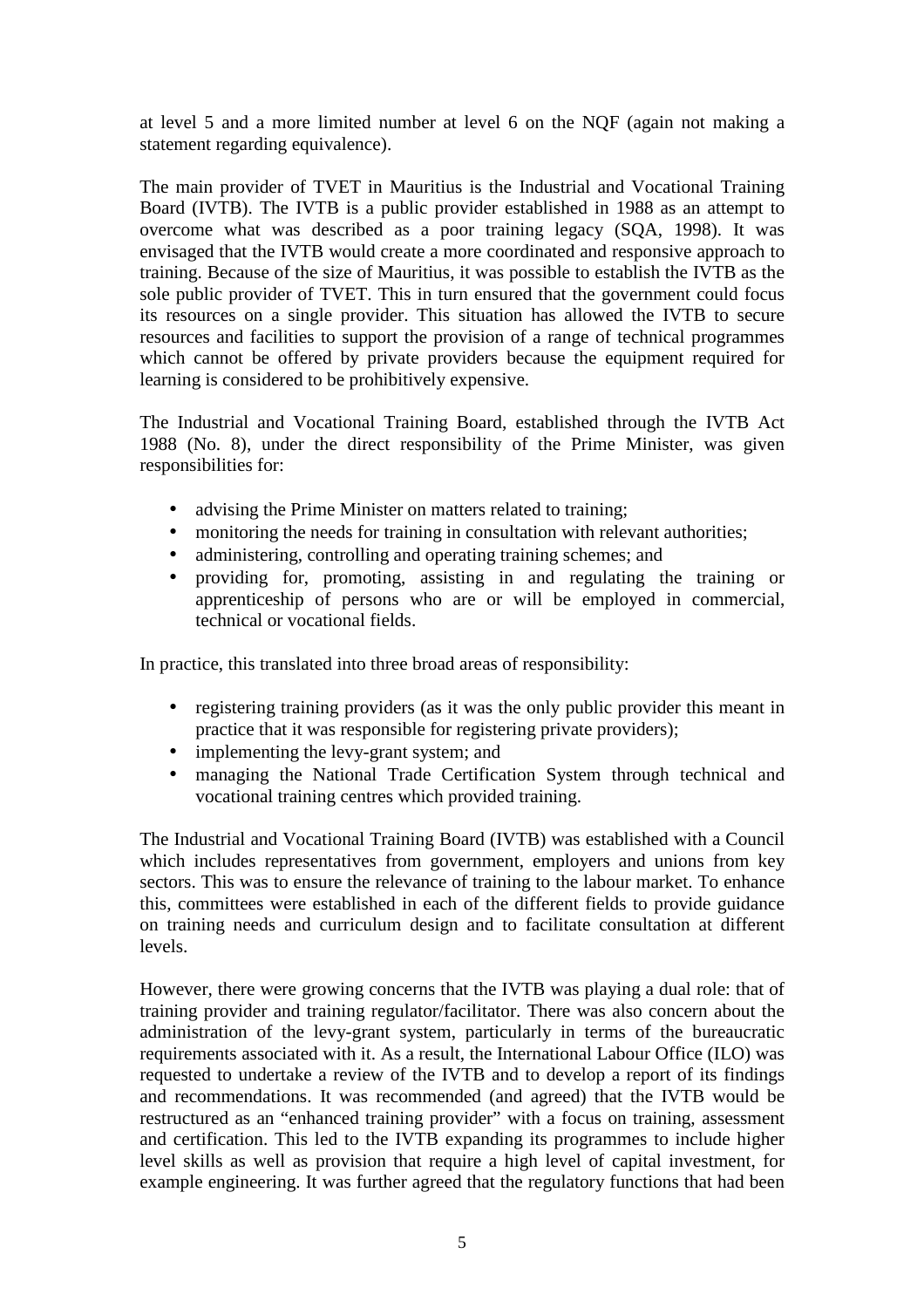situated within the IVTB (including registering private training providers and implementing the levy-grant scheme) be transferred to the Mauritius Qualifications Authority and the Human Resource Development Council respectively.

These changes represented a clear decision in Mauritius in favour of distinct functions: the regulation of provision (schools through the Ministry, TVET through the MQA and tertiary education through the Tertiary Education Commission; the planning of skills development including decisions related to the levy/grant system (through the HRD Council); and provision (including the assessment of programmes) through varied public and private sector providers. The manner in which these functions do in reality exist in a complementary manner that allows for streamlined functions will be explored throughout this report.

Based on these decisions, the Industrial and Vocational Training Board (IVTB) was restructured to comprise 12 training "institutions" or sites focusing on the provision of the National Training Certificate (NTC). The NTC was changed so as to recognize the need for technical training to move into higher levels of the NQF, and was restructured into three levels:

- NTC level 3: this is described as a basic course which will enable an individual to work under supervision.
- NTC level 2: this is described as a combination of practical and theoretical components that enable the individual to work with minimal supervision – at this level a person can become a qualified artisan.
- NTC level 1: does not in reality exist and was been replaced by the Diploma and Higher Diploma. This level is increasingly offered by the IVTB, often jointly, with international institutions/organizations.

National Training Certificates offered in 20 trades at level 3; 17 trades at level 2; and 11 trades at Diploma (technician) and Higher Diploma (technologist) levels - in 10 vocational fields:

- Automotive Engineering
- Building and Utility Maintenance
- Electronics and Telecommunications
- Food and Beverages Services
- Hospitality and Tourism Management
- Industrial Engineering
- IT and Multimedia
- Printing and Graphic Design
- Textile Production
- Wood Technology

With regards to the IVTB's responsibility, managing the National Trade Certification System, the IVTB was also given responsibility for technical and vocational examinations. The IVTB carried this responsibility out jointly with the Mauritius Examinations Syndicate (MES). In practice this has meant that the Industrial and Vocational Training Board (IVTB) facilitates the practical assessment and the MES moderates the assessment schedule and quality assures the examinations. The MES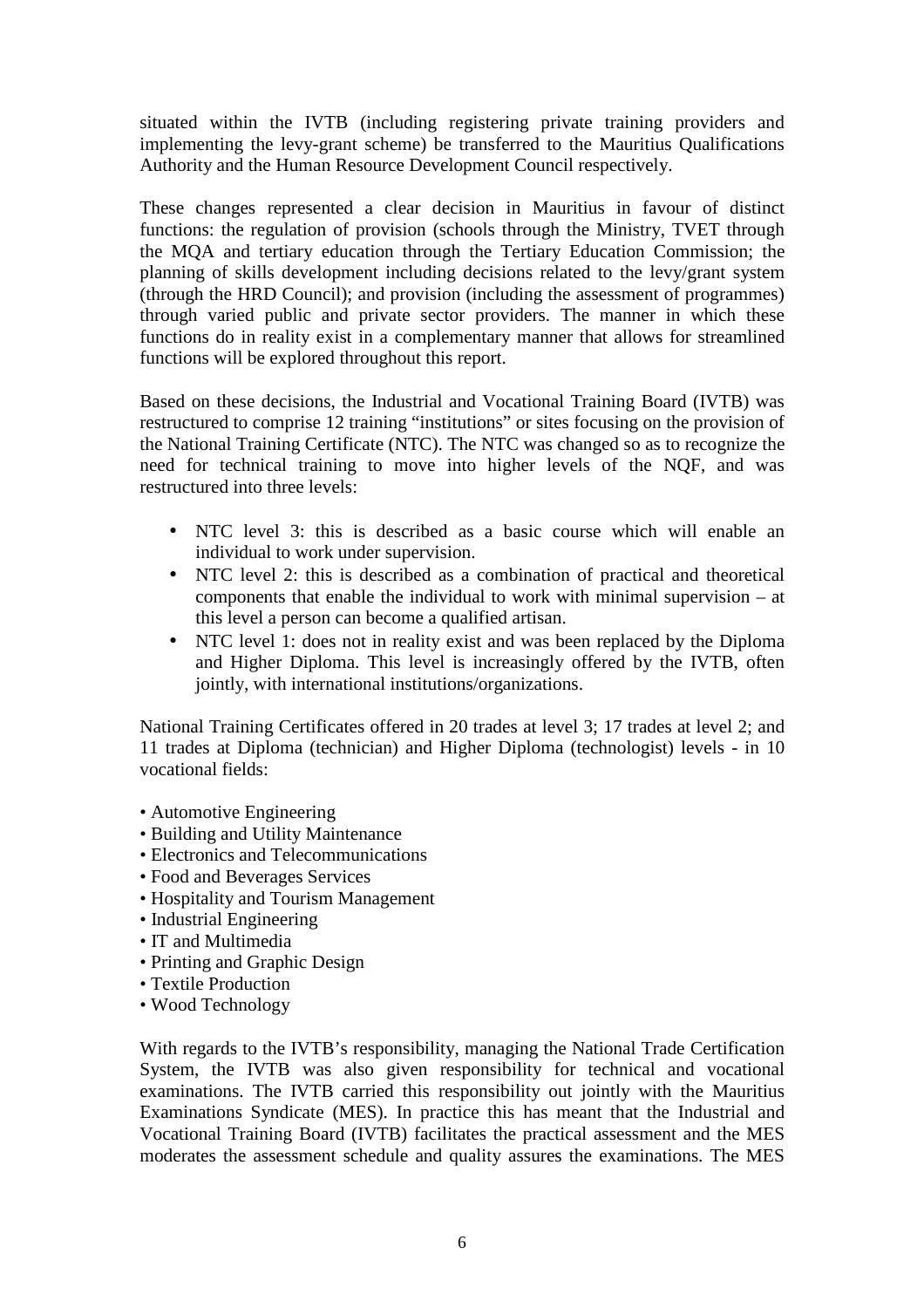also takes full responsibility for the theoretical examinations and students write the examinations at MES centres.

A large number of private providers offer vocational or occupationally directed programmes, including the NTC. It is estimated that there are some 347 registered private training institutions, including work-based institutions, providing some 937 awards and 2,661 non-award courses in Agriculture, Beauty Care and Hairdressing, Engineering, Health and Safety, Hotel and Tourism, Information Technology, Management, Office Skills, Textile and Design.<sup>2</sup> As mentioned, private providers tend to be biased towards provision that requires limited equipment, for cost reasons.

The Industrial and Vocational Training Board (IVTB) no longer has responsibility for the registering of private providers. However, interviewees explained that the IVTB still has a relationship with these providers especially in relation to National Training Certificates (NTC) where the IVTB retains responsibility for quality assurance. The IVTB and Mauritius Examinations Syndicate (MES) are jointly responsible for assessment and certification of NTC programmes regardless of provider.

Non-NTC programmes offered by private providers tend to be linked to an international provider and in some cases are examined and certificated by that provider. In other cases, partnerships exist between international and local providers and in some cases (such as the City and Guilds of London Institute) the Mauritius Examinations Syndicate (MES) undertakes the assessment and certification on behalf of the international body.

In line with the decision to support higher level skills development, the Industrial and Vocational Training Board (IVTB) is also offering an increasing number of diplomas and higher diplomas. This decision took into account the "prospective changes" that were being made to the education system, that is, the introduction of compulsory education up to age 16 (2005). It was believed that more students would then wish to move into vocational programmes taking them to higher skills levels.

While interviewees suggested a continuing need for vocational education at a lower level because students continue to leave school early, despite there being compulsory and free provision, they also emphasized the need for programmes that allow vertical mobility. This emphasis is based on the assumption that many students will not be able to move from NTC levels into higher education (this issue is explored in the following section). A previous research report (Gewer, 2004) stated that the Employer Federation supported the above emphasis, reporting that is was important that the Industrial and Vocational Training Board (IVTB) "expand vertically rather than horizontally".

Higher level programmes are externally assessed and students are awarded a certificate from the relevant HE institution. Interviewees from the IVTB indicated that some certificates mention IVTB on the certificate while others do not: this is dependent on the arrangement that the IVTB has with the particular provider.

<sup>&</sup>lt;sup>2</sup> It was not possible during this research process to ascertain the actual figures for private provision.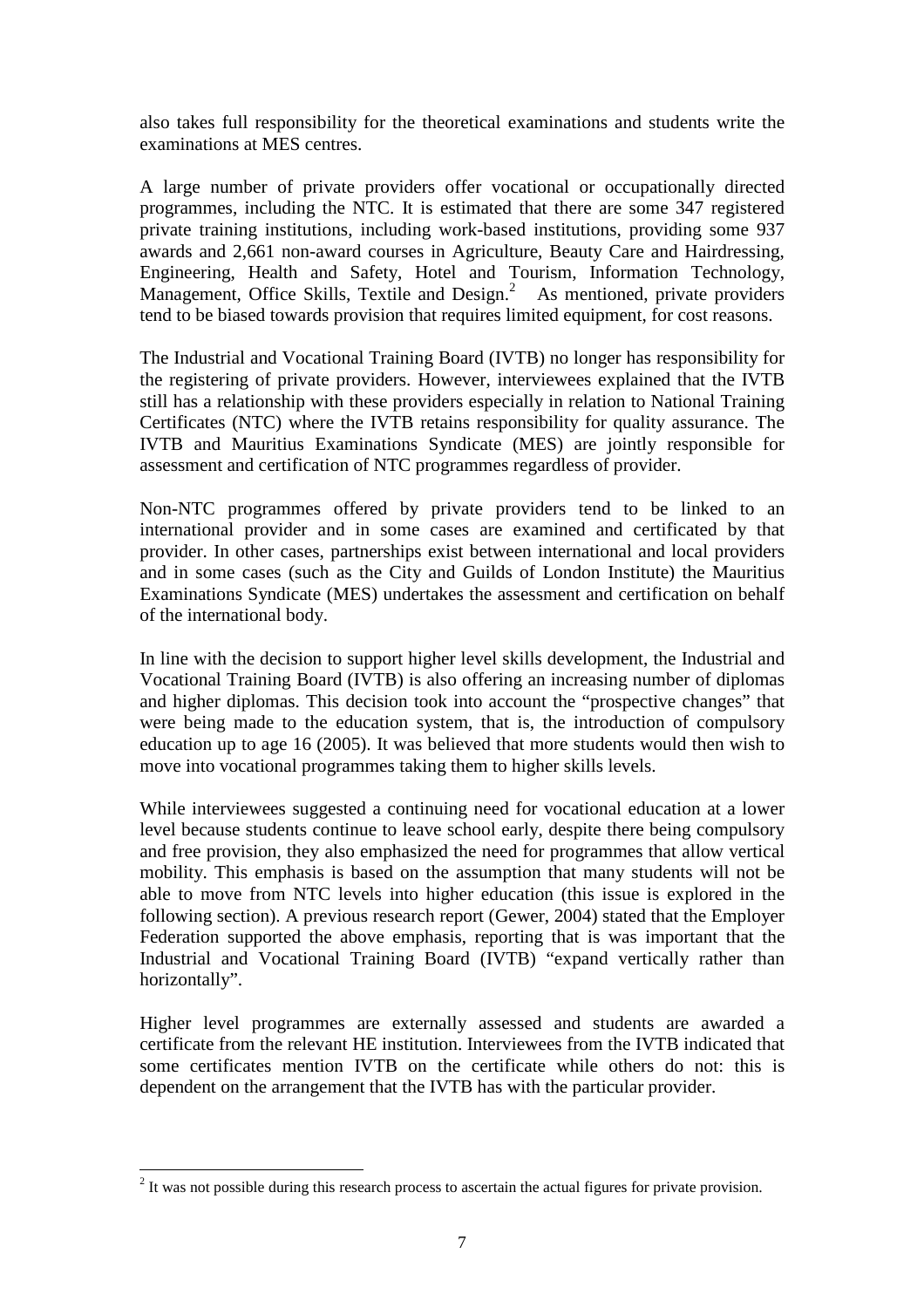In addition to the Industrial and Vocational Training Board (IVTB), the Ministry of Education and Scientific Research established the Technical School Management Trust Fund (TSMTF) in 1990 to manage the three polytechnics which also offer post-Form V diplomas. This Fund is discussed as part of this section because polytechnics are considered as part of the vocational /workplace sector of Mauritian education. At the point of doing this research, a process was underway to merge the IVTB with the Technical School Management Trust Fund (TSMTF). This process had been underway for some months, and there appeared to be some uncertainty about the implications of the merger. The one issue on which there is agreement is that the new organization will continue to provide vocational programmes that span levels 2 to 7 on the NQF, with an emphasis on levels 2 to 6. In addition, it appears that the new institution will have awarding powers. The Technical School Management Trust Fund is also mentioned in the following section which addresses the tertiary sector as their programmes are also considered part of the tertiary sector and many enable access to university.

The polytechnics were established in response to the need for intermediate-level skilling for middle managers. They operate for students graduating from secondary schools and create a potential bridge to university. They also provide part-time programmes for middle managers in formal employment to upgrade their skills. The focus is on para-professional training for technical and professional support staff.

The three polytechnic institutions that are part of the Technical School Management Trust Fund (TSMTF) have different foci:

- The Lycee Polytechnique is based on the French system of technical Education and offers courses for the development of technicians. These courses are offered in French and enable students to achieve a diploma. Assessment and certification is undertaken by the Mauritius Examinations Syndicate (MES) together with the Lycee Brevet de Technician. An interviewee from TSMTF reported that students wishing to progress further in their studies can access programmes offered by the Institute of Technology although many students choose to remain in institutions that offer programmes in French.
- The 'Institut Superieur de Technologie' also offers trade-related skills, but to a higher level than the Lycee, which enables students to access a diploma which is considered to be two years post A-level. This institute offers provision up to Bachelor of Science (BSC) level but retains its vocational focus. The awarding body for these programmes is the TSMTF together with the University of Limoges in France (under the supervision of the Mauritius Examinations Syndicate [MES]).
- The Swami Dayanand Institute of Management focuses on enabling students to enter the services sector of the economy, offering diplomas in Business Administration, Business Informatics and Information Systems for school leavers with two A-levels. This institution was started with the assistance of Singapore and has since established a relationship with the Technical and Further Education (TAFE) International (an Australian Association). The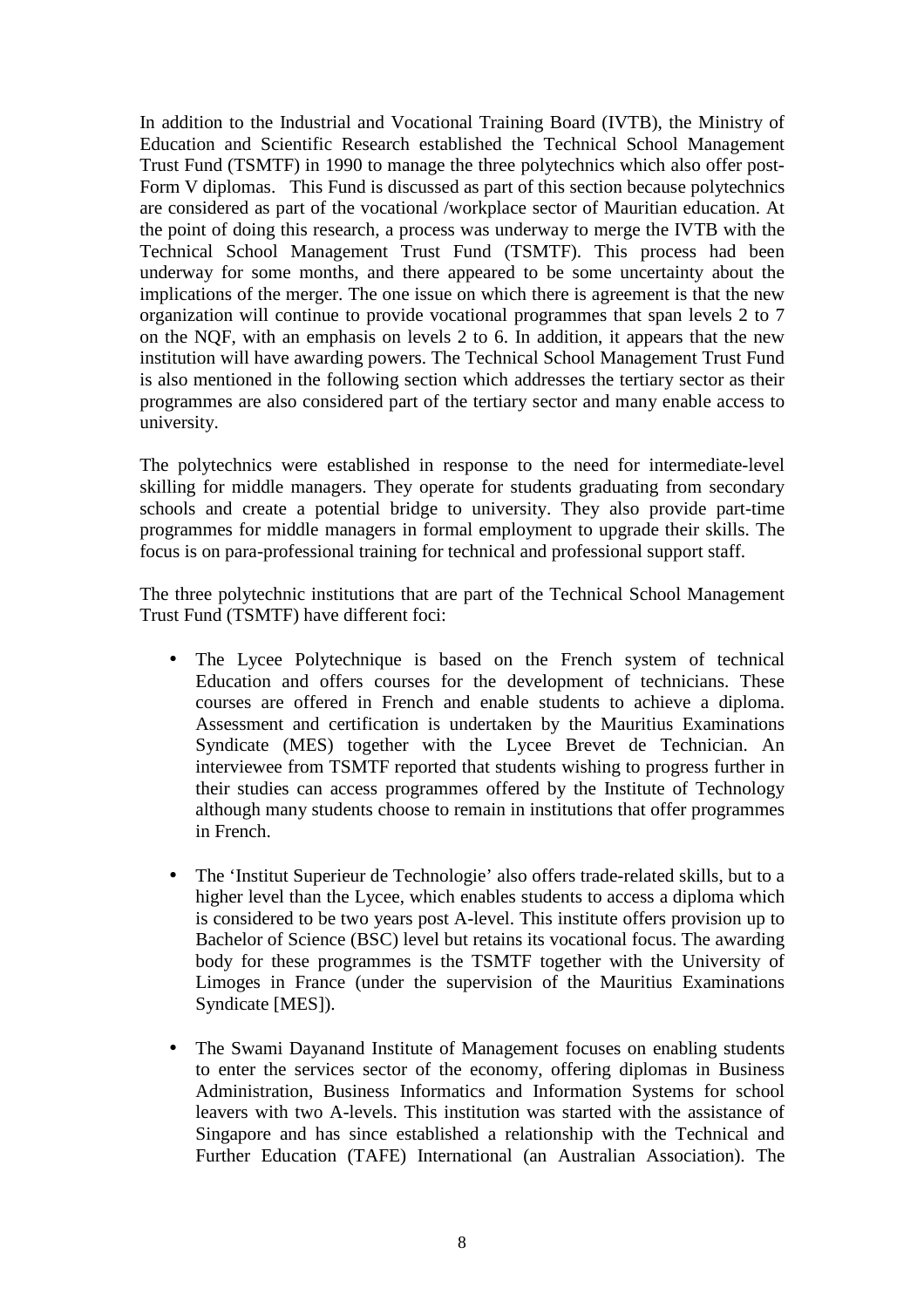TAFE is responsible for the quality assurance of the courses through moderation of examination papers and scripts.

Programmes offered by polytechnics within the Technical School Management Trust Fund (TMSTF) are free for full-time students. Some interviewees suggested that centres may introduce fees in the future as this is viewed as critical for their sustainability. However this was disputed by interviewees from the Technical School Management Trust Fund (TMSTF).

Table 1 (below) shows that the polytechnics represent a small number of enrolments relative to other institutions and reports suggest that their capacity for expansion is limited. However, an interviewee from the TSMTF reported that there had been some growth and more was anticipated.

| ***** **<br>$\frac{1}{2}$ one becomed $\frac{1}{2}$ (port technic) beautified for $\frac{1}{2}$ |                         |            |                          |  |  |
|-------------------------------------------------------------------------------------------------|-------------------------|------------|--------------------------|--|--|
| Institution                                                                                     | student   Male<br>Total | Student    | <b>Female</b><br>student |  |  |
|                                                                                                 | population              | Population | population               |  |  |
| Swami Dayanand Institute 583                                                                    |                         | 231        | 352                      |  |  |
| of Management                                                                                   |                         |            |                          |  |  |
| Forget (French 350<br>Sir Guy                                                                   |                         | 347        |                          |  |  |
| name: Lycée Polytechnique)                                                                      |                         |            |                          |  |  |
| Superieur<br>Institut                                                                           | de   $114$              | 111        |                          |  |  |
| Technologie                                                                                     |                         |            |                          |  |  |
|                                                                                                 |                         |            |                          |  |  |

**Table 1. Post-secondary (polytechnic) statistics for 2002** 

Source: Central Statistics Office, 2002.

#### **Tertiary Education**

Tertiary education in Mauritius has a wide range of public and private institutions. In the public sector, it revolves around the University of Mauritius (UoM), the Mauritius Institute of Education (MIE), the Mahatma Gandhi Institute (MGI) and the Mauritius College of the Air (MCA). Interviewees explained that these four tertiary education institutions (TEIs) are overseen by the Tertiary Education Commission (TEC) which has responsibility for allocating public funds, and fostering, planning and coordinating the development of post-secondary education and training. At this point in time, education is free for full-time students in public institutions.

As discussed, there are three polytechnics in the public sector which are managed by the Technical School Management Trust Fund (TSMTF). As was also indicated, the Industrial and Vocational Training Board (IVTB) and the Mauritius Institute of Health (MIH) offer tertiary-level programmes.

Over and above the publicly-funded institutions, there are an estimated 35 private institutions and 50 overseas institutions/bodies. These institutions mainly deliver tertiary-level programmes in niche areas like Information Technology, Law, Management, Accountancy and Finance. They operate on a part-time basis, in the evenings, weekends and on some weekdays with relatively small student cohorts. Most, if not all, of the programmes are offered by franchise agreements whereby an overseas institution provides programme materials and/or tutorial support. Apart from playing an administrative role, local partners sometimes provide tutorial support and occasionally deliver programmes using exclusively their own resources.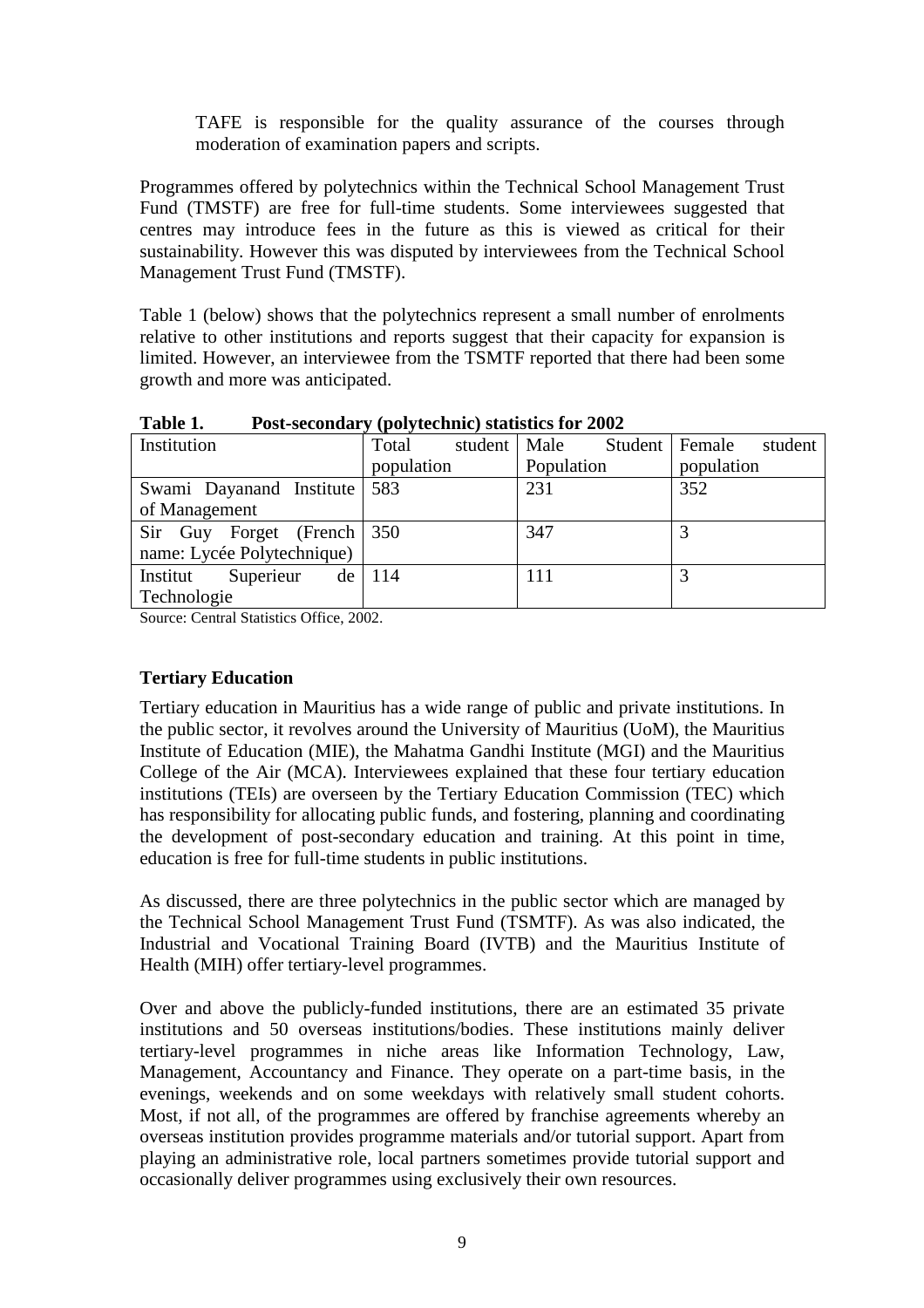The local tertiary education scene also comprises four regional education institutions: the University of the Indian Ocean (UIO); the Institut de la Francophonie Pour L'Entrepreneuriat (IFE); the Sir Seewoosagur Ramgoolam Medical College (SSRMC); and the Mauras College of Dentistry (MCD). The activities of these institutions are geared towards programmes in very limited or specific disciplines.

Interviewees from the Tertiary Education Commission (TEC) also indicated that the provision of tertiary education extends beyond the local tertiary education institutions given that a significant number of Mauritian students either go overseas or resort exclusively to open learning for pursuing their studies.

#### **2.3. Challenges related to the current education and training system**

Specific concerns were raised about the nature of the education and training landscape: interviewees and documents emphasize the low throughput in schooling and the number of young people that do not attain the relevant school leaving certificate. This has a knock-on effect; providers and employers highlighted the challenges of providing vocational training in the absence of sufficient levels of literacy.

In addition, frequent references were made to what was described as a "jungle of qualifications" with little relationship to one another. Interviewees explained that this was as a result of both the number and range of providers in the country and also because of the large number of international providers offering programmes either face-to-face or through open (or distance) education. Interviewees from the Ministry of Education were of the view that this plethora of qualifications was a concern across the education and training system: for example in higher education there was confusion about the difference between a higher diploma and an advanced diploma.

Interviewees emphasized that the absence of a system that enabled individuals to understand the relative standing of the varied qualifications in relation to each other was however a particular problem in TVET. The Director of the Industrial and Vocational Training Board (IVTB) claimed that:

…much confusion emanates from the present situation due to the existence of a variety of certification systems which are operating in parallel. It is indeed very difficult to seek equivalence of the different certificates issued. People following courses in private training centres are therefore not guaranteed of getting value for money at the end of the day. (Dubois, 2000, p. 4)

Another concern was the large number of non-award bearing programmes. Documents motivating for the NQF consistently suggest that this has created difficulties for learners and for employers as there was no objective way of determining the value of such programmes.

Interviewees argued that lack of articulation made it difficult for learners to achieve mobility up a learning pathway and for employers to know what to expect from a graduate of a particular TVET related qualification. As an interviewee from the Mauritian Employer Federation put it: "We have had a fragmented approach; we wanted some rationalization of the qualifications so people could know what level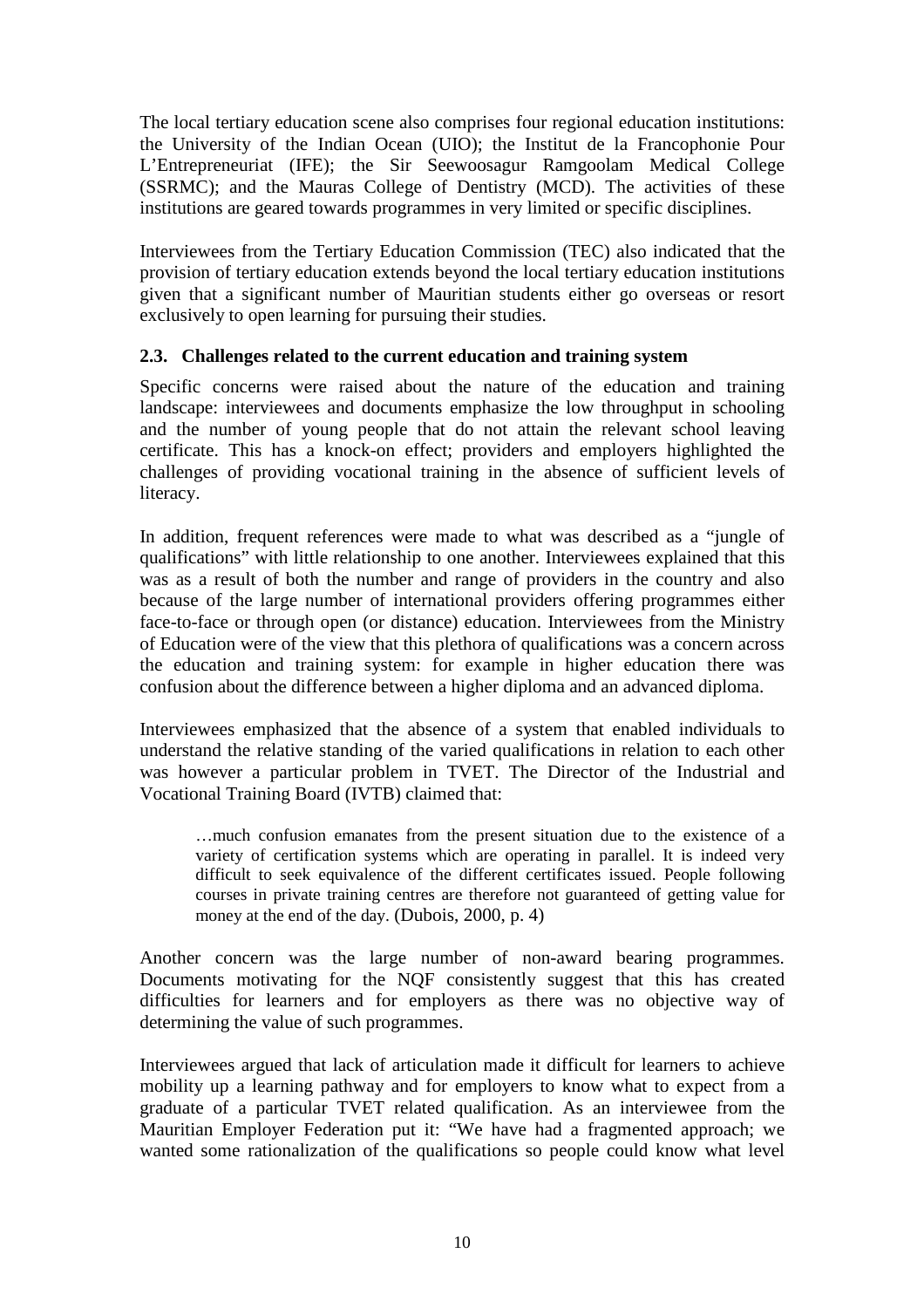their qualification is at. This would also assist with learning at the workplace – in terms of creating a bridge between academic and vocational streams."

Other interviewees, particularly from government, indicated that the confusion with regards to the myriad of qualifications specifically contributed to the diminished status of Technical and Vocational Education and Training (TVET) within the education and training landscape. They argued it was in the TVET area that there was the largest number of award and non-award programmes with little relationship to each other. It is noted though, that the low status of TVET, relative to schooling and higher education, may a reflection of the international reality, that traditionally academic routes are often preferred by families and learners.

Employers were not overly concerned about formal qualifications and articulation. In the NHRD Plan employer surveys, it was reported that: "As a whole, employers were happy with the level of qualification of their employees" (HRD Council, 2009). This perspective was reinforced by many of the employer interviewees who pointed out how hard it is to create standards for workplace learning when processes change more often than formal standards can accommodate. For example, an interviewee from the Information and Communications Technology (ICT) sector argued that "jobs are defined every day – and it's difficult for academics to follow these changes as this is so quick." Other employers raised the question of who qualifications were for, arguing that workers at the higher levels have qualifications already and so there is no concern, whereas workers who are in the trade-related areas do not have sufficient academic knowledge to enable them to access qualifications. Employer interviewees generally were of the view that it was more important that their workplace programmes be approved (by the MQA) more quickly so that they could access their levy monies and pay for the training.

Further, interviewees from the construction unions stated that while they felt that formal qualifications would be of value to their members, employers were unlikely to agree to such an approach as it would have implications for wages. Interestingly, union interviewees in the tourism sector did not share the view that companies would object, but indicated that the existing system of qualifications was already adequate (that is the programmes and certificates already in place in the tourism sector, as opposed to the NQF qualifications which have not yet been introduced in the sector and which the unions had no knowledge of despite it being eight years since the NQF was introduced).

These last comments suggest that while government and the employer representative structures had real concerns about the lack of articulation of qualifications and the number of non-award programmes, many individual employers are less concerned about the formal nature of the qualification and more concerned about ways to finance training for employees.

### **3. Addressing the challenges: Meeting the skills needs of the future**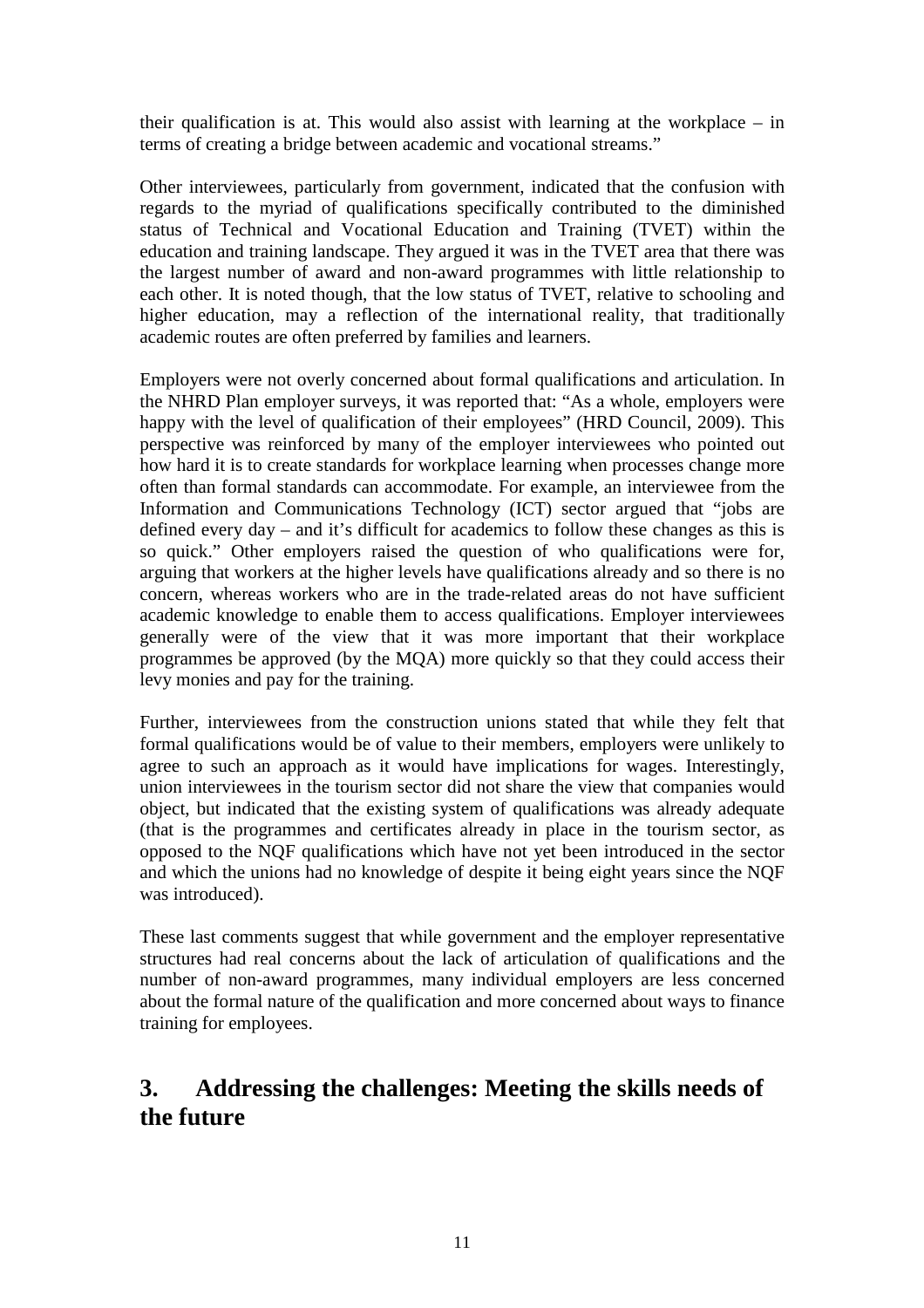The Mauritian NQF was borne within the context outlined above: that is the increase in unemployment and the need to increasingly import individuals with skills combined with the perceived failures in the education and training system (low level of throughput in schooling and the concomitant need for TVET to provide an alternate solution for these young people, fragmentation and low levels of recognition of TVET programmes and the multitude of qualifications in higher education).

Critically, policy makers were committed to ensuring that education and training address the need for the country to engage with new technologies and to grow varied sectors of the economy capable of absorbing local labour.

The expectations and hopes for the NQF can be seen in the manner in which the MQA Act was motivated in Parliament. It was stated that the NQF would: "Assist to support Mauritius to become a 'knowledge economy' and in particular facilitate the integration of the ICT hub through 'the development of a culture of training.'" <sup>3</sup>

It is clear that policy makers were of the view that the NQF would protect the public by ensuring that qualifications articulate and that learners who had completed nonaward programmes would receive recognition for these achievements.

It was further indicated that a central motivation for the NQF was to support mobility. Qualifications would be pegged on a level and a body that would indicate its equivalence to international qualifications where required. This was an important driver of the NQF because of the large numbers of people that migrate, particularly to Australia, Canada, and Europe as well as, to a more limited extent, within the region. It would similarly benefit the reportedly large numbers of immigrants to Mauritius.

The Mauritian Qualifications Framework took other regional and international frameworks into consideration to ensure that this mobility could be attained. In particular, the Mauritius Qualifications Framework was influenced by the Scottish Qualifications Framework (SQF), the New Zealand Qualifications Framework (NZQF) and South African Qualifications Framework (SAQF).

The above issues are reflected in the way in which the NQF was introduced by champions within the Industrial and Vocational Training Board (IVTB) who claimed that it would be: credible and useful to employers; readily understood by the public; able to give students any opportunity to advance in their learning path; and recognized internationally.

Further, policy makers within Mauritius considered the strategies that would be required to address these challenges. It was argued that there was a need for a body that focused on determining training priorities and encouraging provision in these areas; a need for an entity that could register and quality assure providers; and providers to focus solely on provision (including in many cases assessment and certification).

The following section indicates how this was given legislative expression, focusing on the two core strategies were adopted, that is HRD planning and the National

 $\overline{a}$ <sup>3</sup> Second Reading, Mauritius Qualifications Authority Bill 2001 (No. XXXIX), 11, 12, p. 1.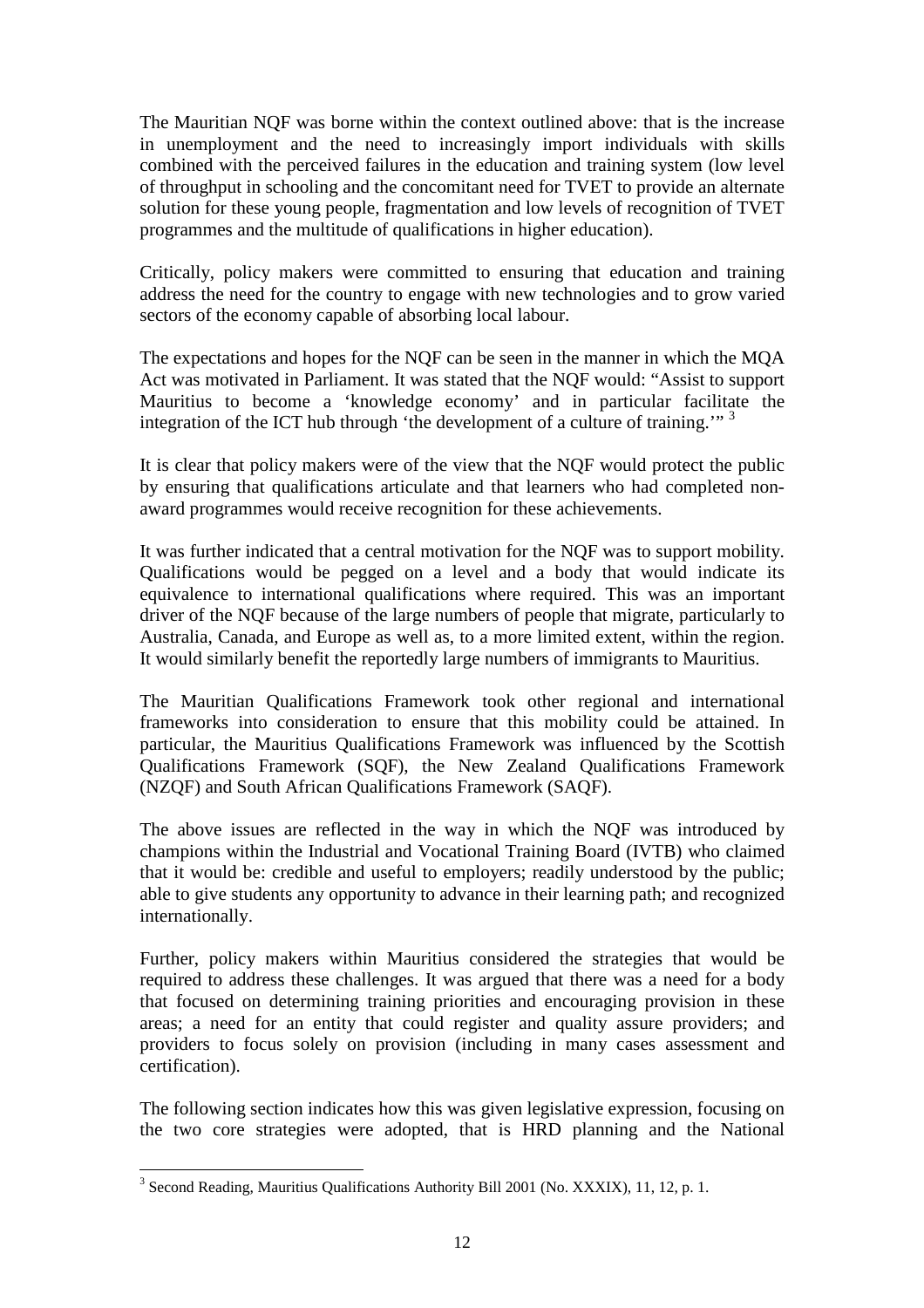Qualifications Framework. It then briefly considers the HRD planning policies before considering the NQF in far more depth.

#### **3.1. Processes leading to the legislation**

The perception that Technical and Vocational Education and Training (TVET) was undervalued, in part because of the large array of qualifications, goes some way to explaining why the initial push for a NQF came from the TVET system and specifically from the Industrial and Vocational Training Board (IVTB). The IVTB determined options to address the above concerns. One such option was to commission the Scottish Qualifications Authority (SQA) to undertake a feasibility study regarding an NQF as the preferred option for Mauritius. The SQA undertook this study and developed a set of proposals which formed the basis for a NQF.

These proposals went to the Industrial and Vocational Training Board (IVTB) and subsequently to the then Ministry of Environment, Human Resource Development and Employment in 1999. Once submitted, there was a considerable delay in decision making partly explained by a ministerial restructuring process. Documents produced by the MQA (for example the National Qualifications Framework for Mauritius, Preliminary Report, April 2001) indicate that in 2000 the Ministry of Training, Skills Development and Productivity began to move the process again.<sup>4</sup> Interviewees suggest that this was in part because of pressure from the Southern African Development Community (SADC).

This led to two key developments: the establishment of the NQF and the production of a human resource development plan. Two structures were established to give effect to these priorities: the Human Resource Development Council; and the Mauritius Qualifications Authority (MQA).

The following section briefly explains the National Human Resource Development Council and outlines the core elements of the National Human Resource Development Plan and then focuses attention on the National Qualifications Framework (NQF). In particular it considers the manner in which the NQF has evolved and whether this has addressed the concerns that lay behind the decision to develop the NQF.

#### **3.2. National Human Resource Development: structures and plans**

The Human Resource Development Council Act was passed in July 2003. This created the basis for the establishment of the HRD Council whose primary objective was to provide a high-level coordinating mechanism for guiding and putting into action national HRD policies, in particular ways to determine training priorities and incentivize provision. Its specific functions included:

- advising the Minister on HRD policies and strategies;
- establishing linkages between the education and training system and the workplace;
- providing a forum for debate and consensus building around HRD;
- taking measures to reduce the mismatch between supply and demand;

 $\overline{a}$ <sup>4</sup> It is noted that the ministry in charge of these processes has changed a number of times. However, interviewees suggest that except for the delays by ministerial restructuring, this does not appear to have has a significant impact on the manner in which developments have unfolded.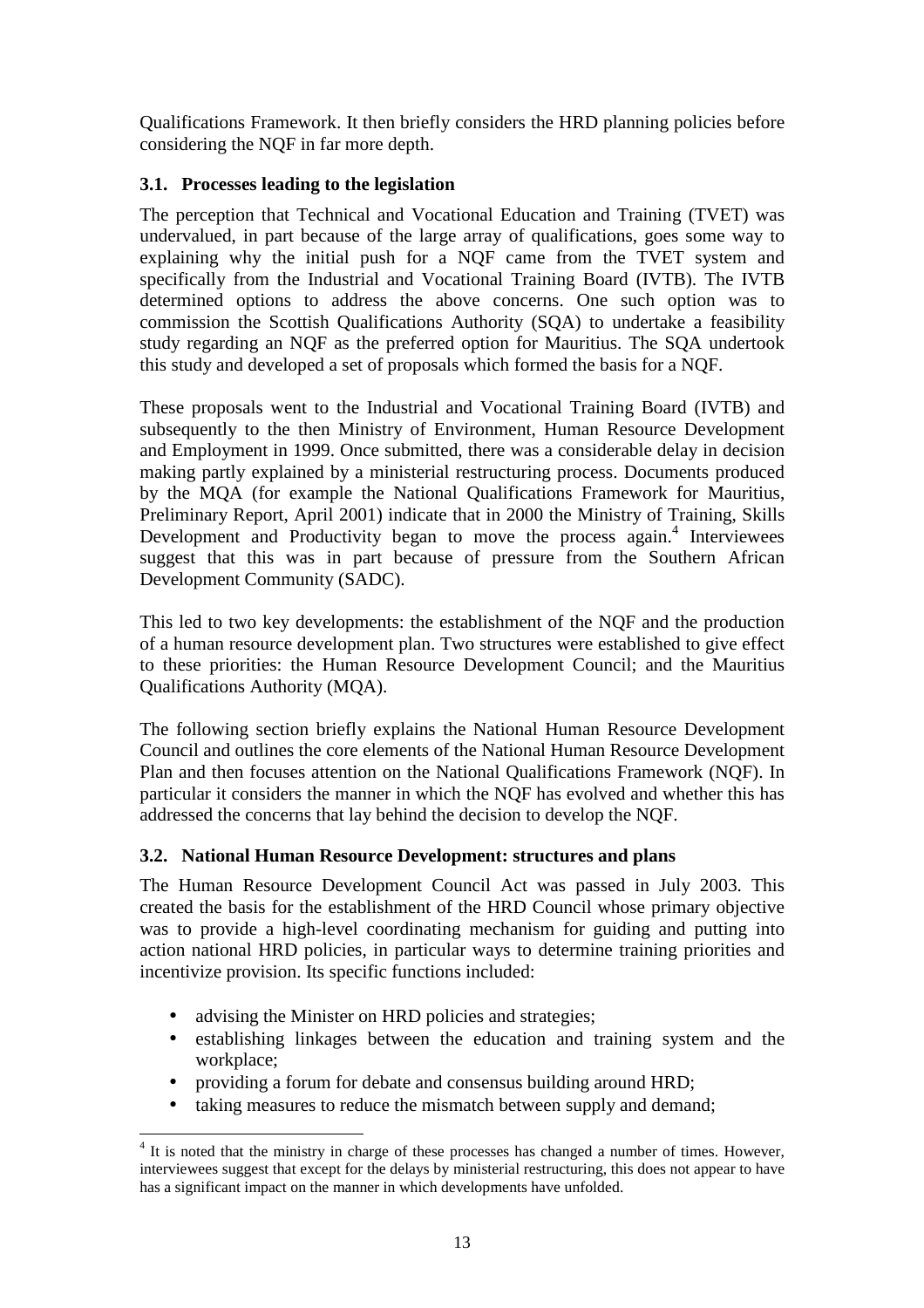- commissioning research in the field of HRD;
- encouraging employers to invest in the training of their workforce;
- initiating and monitoring studies on the impact of training on socio-economic development;
- promoting benchmarking and knowledge management at enterprise and national levels;
- identifying and monitoring the implementation of appropriate skills development and apprenticeship schemes;
- monitoring participation of employers, employees and job seekers in training schemes;
- developing schemes for retraining and multi-skilling;
- providing incentives for training institutions to acquire and upgrade their equipment and facilities; and
- managing the National Training Fund.

The Council was launched on 19 November 2003 by the Minister of Training, Skills Development and Productivity, with broad representation from government, private sector and trade unions. In order to undertake the above-mentioned activities, it was agreed to develop a National HRD Plan. The argument for this is set out below:

The National Human Resource Development Plan (NHRDP) is a policy framework for education, training programmes and career progression to meet the country's skills and competence needs; it will promote sustained economic growth by using the available human resource effectively and by drawing on their expertise and ingenuity.

#### Further:

The plan will give an idea of the likely employment opportunities that would be generated in the economy by sectors, by occupations and by educational skill categories. It will provide a basis for training and educational planning, counselling and guidance - the process of education and training being a vital one to induce manpower qualities and capabilities. It will also help to alert the government and other stakeholders to emerging manpower problems. (HRD Council, 2009, p.20)

Specifically, it was indicated that the Plan would address the following objectives, to: estimate demand for manpower in key sectors in terms of different skills/knowledge; decrease the mismatch between the demand and supply of manpower; and develop proactive human resource development policies.

In order to develop a National HRD Plan that would indicate training needs and priorities, the National Human Resource Development Council undertook a survey in August 2005. Through the Ministry of Civil Service and Administrative Reforms, questionnaires were sent to around 15,000 employers in the private sector, all parastatals and all ministries.

The National HRD Plan developed by the Human Resource Development Council, noted that although the response rate varied in different sectors, the following economic sectors were covered in the plan: Agriculture, Manufacturing, Tourism, Information and Communication Technology, Public Services, Finance, Seafood Hub, Education sector/Knowledge Hub and Rodrigues. Responses informed the priorities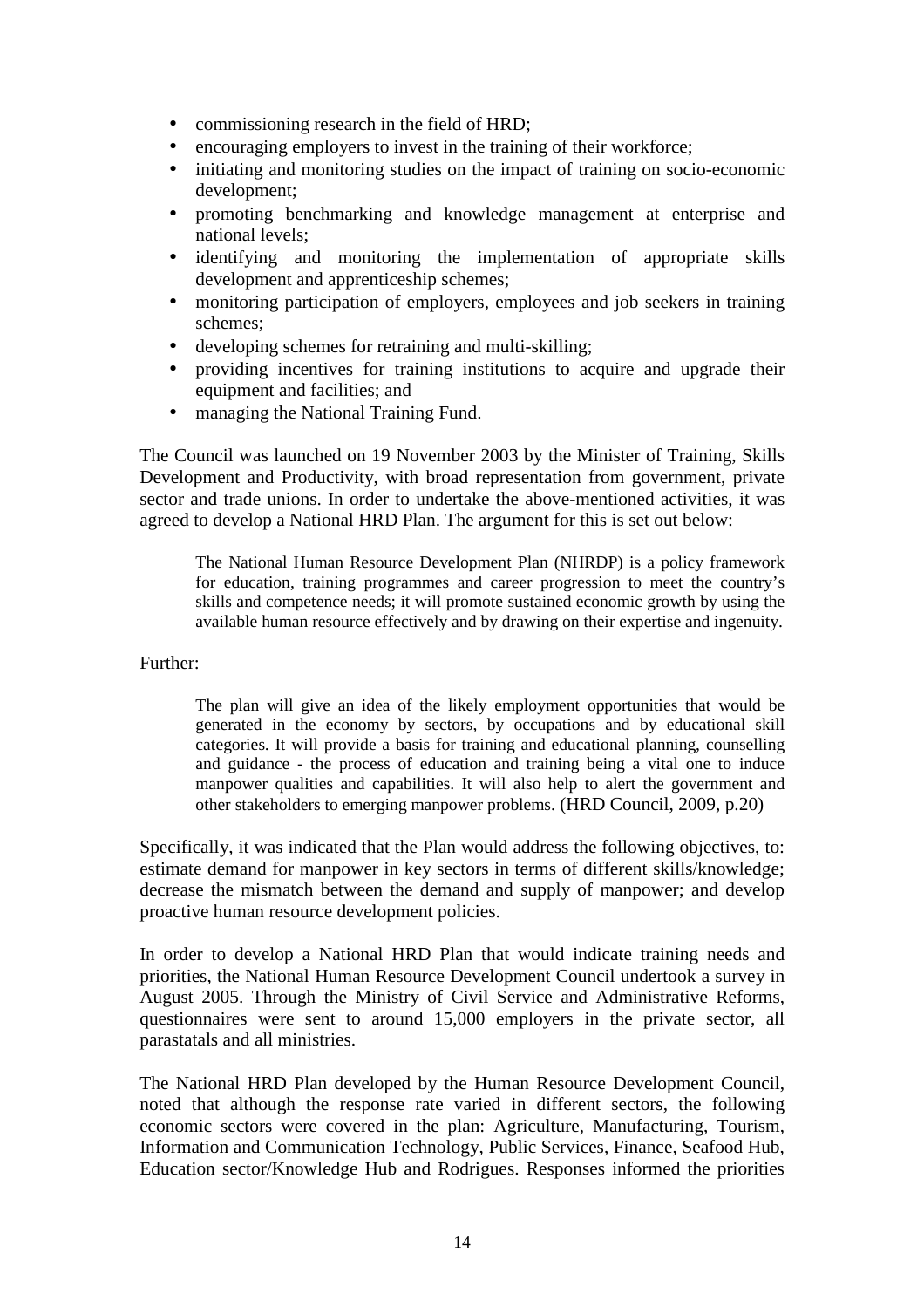set out in the plan and determined funding priorities for skills programmes for the unemployed. Interviewees from the MQA and the NHRD Council stated that they have also guided areas that have been selected for Recognition of Prior Learning (RPL) pilots.

#### **3.3 The NQF: Structure, imperatives and practices**

The Mauritius Qualifications Authority (MQA) was established as a corporate body under the Mauritius Qualifications Authority Act 2001. The MQA is accountable to the Minister who is responsible for training.<sup>5</sup>

The MQA has a Board which is drawn from government, employers (in particular the Mauritius Employers' Federation), the Tertiary Education Commission, the Industrial and Vocational Training Board, representatives from private providers and representatives from the trade unions. However interviewees noted that employers do not have the same number of representatives as government and that only public sector unions are represented. This has implications for the functioning of the system and is explored further in this report.

According to the Annual Report (MQA, 2006-07) the Act envisaged that the MQA would have a number of roles including, to: develop, implement and maintain a National Qualifications Framework; ensure compliance with provisions for registration and accreditation of Training Institutions; and ensure that standards and registered qualifications are internationally comparable.

In order to fulfil these broad roles, the Act specifies that the MQA has the following functions:

- (a) To formulate and publish policies and criteria for
	- (i) the registration of bodies responsible for establishing national standards and qualifications;
	- (ii) the accreditation of bodies responsible for monitoring and auditing such standards and qualifications; and
	- (iii) the registration and accreditation of training institutions.
- (b) To generate and register national standards for any occupation.
- (c) To register qualifications obtained from primary to tertiary level.
- (d) To register and accredit training institutions in Mauritius.
- (e) To recognize and validate competencies for purposes of certification obtained outside the formal education and training systems.
- (f) To evaluate qualifications.

(g) To keep a database of learning accounts of Mauritians.

(h) To publish an annual list of registered unit standards, qualifications and training institutions.

(i) To advise the Minister on matters pertaining to the National Qualifications Framework.

(j) To perform any other function which the Minister may assign and which is relevant to the National Qualifications Framework.

<sup>&</sup>lt;sup>5</sup> Responsibility for training has changed, this the Act ensures that the MQA is retained by whichever minister is responsible for this function.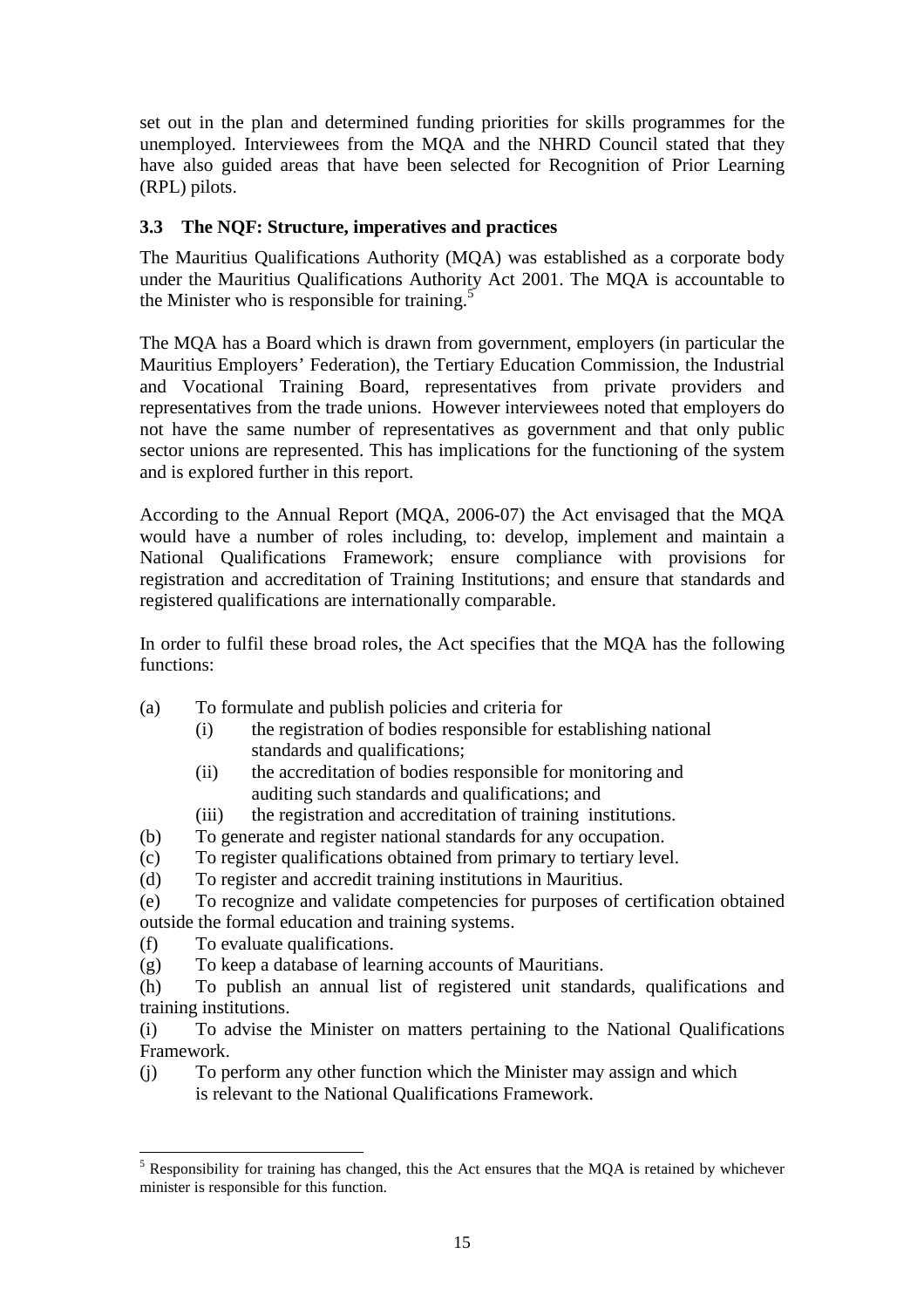This next section of the report considers the manner in which the NQF has been implemented. It then, in the concluding section, considers whether the objectives originally set out for the NQF have been realized.

#### **NQF: Central concepts used in the framework**

The structure of the Mauritian NQF is defined in terms of three critical concepts: the level, the nature of a qualification within each level, and the segments that constitute the NQF. A chart of these arrangements is provided as figure 1 (below).

There are 10 levels on the NQ, each indicating what the learner will be able to do and the nature of the processes that the learners are able to carry out.

According to the preliminary report (MQA, 2001), the process of defining the levels was coupled with an agreement about the definition of a qualification. It was stated that a qualification shall:

- Represent learning outcomes or competencies that a person has achieved relevant to identified individual, professional or industry needs and a basis for further learning.
- Have both specific and critical cross field outcomes which promote life long learning.
- Be internationally comparable.

Qualifications to be located on the NQF need to be defined as above and with regard to level descriptors. However, the NQF does not stipulate the way in which the qualification should be generated, for example, whether it should speak directly to the curricula or be separate from this process. Thus qualifications could take the form of a provider-generated qualifications (as in the case of higher education) which stipulate broad outcomes) or a qualification generated by a group especially formed to generate qualifications in terms of outcome-based statements and assessment criteria.

Figure 1 also illustrates the three segments that constitute the NQF:

- Qualifications in the primary/secondary education and levels 1 to 5 on the NQF with specific qualifications at certain levels – such as the CPE, the SC, HSC, Baccalaureate).
- Qualifications in the TVET/workplace sector at all levels of the NQF.
- Post-secondary/tertiary qualifications at levels  $6 10$ .

Interviewees explained that an understanding was reached that while qualifications in all three segments would be pegged on the same 10 levels of the NQF, the focus would not be on establishing equivalence between for example a school certificate and a vocational certificate even though they may be on the same level on the NQF and defined by the same level descriptors. The qualifications registered on the NQF are intended to allow vertical progression (enabling learners to move to higher levels), but are not intended to allow horizontal equivalence across segments i.e. there is recognition that a school certificate does not include the same type of content as a vocational certificate. This does not preclude building linkages across the segments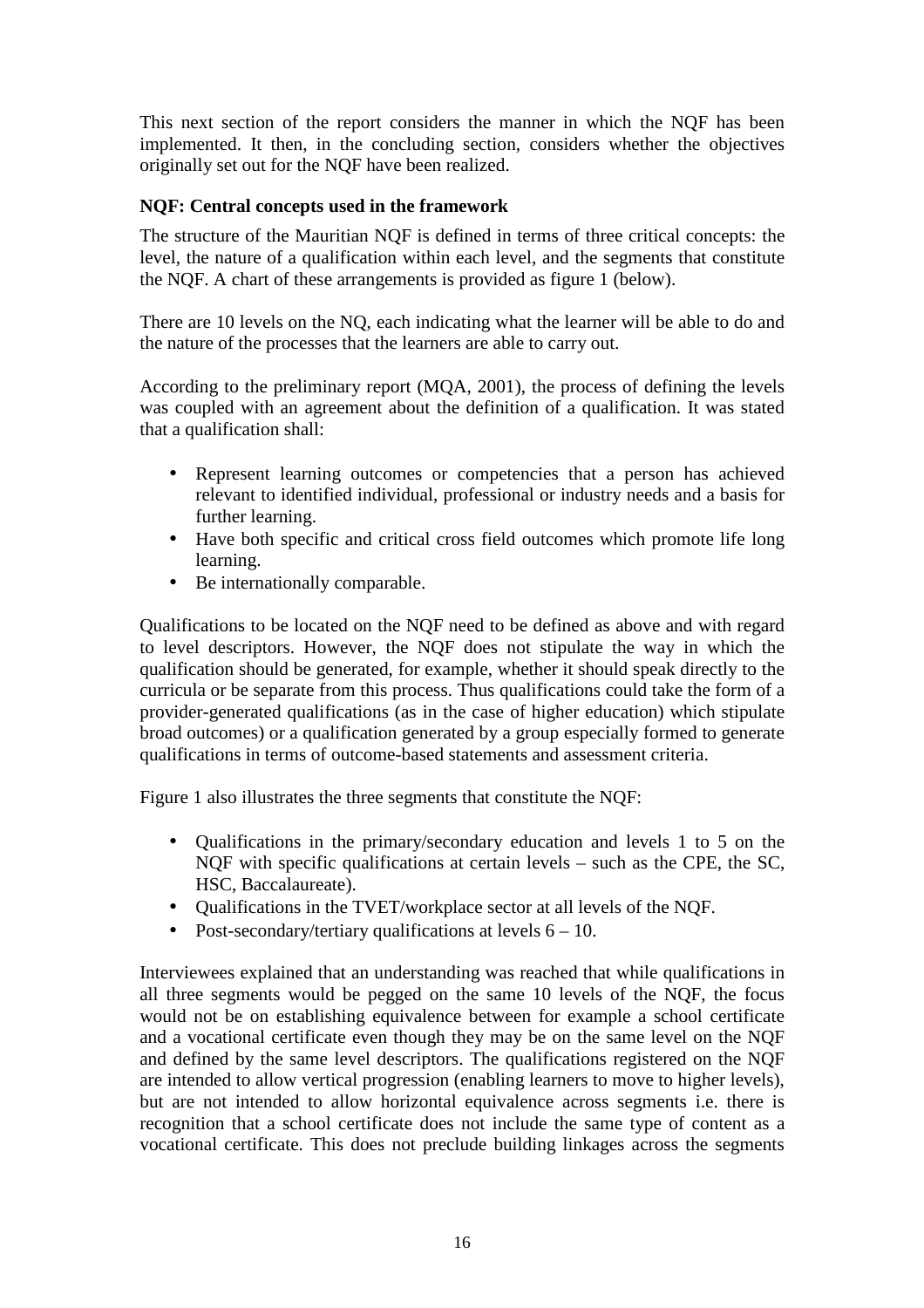but these will be dependent on a particular qualification and set of institutional arrangements rather than by virtue of the qualifications location on the NQF.

Some of the above clarity has evolved over time; certain changes were made in the course of the discussions leading up to the MQA Act, while others were made as a result learning garnered during implementation. In particular, documents suggest that the Scottish Qualifications Authority (SQA) initially recommended a framework with three segments or streams:

- Academic (essentially schooling though in certain documents tertiary was also implied in this segment)
- Vocational (provider-based)
- Work-based

| <b>LEVEL</b>   | <b>PRIMARY /</b><br><b>SECONDARY</b><br><b>EDUCATION</b> | <b>TVET /</b><br><b>WORKPLACE</b> | <b>TERTIARY EDUCATION</b>                                                              | <b>LEVEL</b>   |  |  |
|----------------|----------------------------------------------------------|-----------------------------------|----------------------------------------------------------------------------------------|----------------|--|--|
| 10             |                                                          |                                   | <b>Doctorate</b>                                                                       | 10             |  |  |
| 9              |                                                          |                                   | Masters Degrees eg MA, MSc, M.Phil<br>Postgraduate Certificates, Postgraduate Diplomas | 9              |  |  |
| 8              |                                                          |                                   | <b>Bachelor with Honours, Conversion Programmes</b>                                    | 8              |  |  |
| 7              |                                                          |                                   | Bachelor (ord. Degree)                                                                 | $\overline{7}$ |  |  |
| $6\phantom{1}$ |                                                          | Diploma                           | Diploma                                                                                | 6              |  |  |
| $\overline{5}$ | HSC / GCE 'A'<br>Level /BAC /<br><b>IBAC</b>             | Certificate                       | Certificate                                                                            | 5              |  |  |
| 4              |                                                          |                                   |                                                                                        | 4              |  |  |
| $\overline{3}$ | SCIGCE 'O'<br>Level                                      |                                   |                                                                                        | $\overline{3}$ |  |  |
| $\overline{2}$ |                                                          |                                   |                                                                                        | $\overline{2}$ |  |  |
| 1              | <b>Certificate of Primary Education</b>                  |                                   |                                                                                        |                |  |  |

#### **Figure 1: Structure of the NQF**

Source: MQA (undated).

When the NQF was legislated the concept of three segments was retained, the nature of these segments diverged from the initial conception. The key change was that the revised framework integrated vocational and workplace qualifications into one segment and introduced tertiary education as a discrete segment. Interviewees did not consider this a radical departure from the original conception. The reasons for this change were not outlined in the documents, although it was suggested that the changes took account of the way institutions were already organized. Interviewees also suggested that the changes took into account the imperative to create greater levels of synchronization between TVET, private and workplace providers which were offering occupational training.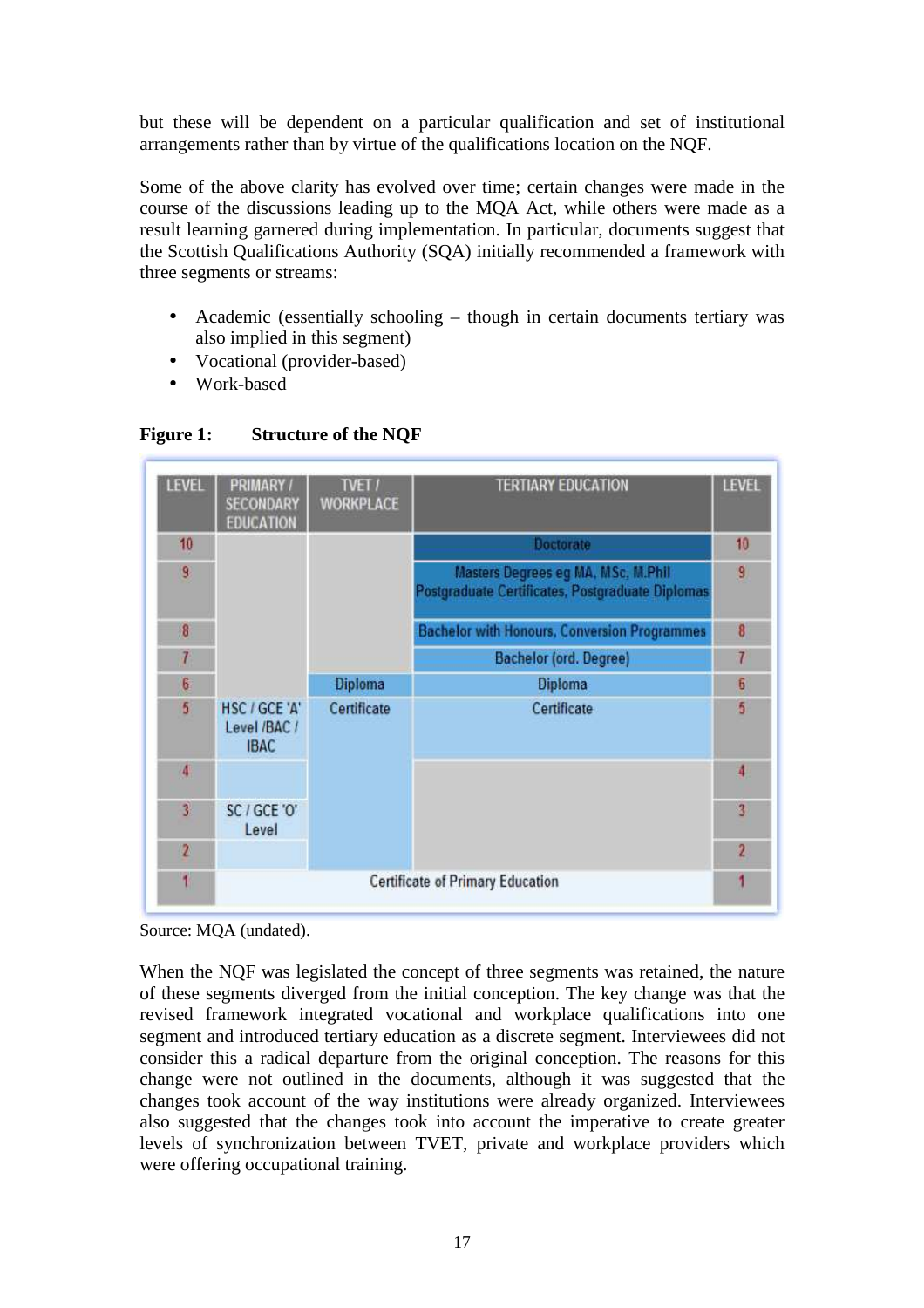#### **NQF: Defining responsibilities for the framework**

 The Mauritius Qualifications Authority (MQA) is responsible for the coordination of the NQF and for ensuring agreement across key structures within the segments regarding number of levels, level descriptors and the definition of a qualification.

Responsibility for the segments is allocated to different structures which are granted a fair amount of autonomy in terms of how different activities are carried out. The body responsible for each of the three segments is defined below:

The Ministry of Education is responsible for primary and secondary schooling with regards to: the registration of schools, curricula development, and the quality assurance of schools. Examination and certification takes place through the Mauritian Examinations Syndicate (MES).

The MQA is responsible for TVET/workplace provision (over and above its role of coordination of the NQF) including: the registration of providers, programme approval as well as the generation of qualifications and standards. The examination and certification of TVET/workplace training takes place through the Mauritian Examinations Syndicate (MES) or the relevant international body.

The Tertiary Education Commission (TEC) is responsible for the tertiary sector including: the registration of providers, programme approval and moderating quality assurance systems – both institutional and in terms of examination and certification. The TEC does not generate qualifications; rather it focuses on establishing the equivalence of qualifications in alignment with the levels of the NQF.

The roles described above changed after the MQA Act (2001) and are now in accordance with the Education and Training (Miscellaneous Provisions) Act 2005. This Act repealed certain bodies that were considered to be unnecessary (and therefore reduced overlaps in the system) and allowed for clearer demarcation of responsibilities between the Tertiary Education Commission (TEC), the Mauritius Qualifications Authority (MQA) and the Ministry of Education i.e. as described above, the TEC became explicitly responsible for all matters related to the tertiary segment, the MQA for the TVET/workplace segment and the Ministry of Education for primary and secondary education.

Interviewees explained that these changes were made because of ambiguity about the scope of the MQA (between 2001 and 2005). The role of the MQA regarding responsibility for coordinating the location of qualifications on the NQF in terms of its defined levels (10) and agreed-upon segments (schooling, TVET/workplace and tertiary) has remained consistent. However, there was uncertainty about the responsibilities of the MQA regarding the generation of qualifications and the registration and quality assurance of providers. Interviewees indicated that there were overlaps between the TEC and the MQA and uncertainty as to what was required for each sector leading to inefficiencies. Interviewees observed that these challenges were exacerbated by the fact that the MQA was established under the Minster for Training and Human Resource Development while the Tertiary Education Commission was under the Minister of Education.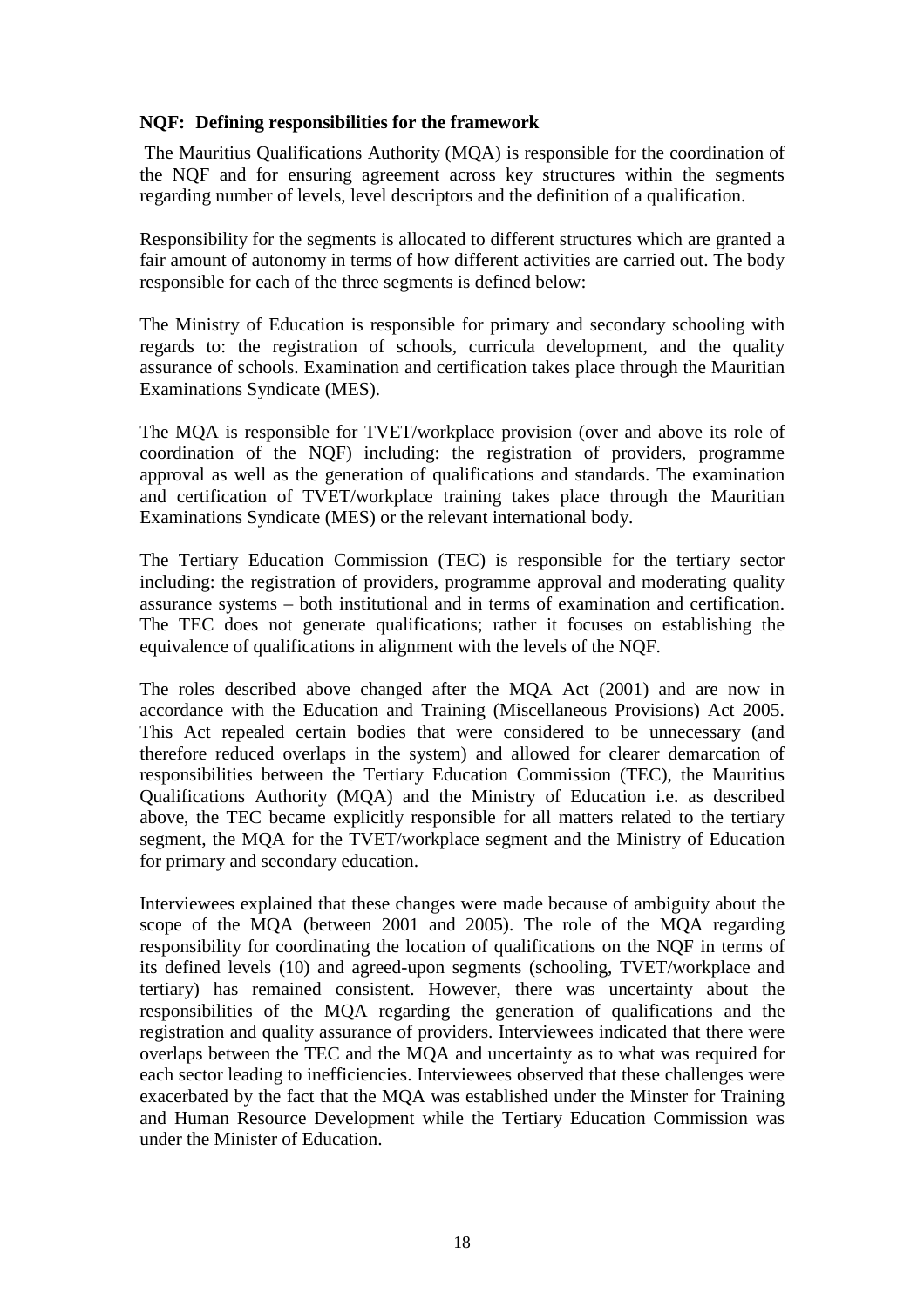#### **Practical implementation of the NQF**

Flowing from the above, it can be seen that while the Mauritian NQF has a defined structure on which all qualifications (regardless of segment) are defined, key bodies are given latitude with regards to how other processes relating are implemented, particularly responsibilities such as: the registration of providers (in terms of defined criteria), the approval of programmes, the generation of qualifications, and assessment and certification. This section considers the way in which these responsibilities were given practical expression within the NQF.

#### **Standards and qualifications**

With regards to the development of standards and qualifications it was found that within the NQF the relevant bodies have taken quite different routes.

In schooling, the amended Education Act (Education and Training [Miscellaneous Provisions] Act, 2005) states that the Ministry of Education is responsible for the "recognition and equivalence of qualifications obtained in or outside Mauritius in the primary and secondary education sector." In terms of actual qualifications, it was found that students in government schools are required to complete the O- and Alevel examinations. These are carried out by the University of Cambridge through University of Cambridge International Examinations.

In the tertiary sector it was agreed that there were already rigorous processes for the generation of qualifications and the quality assurance thereof and that this providerdriven approach to qualifications at the tertiary level should continue. The focus of the Tertiary Education Commission (TEC) should therefore be to participate in the process of determining the level descriptors and the core qualification types would be pegged on the framework (as in figure 1). It was proposed that there would not be a need to generate new qualifications as part of the NQF project - rather existing qualifications would be located on the NQF at the level that was considered appropriate. Where there was a perceived need for a new qualification in the tertiary segment, tertiary institutions would retain responsibility for generating the programmes – and would submit them to the TEC for approval, after which the qualification would be pegged on a particular level of the NQF.

In terms of TVET/workplace training it was found that the Education and Training (Miscellaneous Provisions) Act, 2005 gave the MQA responsibility "to recognize and evaluate qualifications, other than those obtained in the primary, secondary and postsecondary educational sectors, for the purpose of establishing their equivalence" (Government of Mauritius, 2005, p. 4).

This meant that the MQA became responsible for approving programmes against existing qualifications such as the National Training Certificates (NTC) as well as international qualifications.

What is unique about this segment is that the MQA was given responsibility for generating new qualifications and standards that would be consistent with changing technology and needs; as one interviewee from the MQA put it: "The qualification that is being developed by the MQA has a certain international recognition, people who immigrate – they ask for recognition of their qualification and we must validate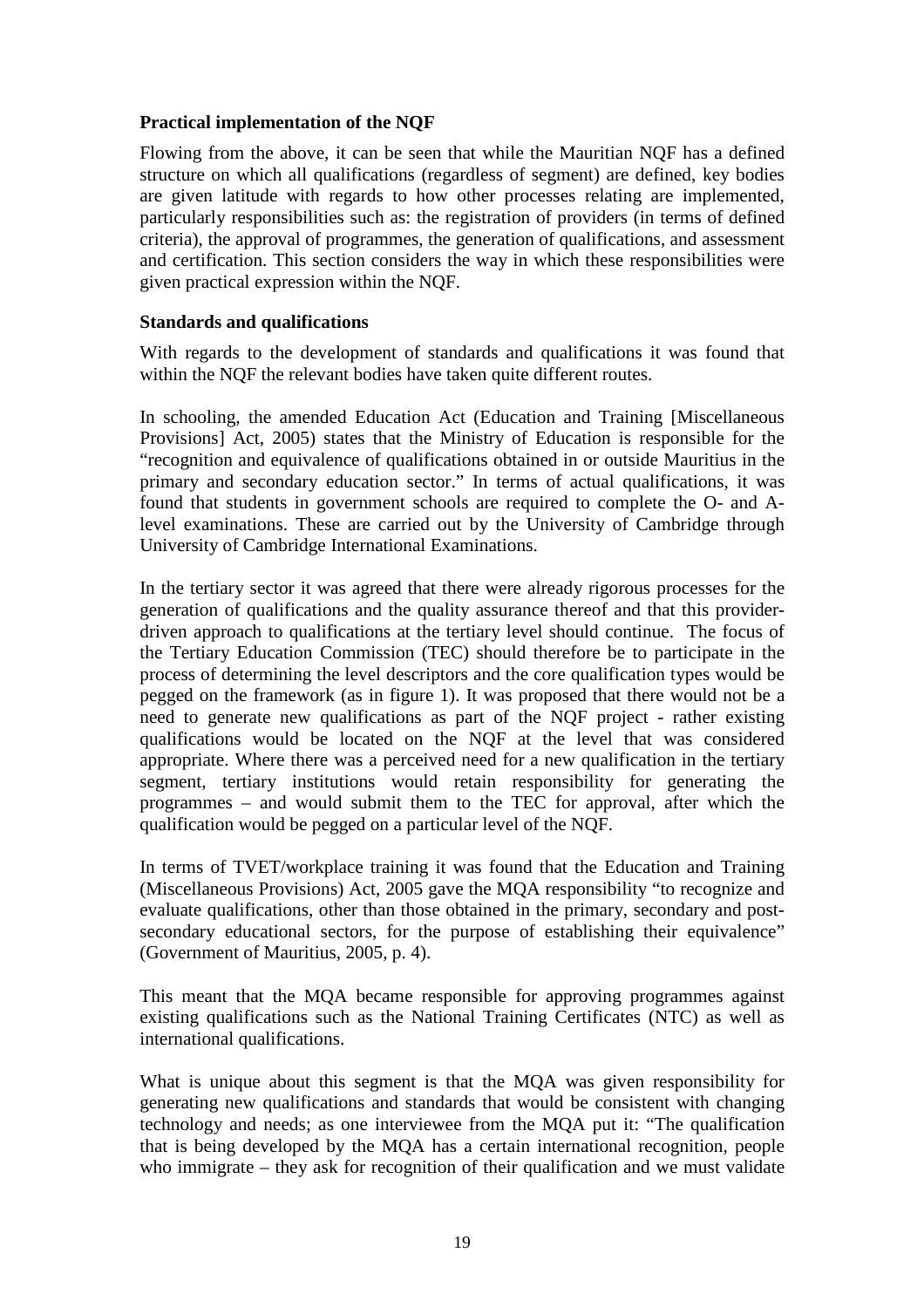the qualification – therefore there is this advantage of having a qualification that is more easily acceptable than other countries."

The decision to generate new qualifications in the TVET/workplace segment was purportedly because this was the sector with the greatest concerns about the multiplicity of non-award programmes (and certificated programmes, often issued by workplaces or in some cases international bodies) that did not permit learners to progress to further learning or to attain employment (as the awards are not known or recognized).

Interviewees explained that to support the imperative for qualifications capable of accommodating the different needs of industry and being internationally recognized, particular format for qualifications was agreed. It was decided that qualifications consist of unit standards which vary in terms of the total credits that are required. The unit standards specify the different elements that are required to achieve the identified area of competence and provide the associated performance criteria but exclude any reference to the curricula. There was a range of views as to whether it was appropriate to generate qualifications and standards using this format.

On the positive side, an interviewee from the MQA commented that this format means that: "There is the advantage of having a qualification on the NQF as you can get credit accumulation, you can gradually earn and get credits towards a qualification". Other interviewees stated that much in-house training utilizes international curricula which can be adjusted to the required outcomes. In this context they argue it is preferable to have qualifications which can accommodate these alternative curricula rather than prescribed curricula which would exclude these providers.

However, others argued that it would have been better to refine the curricula rather than generate qualifications outside of the curriculum process because the latter will not be practicable as workplaces do not have the capacity to generate curricula and will therefore not be able to use these standards.

Moving to the actual process of generating qualifications, the MQA was required by legislation to establish Industry Training Advisory Committees (ITAC). These committees were to include representatives from the private and public sectors "to generate qualifications and standards at various levels of the NQF at the technical and vocational level" (MQA, 2007). It was anticipated that these qualifications would replace the existing National Technical Certificates (NTC) as well as creating qualifications and standards in areas that had previously not had formal qualifications.

This process led to considerable debate. Some argued that the emphasis on an alternative collective process was based in part on a view that the Industrial and Vocational Training Board (IVTB) process was not sufficiently credible and this had limited the development of curricula that take account of requisite competencies for the workplace. It was argued that the new process would provide an opportunity for industry to play a central role to ensure that qualifications were acceptable and that learners would develop the competencies required by industry.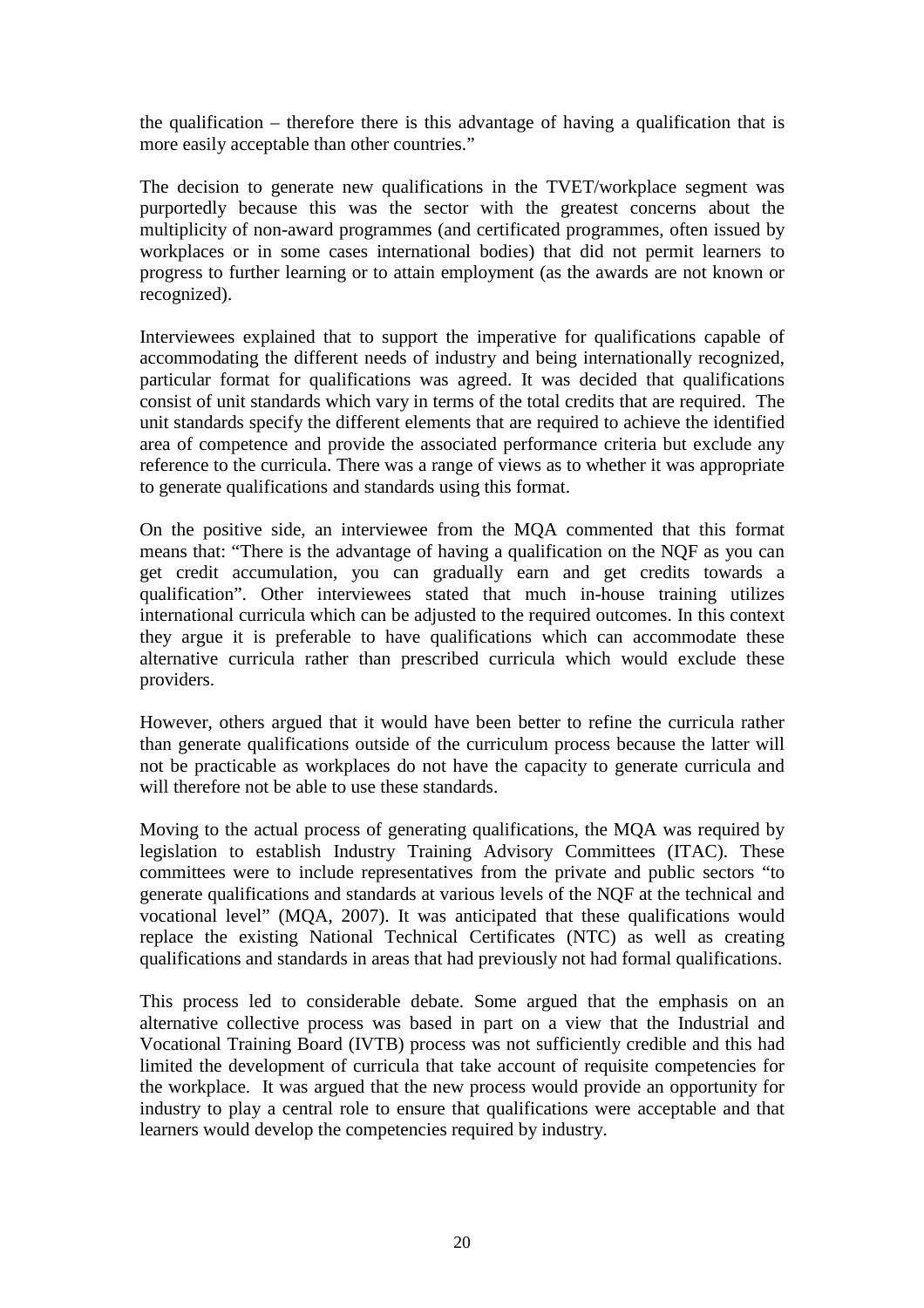From the perspective of the Malaysian Qualifications Authority (MQA), the objective of increased industry involvement in qualification generation had been achieved: "the ITAC process means that industry has developed the qualification. If the training provider offers it they know that these people will get a job because it was done by industry people".

This perspective resonated with interviewees from the Industry Training Advisory Committees (ITAC), some of whom are from companies: they commented that the new qualifications will address the needs of the industry and the only issue is that they have not yet been communicated to workplaces.

However, employer and union interviewees expressed a contrary view. They indicated that they have not had very much involvement in these processes and suggest that many of the new qualifications are very removed from their context because they do not sufficiently take their learners or the changing context into account.

Other interviewees, for example some from private providers and other employer interviewees, stated that while they have been involved in the process it has been very time consuming and lengthy and that this impacted on the extent to which they can offer the process their full commitment. One interviewee observed that, "I have been to 47 meetings, there are a few qualifications, and it has been two years!"

Other employer and union interviewees found it difficult to comment because they had not seen the new qualifications and were not even aware that the process was taking place. In fact interviewees from one of the unions were not even aware that work on an NQF was taking place; this despite the MQA communications programme.

In terms of progress in the generation of qualifications, the MQA reported that up to 66 qualifications have been generated. However the website and the Annual Report (MQA, 2007) reflect just over 20 qualifications as well as 476 unit standards. The qualifications available for public review include qualifications in the fields of: Information and Communication Technology; Printing; Tourism and Hospitality Management; Jewellery; Building Construction and Civil Works; Adult Literacy, and Health and Social Care. In addition, the Annual Report notes that an Industry Training Advisory Committee has also been established for Textile and Apparel.

Interviewees commented that the discrepancy between the number of qualifications generated and the ones that are available is due to the MQA website not being fully utilized. However this means that the public (in particular prospective learners, employers and providers) cannot ascertain which qualifications have been generated. This is a particular concern in the light of comments made by employers and unions suggesting very little knowledge of the qualification generation process or the new qualifications.

Further, as will be discussed in the final section of this report  $-$  it appears as if the new qualifications that have been generated have not yet been used. The implications of this for a system that was initiated eight years ago will also be explored as part of this final discussion.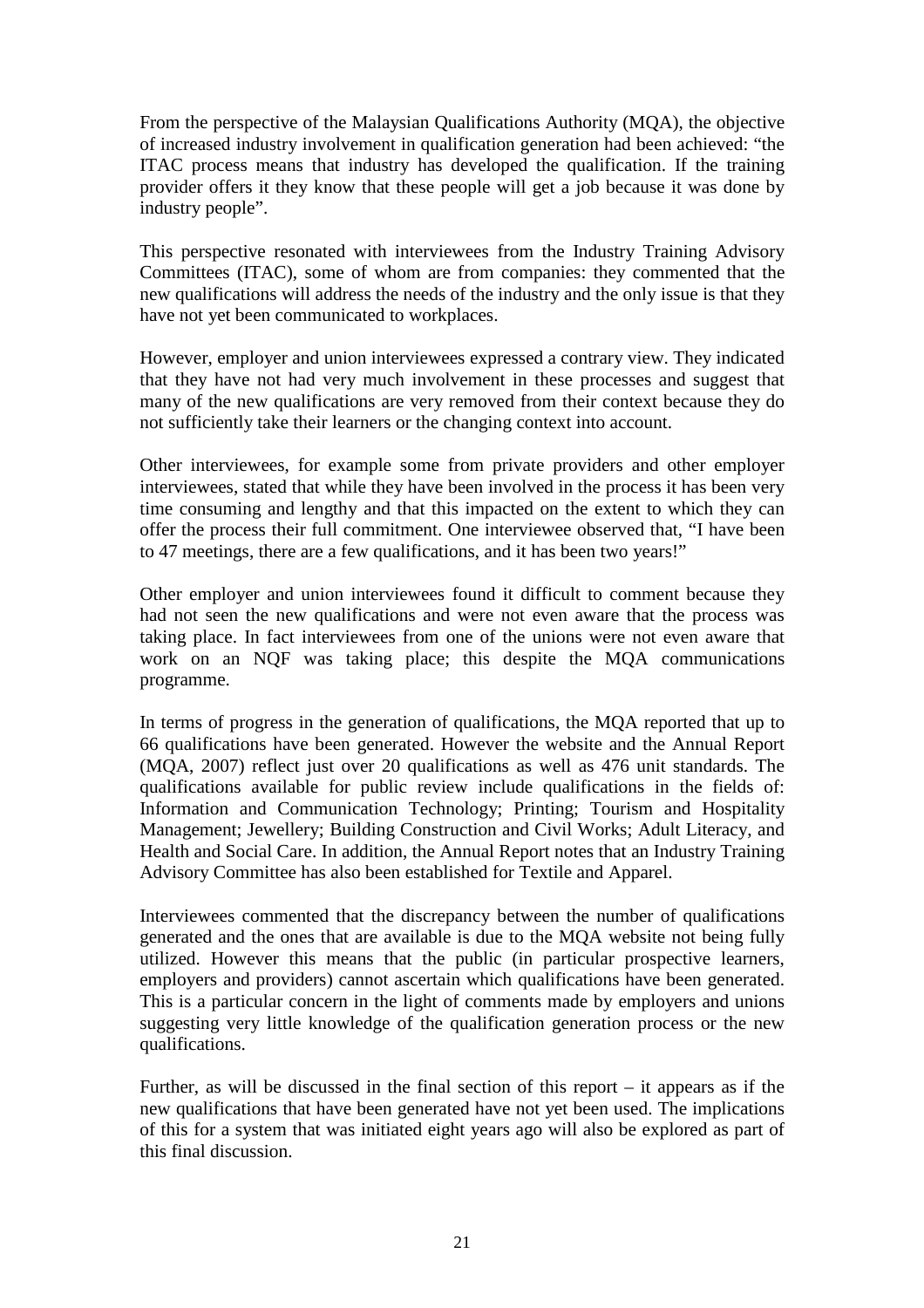#### **Registration and quality assurance of providers**

The Ministry of Education is responsible for the "formulation and publication of policies and criteria for the registration of primary and secondary schools.<sup>6</sup> This includes responsibility for all quality assurance arrangements related to schools and for ensuring that institutions adhere to relevant norms and standards. Interviewees confirmed these processes and stated that the Ministry ensures these things happen.

The Mauritius Qualifications Authority (MQA) is responsible for the recognition of training institutions offering TVET and workplace training. In terms of section 15, subsection (2) of the Mauritius Qualifications Authority Act 2001, as amended under the Education and Training (Miscellaneous Provisions) Act, 2005, "no owner or manager of a training institution shall operate a training institution unless it has been registered and accredited under this Act".

The MQA therefore takes responsibility for the registration of providers and for the approval of their programmes whether they lead to an award or not. This programme approval takes place against a defined process and criteria. These are published on the MQA website. The process is as follows: (i) the MQA receives an application; (ii) the MQA indicates that it has deployed a team of individuals with subject matter expertise to determine whether the programme meets the defined criteria, taking into account factors such as the nature of the learning programme, the trainers (they must be registered) and the resources that are in place.

However while providers suggest that the criteria against which the MQA evaluates programmes are transparent, this view is not shared by those offering programmes that do not lead to a national award. Interviewees indicated that the bases for decisions are entirely unclear. Moreover, it was argued that the MQA processes are prohibitively expensive leading to some providers selecting to try and remain outside of any system.

The TEC is responsible for the registration and accreditation of all providers of tertiary education. In a related function, the TEC also has responsibility for quality assurance and accreditation mechanisms. Part of this responsibility involves the TEC reviewing quality assurance systems that are in place within an institution and ensuring that these are consistent with their requirements. This requirement is outlined in regulation and as with TVET the Education and Training (Miscellaneous Provisions) Act, 2005 specifies that: "No person shall operate a post-secondary educational institution unless it has been approved by the Minister and has been registered and accredited by the Commission under this Act" (p. 8).

The TEC indicates that the purpose of registration "is to ascertain that a postsecondary educational institution is adequately equipped to fulfil its mission. As such, it must demonstrate that it has the necessary infrastructure on an appropriate site and that it has the necessary wherewithal to offer and sustain the programmes it is proposing to offer for a pre-determined period" (TEC, 2005b).

With regards to programme approval, when a programme is submitted for review the Tertiary Education Commission (TEC) considers it in terms of the following criteria:

 6 Under the terms of the Education and Training (Miscellaneous Provisions) Act, 2005.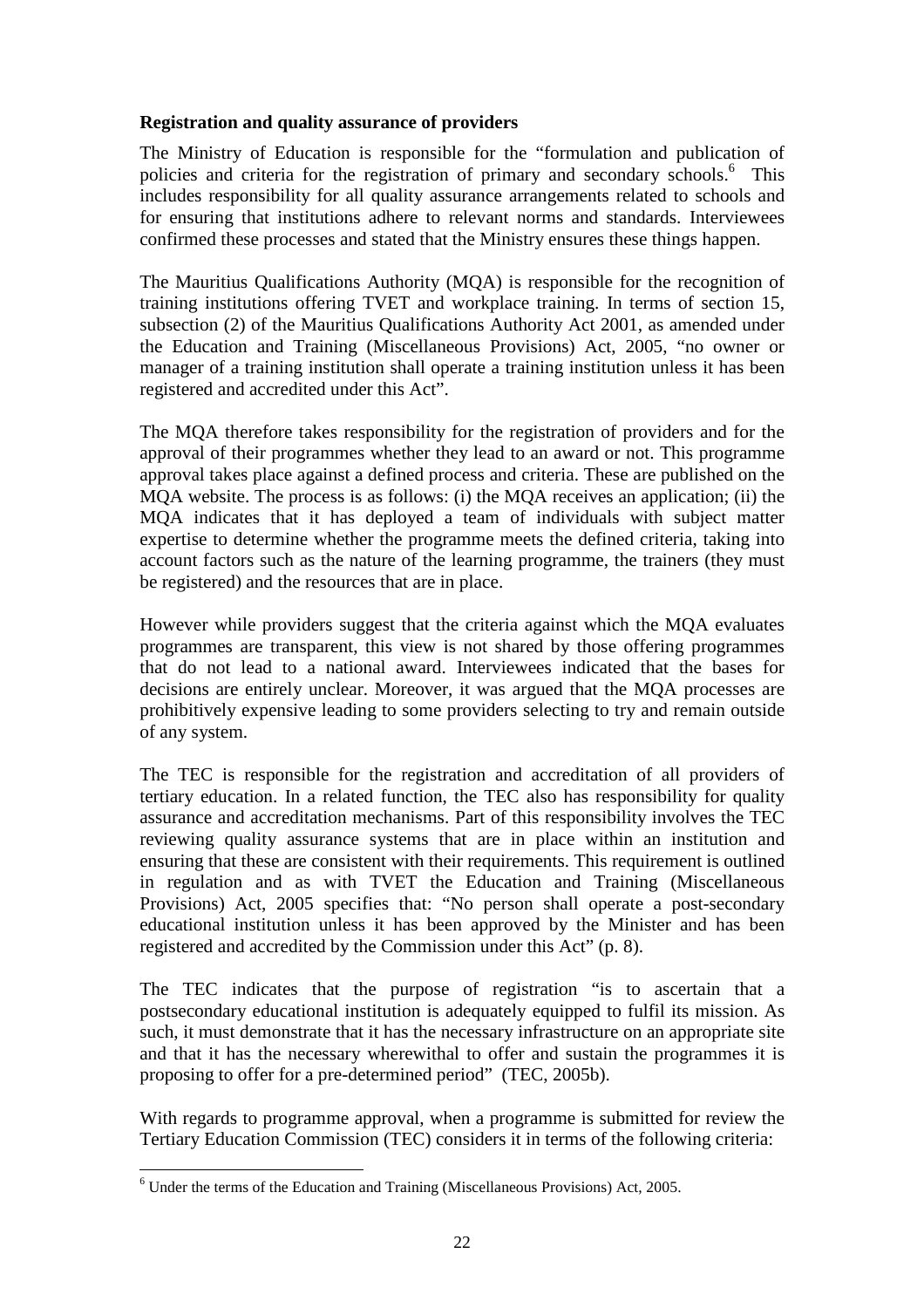- Aims and Objectives
- Student Recruitment, Selection and Admission
- Programme Design, Approval and Review
- The Teaching and Learning Environment
- Staff Resources and Ancillary
- Learning Resources
- Programme Organization and Delivery
- Teaching and Learning
- Student Support
- Monitoring and Assessment
- Output, Outcomes and Quality Control
- External Examiners
- Collaborative Provisions
- Industrial Links/Work-based Experience

The purpose of the review is to ensure that the proposed programme is:

- relevant to the socio-economic needs of Mauritius;
- of an international standard;
- recognized nationally, regionally and internationally;
- delivered in a satisfactory manner, ensuring that resources, both human and material, meet quality control procedures administered by the TEC.

Interviewees from the TEC outlined the process followed when reviewing a qualification. When a provider wishes to offer a tertiary level programme they are required to submit the programme and the related qualification to the TEC for approval. The TEC will refer the qualification to a relevant Mauritian public body i.e. to an institution that delivers similar programmes. This body will make recommendations as to whether the programme meets the defined criteria and can be offered against the identified qualification. This process is followed to ensure that the individuals evaluating programmes have subject matter expertise. Interviewees suggested that the approach allows for a substantive evaluation and avoids a technocratic evaluation which focuses more on form than content. However, one interviewee noted concerns about the validity of utilizing a provider to play this role, arguing a public provider may be biased and/or not have an interest in creating opportunities for other providers to enter the arena.

Interestingly, regarding programmes offered by international institutions, the TEC considers the status of the programme in the country in which the institution is based as well as its national relevance. It was explained that this is an issue that they have really had to grapple with as many of the courses, for example teacher education, have sections within the programme that are quite inconsistent with the legislative and contextual realities for teachers in Mauritius. The TEC indicates that they ensure that these are changed prior to the approval of a particular programme.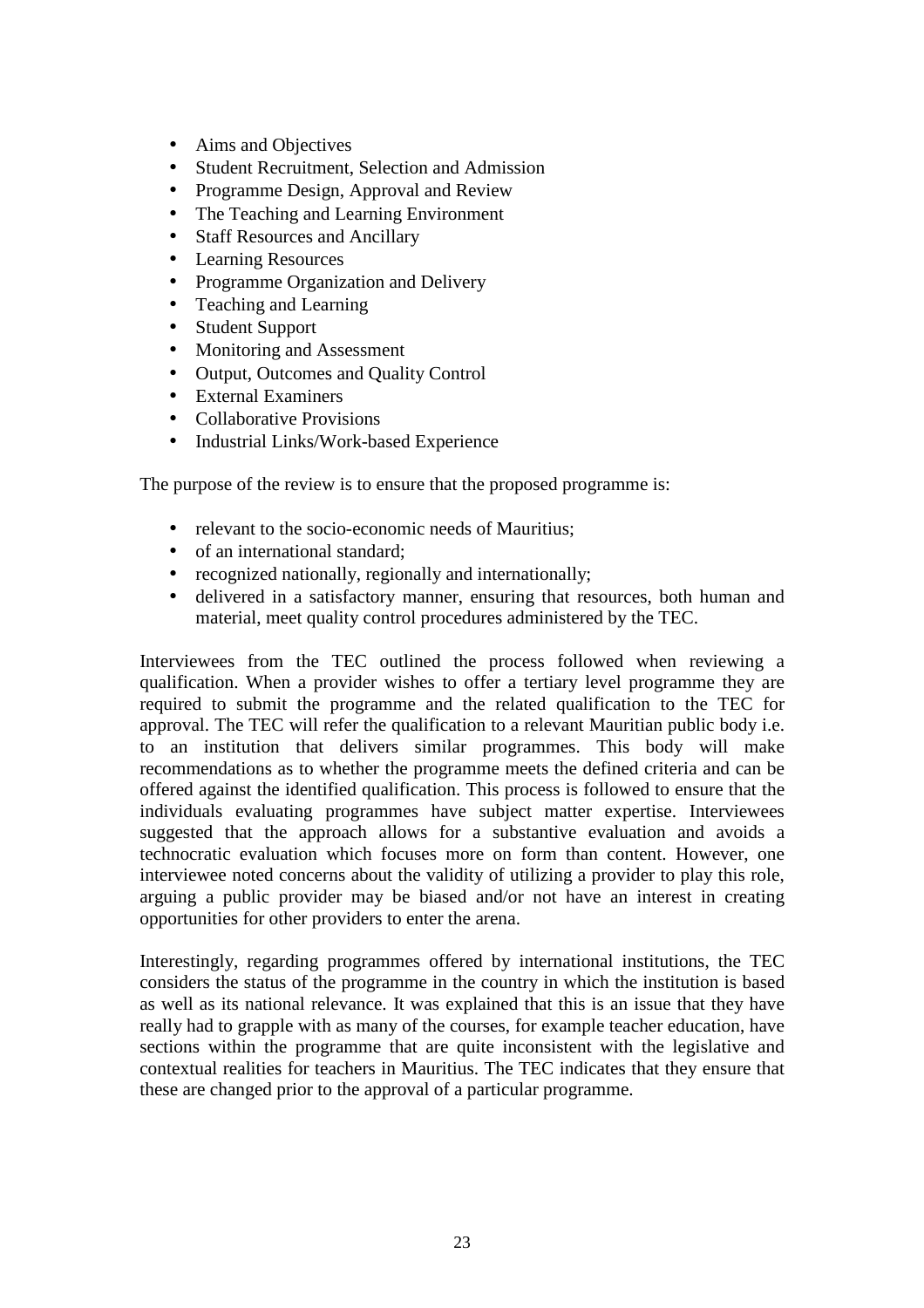#### **Assessment and certification**

Different arrangements are in place in the different streams regarding assessment and certification. Considerable changes are underway and these are flagged where relevant.

Schooling as indicated is the responsibility of the Ministry of Education. For public schools this function is carried out by the Mauritius Examinations Syndicate (MES) and the University of Cambridge Local Examinations Syndicate.

At TVET level the arrangements are slightly more complex and are about to change again: this section provides a synopsis of current practice and then highlights some of the key changes that are being proposed. The Industrial and Vocational Training Board (IVTB) is responsible for awarding National Training Certificates for the various NTC programmes. This is done together with the MES which, as indicated, has responsibility for the setting of examinations and for the moderation of the practical assessment and the practical implementation of the theoretical assessment. Regarding the Technical School Management Trust Fund (TSMTF), polytechnics have partnerships with international institutions which take different levels of responsibility for assessment (sometimes together with the MES) and subsequently take responsibility for the awarding of the qualifications (again sometimes with the MES and in some cases with both the MES and the TSMTF).

At the time of this research, legislation had been drafted to address perceived overlaps between the Industrial and Vocational Training Board (IVTB) and the Technical School Management Trust Fund (TSMTF). Interviewees indicated that this merged body will take responsibility for the awarding of TVET qualifications offered by the public and private sectors within the TVET/workplace segment. This is seen as critical as a major impediment to the implementation of the new qualifications is the absence of a body that can award these qualifications.

However it is noted that at this stage the focus of the discussion regarding certification is only with respect to qualifications – there is not yet a decision regarding the certification of unit standards-based programmes. This raises a concern in terms of the extent to which the credit accumulation that is envisaged for this sector will be possible. Further, many private providers offer non-award programmes and it is not clear whether these will be adapted to meet the unit standards to allow for this assessment process, even if it is agreed upon. This raises a further question as to whether the NQF will in reality address the large number of non-award bearing programmes that are in place.

This issue is discussed in more detail in the concluding section of this report.

The extent to which the Mauritius Examinations Syndicate (MES) has a role in this new system is yet to be determined and interviewees suggested that it would be fall to the new merged provider which could decide whether it required additional capacity, in which case the assistance of the MES could be requested. In addition, the MES would continue to play an assessment role for certain international bodies such as the City and Guilds of London Institute where agreements are already in place with the MES.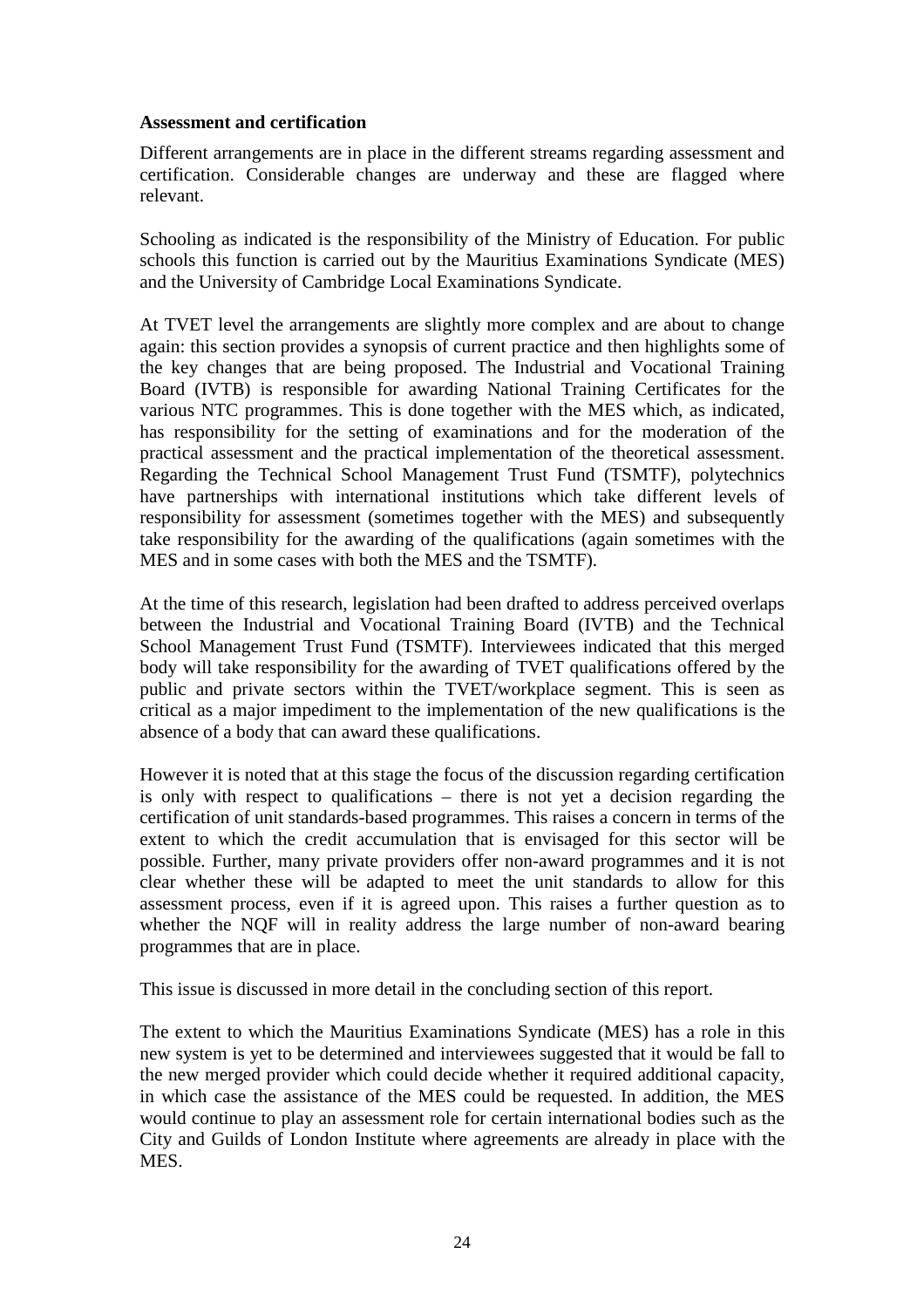Tertiary level institutions have been delegated authority for awarding certificates. This assumes that the institutions are registered and accredited and have a rigorous internal and external assessment process in place. International institutions are able to award certificates in terms of procedures agreed upon in their own country and the TEC only recognizes certificates (for equivalence) that are awarded by institutions that have this authority.

#### **In summary**

This section provides a brief synopsis of the issues emerging with regards to the implementation of the Mauritius Qualifications Framework (MQF) to date. These issues are flagged here as a basis for the final section of this report which considers the extent to which the NQF is on track towards achieving its objectives.

Importantly, the NQF in Mauritius takes two distinct forms. Allais (2009) distinguishes between organizing frameworks which attempt to make relationships between existing qualifications more explicit, and outcomes-based frameworks which provide the basis for the development of new outcomes-based qualifications which are separate from educational institutions and curricula, and can be used to certify prior learning. This distinction seems to be useful when trying to understand the Mauritian qualifications framework, as both types seem to be in operation.

The NQF operates as an organizing framework: this involved the MQA working with key bodies to reach agreement on level descriptors and the definition of a qualification and coordinating the process of locating qualifications on a level of the NQF. It is argued that this creates a basis for understanding the level at which a programme is pitched, however it is emphasized that this does not create a basis for establishing equivalence. The latter still relies on the key bodies undertaking a review of the particular programme to establish equivalence. This means that while the NQF provides a basis for organizing the qualifications there is still a reliance on agreements with providers regarding questions of access and mobility.

The NQF operates as an outcomes-based framework in the TVET/workplace segment. In this segment the MQA is responsible for establishing representative committees to generate new qualifications. These qualifications are made up of unit standards which specify the outcomes and assessment criteria that the student must meet in order to achieve the qualification. While providers are members of these committees, the process is quite removed from the curricula and the qualifications do not guide teaching, learning or assessment.

It was found that thus far approximately 66 qualifications have been generated, though far fewer than are publicly available (or known about). Further, none of the qualifications thus generated have been used yet. This is explained by the absence of an awarding body for new qualifications, although it is not clear why a plan could not have been put in place with the Mauritius Examinations Syndicate (MES) to achieve this.

It has also been explained that there are now plans in place to ensure that there is an awarding body for qualifications. However, it is not yet clear how short courses leading to unit standards will be assessed. There are also a large number of short courses which are considered to be non-award programmes for which there are no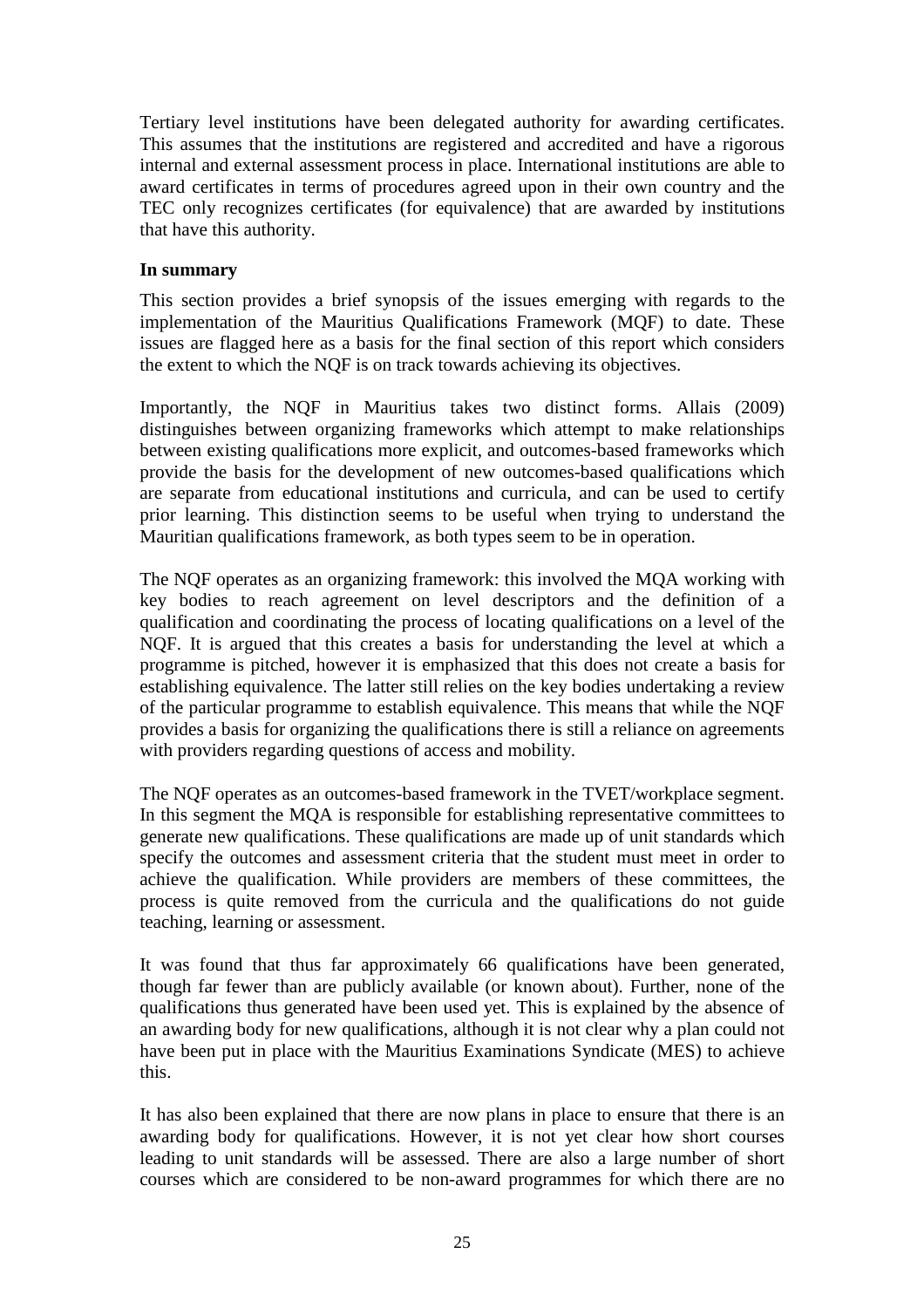plans to relate to unit standards. The policy in this regard does not appear to be clear and in reality many employers suggest that there is a need for non-award short courses that can be offered in a flexible manner and that the challenge is to ensure that these can be approved more quickly so that they can access the levy monies. This raises a question about the extent to which the generation of new qualifications can address the challenges that were initially raised as a rationale for outcomes-based education; that is the large number of non-award programmes and the limited ability of learners to accumulate credits and receive recognition for these.

### **4. Utility of the NQF**

Taking into account the manner in which the NQF is operating in Mauritius and the issues emerging, this section provides an indication of the extent to which the NQF has utility in terms of the original objectives that were set out it. These objectives are to:

- Promote access, motivation and achievement in education and training, strengthening international competitiveness.
- Promote lifelong learning by helping people to understand clear progression routes.
- Avoid duplication and overlap of qualifications while making sure all learning needs are covered.
- Promote public and professional confidence in the integrity and relevance of national awards.

It is noted that the NQF has not yet been fully implemented, and this is a very real finding in and of itself. It is therefore difficult to evaluate its impact. However, an initial indication of the extent to which interviewees believe that the NQF appears likely to address its objectives is provided, together with an analysis as to why it has not yet been fully implemented after so many years.

#### **4.1 Promote access, motivation and achievement in education and training, strengthening international competitiveness**

The NQF has been implemented in so far as qualifications are now pegged on the different levels of the NQF. This has assisted institutions to explain their qualifications to each other both locally and internationally. This in turn has enabled institutions to create recognition arrangements which allow students that have completed diploma programmes in the vocational stream to enter academic programmes.

However, while interviewees state that the location of the qualifications on the NQF has benefited this process, they also point out that this takes place on an institution by institution basis and is based on a review of specific programmes rather than on a set of arrangements derived from the NQF.

Similarly, while equivalence arrangements are seen as important, these are considered on a qualification by qualification basis linked to the content of each of the programmes rather than the level on the NQF.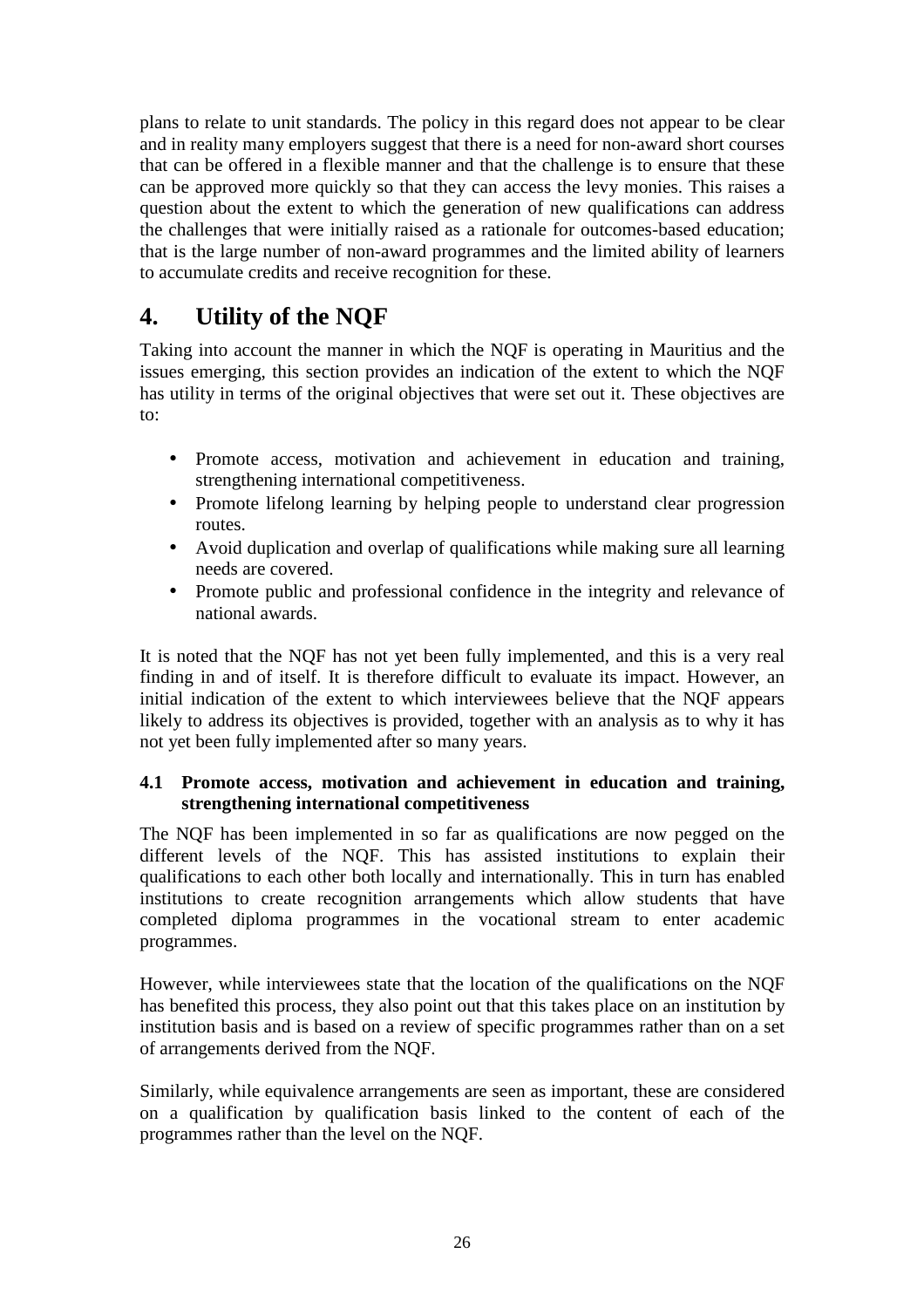The other area where it was anticipated that the NQF would play a role was with regards to the recognition of short courses: interviewees stated that they had anticipated the NQF would ensure that students who had completed short courses would receive recognition for this learning and would ultimately be able to attain a full qualification (through credit accumulation). However in reality there has not yet been any work completed in reconciling short courses with the standards that have been generated. Nor does there appear to be clarity regarding how this reconciliation process will take place. There is also no agreement in place as to who will assess and certificate unit standards and what the policies will be in this regard. In addition, interviewees, for example from the unions, suggested that the process of getting a short course approved is time consuming and expensive and that this makes the process prohibitive. Further, as indicated, many employers suggest that the nature of industry and the rapid pace of change imply that there should not be a situation in which all short courses are benchmarked against standards, as industry requires the flexibility to offer programmes that meet new and specific needs. Interviewees indicated that the emphasis should rather be on ensuring that such programmes can be rapidly approved so that they can access the levy.

The one area where interviewees indicated that the NQF has played a role with regards to access is the work that has been done, and is anticipated, on the Recognition for Prior Learning (RPL). The Mauritius Qualifications Authority (MQA) has supported two RPL pilots: one in tourism and the other in construction. Interviewees from the MQA and other constituencies are of the view that these have been successful and that applicants have achieved the full qualification while others have been informed as to the areas in which they require top-up training.

A few points related to this RPL process should be noted. Firstly, the numbers were found to be very low (less than 50 learners in total) and it was reported that the costs were quite high. It was also found that the RPL process took place against the NTC qualifications (that is the IVTB qualifications) and not the new qualifications. Further, employer and union interviewees expressed a real concern that if RPL took place against the new qualifications people may not be successful as they will not be able to meet the academic requirements built into the qualifications.

Interviewees suggested that the NQF has not yet played any other direct role in promoting access: rather they suggest that the key mechanism for facilitating access is the skills levy which is administered by the National Empowerment Foundation. This is based on enabling unemployed individuals to access skills training to enter sectors of the economy in which there is anticipated growth. Interviewees indicated that in order for a programme to be funded by the levy, it must be approved by the MQA: however it does not need to be benchmarked against the new qualifications or even against award-bearing programmes. This suggests that this key mechanism is not currently aligned with the NQF. While it may be that in future the levy could be linked to qualifications on the NQF, this may not be for some time as there is still no clarity about the manner in which unit standards will be assessed and recognized in the system. Further, as emphasized, employers consistently indicate the wish to support a certain percentage of short courses and not only award bearing programmes as they believe that this allows them a greater level of flexibility.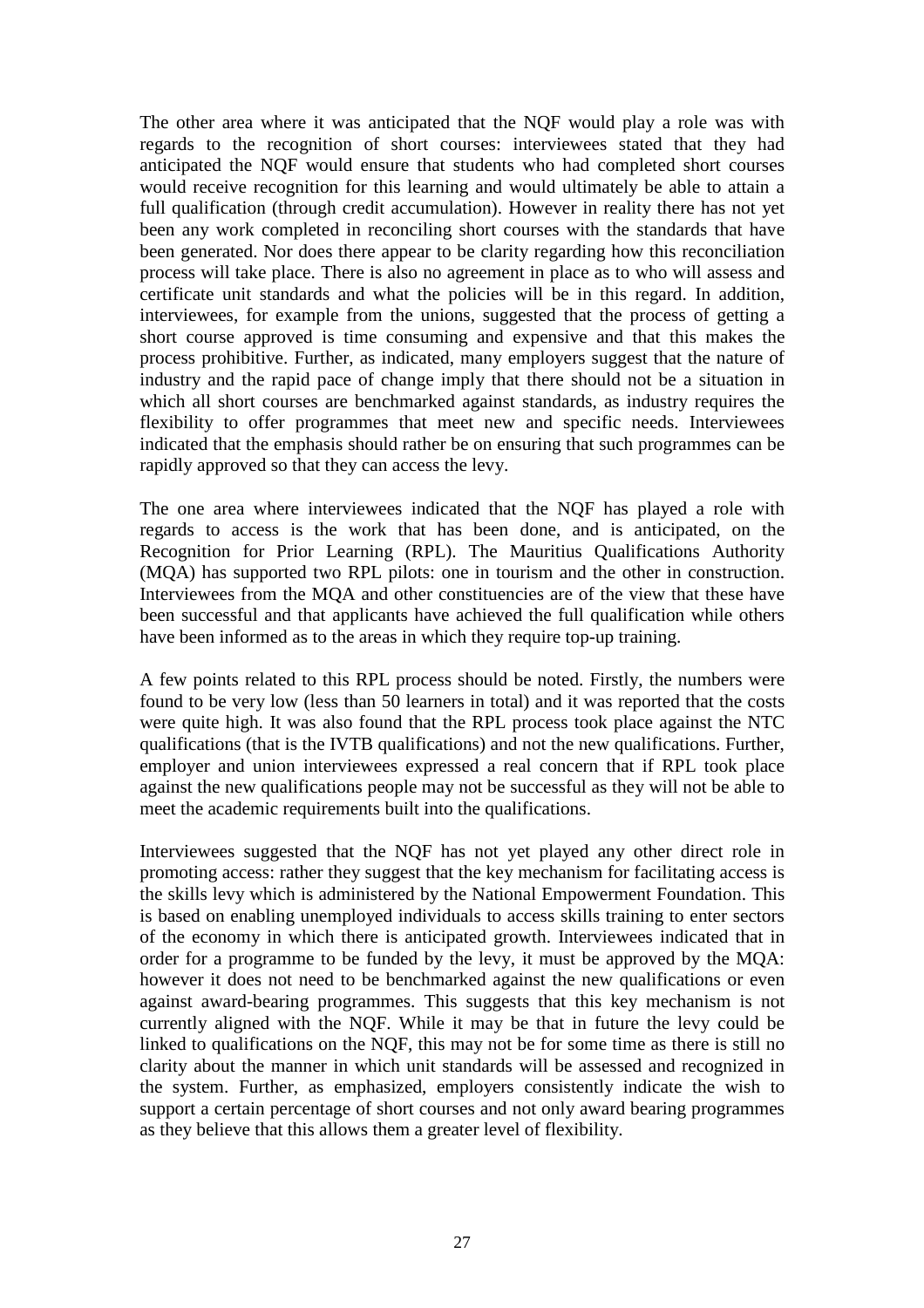There is also no evidence at this stage as to the way in which the NQF supports the strengthening of international competitiveness. The recent Education and Human Resource Strategy Plan (2008) emphasizes the need to ensure that the system of education is able to meet the needs of "modern day Mauritius". This statement suggests that this scenario is not yet the case and therefore that the skills required to be internationally competitive are not in place. Interestingly, the Plan does not suggest that the NQF will be responsible for giving effect to this goal, focusing instead on the need to increase provision at the different levels.

However, one interviewee who is both the chairperson of the Information Communications and Technology (ICT) and on the Mauritian Board of Investments believes that the qualifications that have been generated for the Business Process Outsourcing sector will enable a larger number of providers, rather than just the Industrial and Vocational Training Board (IVTB), to take responsibility for provision and that assessment against these standards will ensure that there is a consistent standard. He suggests that this will make a critical contribution to enabling Mauritius to compete in this sector and that in recognition of this the government is providing considerable sums of money to support the programme. Although that there have been real delays in implementing the programme and there is still uncertainty as to who will certificate the programme, it is anticipated that once the IVTB and the Technical School Management Trust Fund (TSMTF) merge these arrangements will be clarified. The length of time that this will take remains uncertain though, and interviewees cannot explain why an alternative arrangement cannot be made.

In other cases employers state that they simply by-passed the NQF process and instead generated new programmes with the IVTB which they both offer and certificate.

#### **4.2 Promote lifelong learning by helping people to understand clear progression routes**

This objective relates directly to the previous one, and similarly there appears to be little evidence that the NQF is having an impact on lifelong learning. This is because the NQF does not appear to promote movement across the segments (indeed previously it was noted that many believe this is not even the intention of the NQF). The Education and Human Resource Strategy Plan (2008) cites that the aim of the strategy plan is to change the mindset of the population and inculcate a new school 'culture', which will be accompanied by standardized assessment procedures and standardized tests. They suggest that these changes are intended to inspire confidence and respect in the schooling system and that this needs to be coupled with the transformation of the education system as a whole:

The promotion of life long learning in terms of quantity, quality, efficiency and equitable distribution of learning opportunities as well as the quest for more and better flexible and integrative structures requires the concerted effort by all stakeholders in, among other things, designing and developing a qualification framework that responds to national specification, but has the ability to also encompass regional and international prerequisites. (Education and Human Resource Strategy Plan 2008 – 20, Ministry of Education, Culture and Human Resources, 2008, p. 10)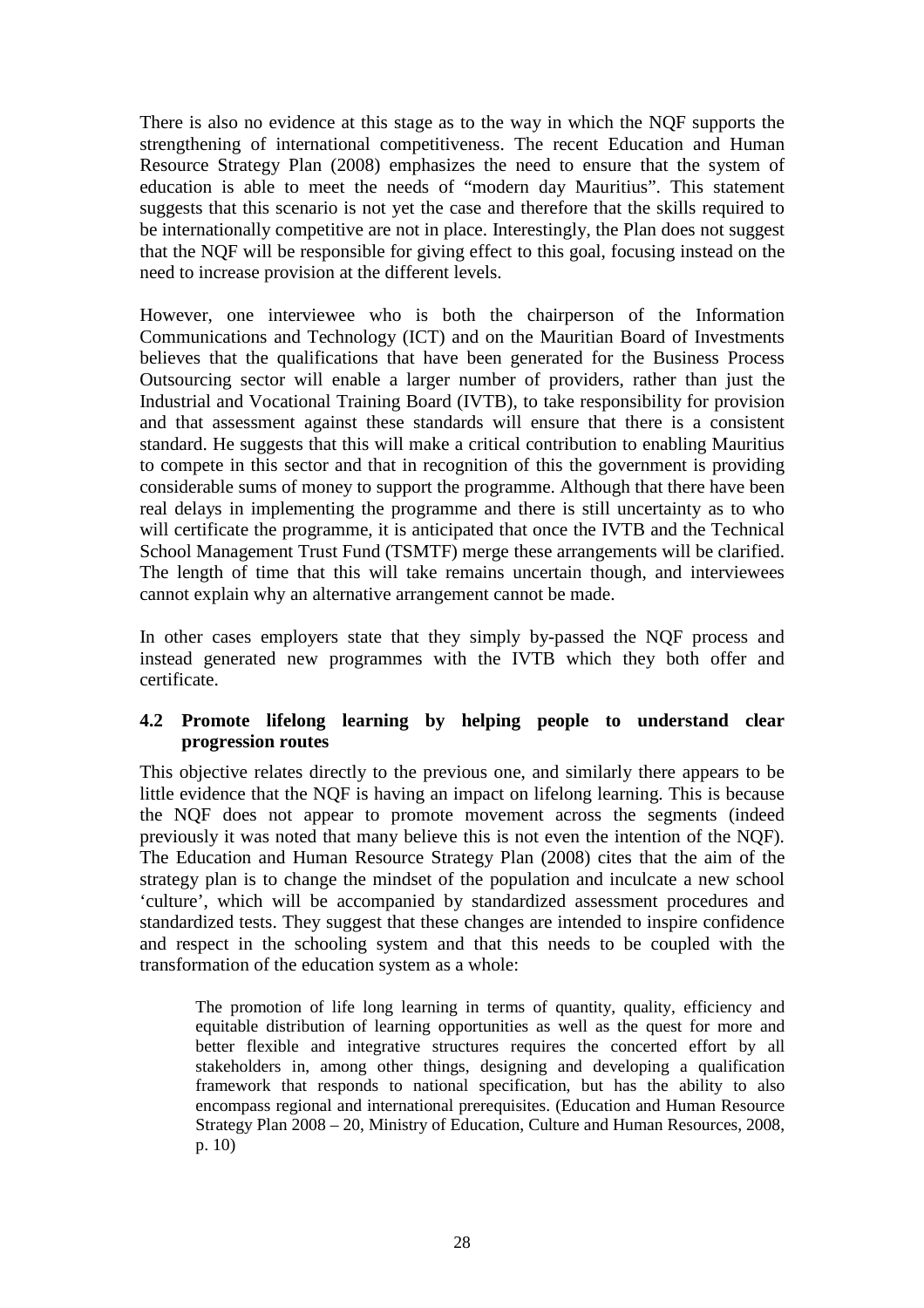Analysis offered in the Strategy Plan highlights that there is still very little articulation between the academic and vocational education sectors. This lack of articulation is noted despite the fact that the MQA was established in 2002 with the explicit mandate of establishing the NQF which has articulation as its key expressed purpose. Thus while the strategy suggests there is a need for an NOF to play this role, it does not indicate that the NQF has been able to address these concerns so far.

Even within the vocational segment there appears to be little evidence that the NQF itself promotes mobility and life long learning. While qualifications may be pegged at particular levels on the NQF, interviewees, in particular provider interviewees, state that there appears to be little evidence that this shapes decisions regarding access. Rather, these decisions are made in terms of each particular programme.

Similarly, the Tertiary Education Commission (TEC) explains that pegging a qualification on a level on the NQF is not the same as determining the equivalence of qualifications. This is done through a comparative review of the syllabi to ensure they address similar content. This is particularly important in the professions where decisions are made in terms of whether the individual can practice under a certain piece of regulation.

Interviewees also consistently raised a concern about the absence of career planning: there are divergent views as to whether the NQF and specifically the allocation of qualifications to particular levels on the NQF will assist with this. Interviewees from the construction union had not seen the new qualifications, but noted reluctance amongst employers to facilitate such progression as there are pay implications. Employers also state that they are not aware of the qualifications but suggest that employees would not be able to progress up a formal qualification ladder given their lack of literacy (a point agreed by the unions) and also indicate that this would encourage poaching of staff by other employers.

Regarding students who are not yet in the workplace, it was suggested that the NQF assists students to understand the level at which a qualification is pegged but that this does not inform them as to whether they will be able to progress in a particular direction. Nor can they consult the Mauritius Qualifications Authority (MQA) or the Tertiary Education Commission (TEC) website to establish these pathways, as the lists of programmes that are accredited on the NQF are not consistently mapped (except in terms of broad level indicators).

However, there is an argument – put forward by both the TEC and the  $MQA - that$ this information will be publicly available in the future. It was indicated by one interviewee from the National Empowerment Foundation that they will be supporting programmes to facilitate career guidance and that these guidance instructors will be trained in terms of the NQF so that young people can be supported to access programmes that lead to national certificates.

#### **4.3 Avoid duplication and overlap of qualifications while making sure all learning needs are covered**

This objective lies at the heart of the NQF which was developed to address the "jungle of qualifications". Yet it does not appear as if there are fewer qualifications now then there were when the NQF was instituted: though it is suggested that the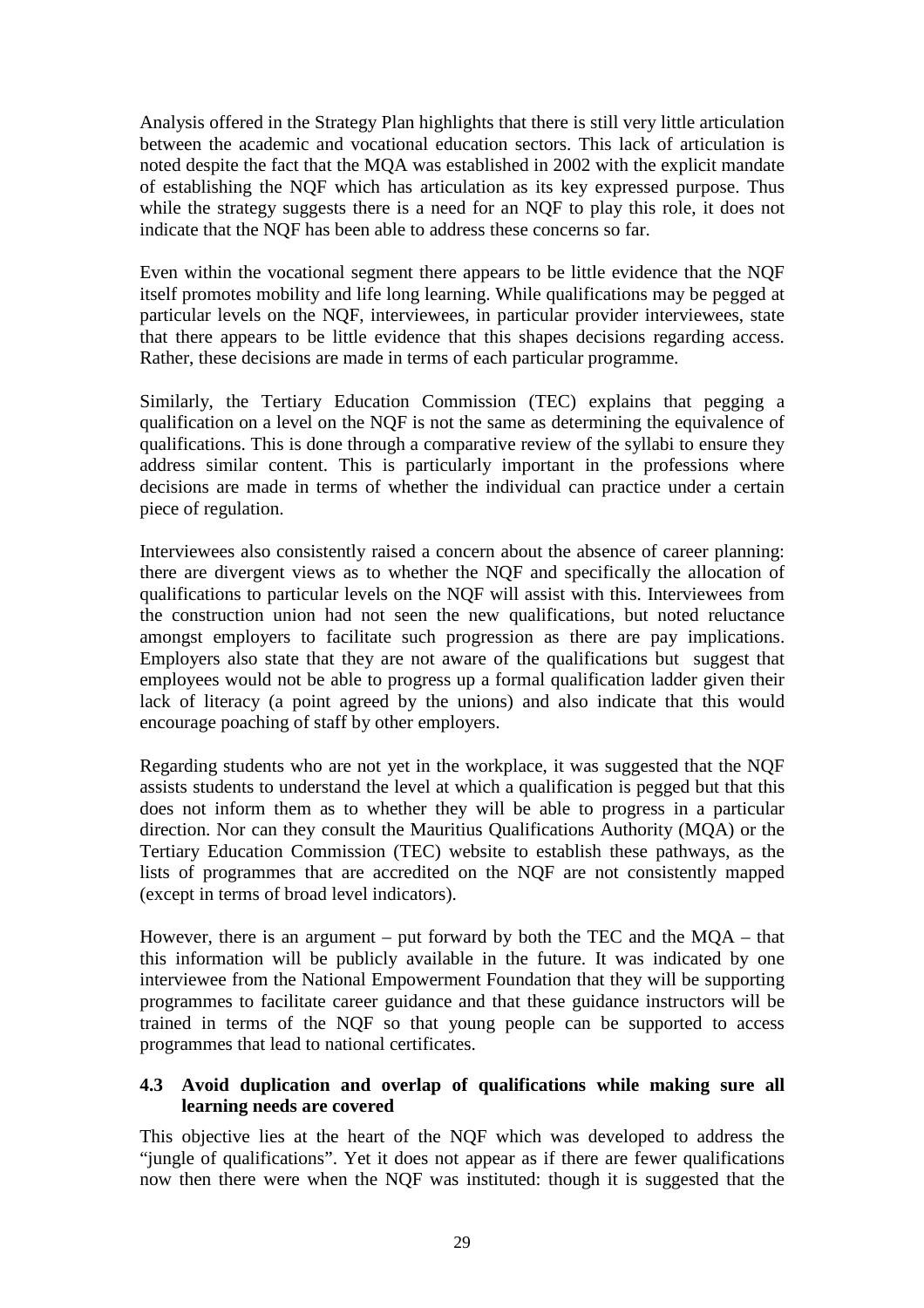relationship between many of these qualifications is now clearer. This was particularly emphasized with regards to diplomas as interviewees stated that there are different types of diploma, and that the allocation of these programmes to levels on the NQF helps to make sense of them in relation to each other.

Further, interviewees from the Industrial and Vocational Training Board (IVTB) suggested that they do utilize the new qualifications as a benchmark to review their own qualifications and curricula and to establish areas in the new qualifications that they are not covering and that should be included into their curricula.

When the IVTB and the Technical School Management Trust Fund (MTSTF) merge they will begin to offer new qualifications instead of the National Training Certificate (NTC) qualifications; however, this does not appear to be well understood by all IVTB centres and certainly does not appear to be the case for the polytechnics. While some IVTBs state that they will phase out NTC qualifications and begin to use the new qualifications, others seemed quite unaware of the processes taking place. This will not impact on the provision that is offered by the private providers as many of these indicate that they will continue to offer either short courses or internationally linked courses. They also indicate that there is little clarity as to the way in which short courses will relate to the NQF.

Interestingly in the tourism sector, unions state that training is working and that there are clear pathways for students as well as employees. Further, the training is offered by public and private providers at different levels of the NQF. There appears to be a shared understanding of the changes that will be taking place amongst providers (although this was not the case for the unions who had not heard of the NQF and had no idea that changes were planned). Interviewees from the private and public providers were aware of the new qualifications, had been involved in generating the standards and qualifications and felt that they were appropriate. One interviewee hoped that these new qualifications, used across the sector, would ensure that more practical training was included. He was of the view that the move towards offering qualifications up the NQF ladder had in some cases replaced practical components with theory, reducing the extent students' employability. However all interviewees stated that there are so few providers in the sector that in reality this would not change provision in any substantive way as the sector knows what each provider offers and tailors this in terms of their needs already,

#### **4.4 Promote public and professional confidence in the integrity and relevance of national awards**

As indicated, there are lists of accredited programmes which are available on the MQA website. However, there is little knowledge of these lists and they do not provide the level of detail required. The Tertiary Education Commission (TEC) indicated that the availability of lists is still discussion but pointed to concerns that indicating levels may lead to confusion when programmes change. This means that such information is not yet publicly available unless specifically requested. Generally, interviewees appeared to be unaware of the lists or how to use them, although government officials indicated that when they had a query relating to the status of a particular qualification (against their requirements) and they requested the information from the TEC or the MQA they were provided with the relevant information and this enabled them to establish whether there was equivalence.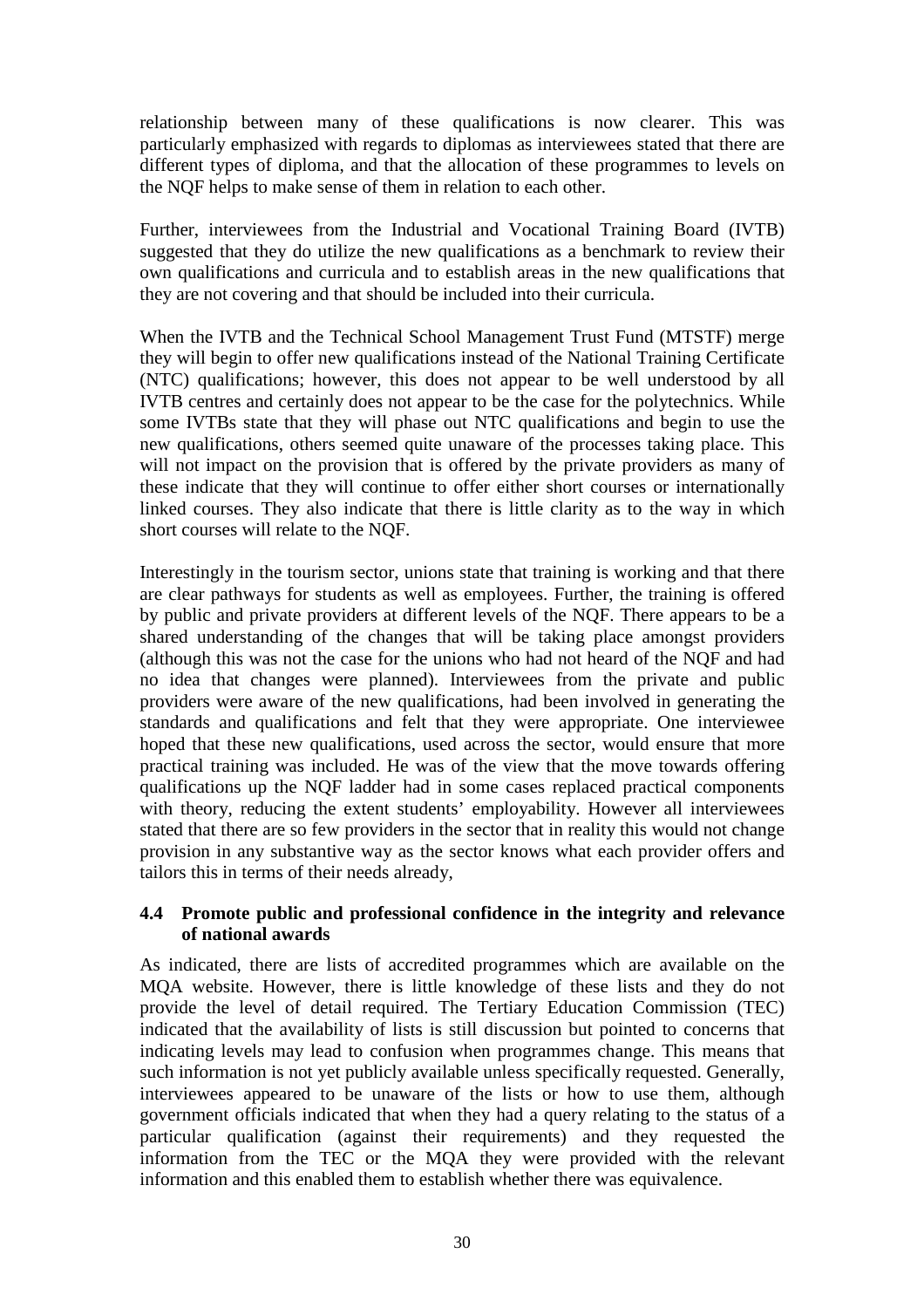A specific example of where the TEC and the MQA are used to determine equivalence is with regards to employment in the public sector. It was explained that schemes of service for the public sector specify the qualifications required for any job. These qualification requirements are worked out with the trade unions and are in accordance with the Employment Rights Act 2008 and the Equal Opportunities Act 2008. Within this context, it was indicated that the TEC and the MQA play a critical role in establishing whether the candidate is eligible for appointment in terms of the status of their qualification.

It has been emphasized throughout this report that while in reality the framework exists and qualifications are pegged on different levels of the NQF, the focus of activities are still based on a review of the qualification and programme by the relevant body (as in the example provided above) and there is no automatic assumption of access or equivalence by virtue of a qualification's location on the NQF.

The new qualifications remain untested, and their impact on the sectors in which they are located remains unclear: this, despite the length of time for which the NQF and the MQA have been in existence.

While interviewees from certain sectors indicate that they are aware of the new qualifications and are confident that they will be implemented in the next few years, administrative issues continue to bedevil the system and prevent the take up of the new qualifications. For example, in the Business Process Outsourcing example, qualifications have been generated and there is employer and government buy-in, but there appears to be no ability to resolve the question of who awards the qualification. By contrast, in other sectors such as the ports, the IVTB appears to have been able to generate a new programme, get it approved and make an arrangement with the MES to award the qualification – yet these activities have all happened outside of the NQF.

The biggest concern regarding public confidence is the fact that most stakeholders appear to be unaware of the developments related to the NQF or think that they are taking place in a way that excludes industry. This last point is of particular concern given that industry involvement was the stated purpose of the NQF. An interviewee from the Mauritius Employer Federation stated that industry does not have 50 per cent representation on the MQA and is unable to influence this structure in terms of their needs. The Mauritius Employer Federation suggests that the qualifications are largely based on international standards and have not been contextualized for the needs of employers or employees in Mauritius. The Mauritius Employer Federation cites the issue of literacy already raised in this report as well as specific industry realities which may be different in Mauritius than in the countries in which the standards have been generated. Other employers and unions either have no knowledge of the NQF or believe that it is a costly and time-consuming process which does not actually improve the quality of training. This latter point is one that is reflected upon in the concluding section of this report.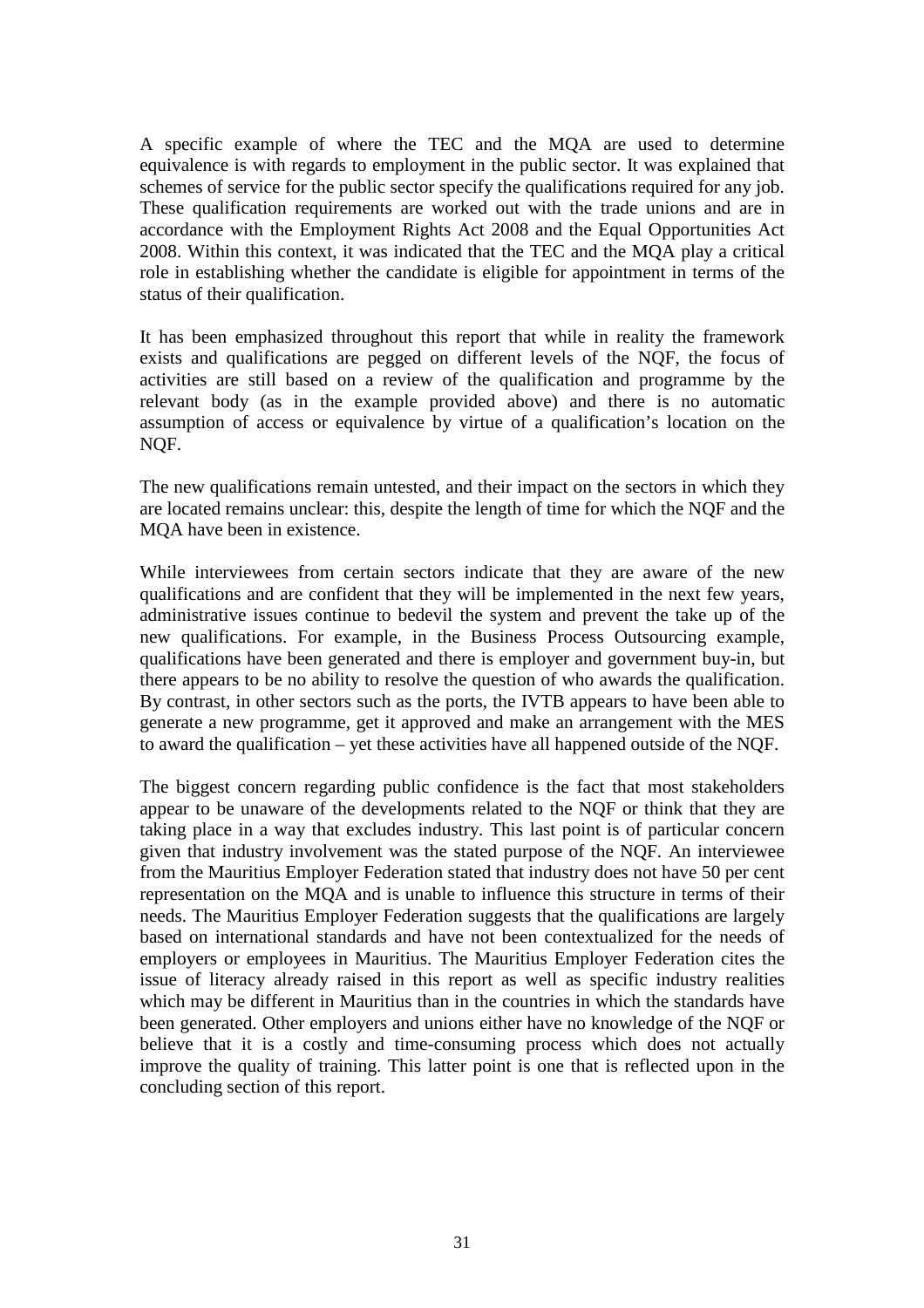### **5. Conclusion**

The report has highlighted that the design of the NQF in Mauritius is one of a broad structure with three segments each with responsibility for quality.

The manner in which different processes are undertaken within segments differs based on the traditions and existing ways of operating. This means that all three segments have taken the form of an 'organizing framework' while TVET has attempted to developed an 'outcomes-based framework' (Allais, 2009).

Regarding the NQF as an organizing framework, it is noted that the NQF project has not tried to change all aspects of the delivery of education and training. Rather, it has focused on establishing relationships between structures working in the segments and on determining relationships between different programmes and qualifications. It is suggested that in doing this, particularly at a higher education level, the task of determining equivalence between qualifications is made easier. It is also suggested that qualifications that were offered but that do not comply with minimum criteria for a qualification have now been excluded from the NQF and can no longer be offered as an award programme. This helps to make sense of the myriad of qualifications within the tertiary sector. Further, interviewees note that this work could in the future assist individuals offering career guidance (once there is additional information available on the NQF).

In terms of the role of the NQF as an outcome-based framework within the TVET segment, it has been observed that this has increased the expectations of the Mauritius Qualifications Authority in this segment.

Interviewees stress that the generation of new qualifications will be used as a way of achieving the NQF objectives for TVET and as a means of creating a benchmark against which other qualifications can be measured. The new qualifications are also considered important as a way of enabling what were non–award programmes to provide training against registered unit standards so that learners receive recognition.

However, the new qualifications are not yet being offered or used. Instead qualifications offered by the IVTB are still being utilized as the benchmark for establishing equivalence on the NQF (for the TVET segment). Where private providers wish to have national recognition they are already seeking quality assurance arrangements through the IVTB and the MES. Alternatively these providers are continuing to offer international qualifications or non-award programmes.

The MQA perspective is that this lack of take up is primarily because of the absence of an awarding body for these qualifications and it is argued that the pending merger of the Industrial and Vocational Training Board (IVTB) and the Technical School Management Trust Fund (MTSTF) will resolve this issue and qualifications will be utilized.

It will be critical to monitor the usage of the qualifications, particularly as other interviewees suggest that the Mauritius Examinations Syndicate (MES) has always been able to play this role and it seems unclear why they have not already been requested to do so if this was the only obstacle to implementation. Instead, it is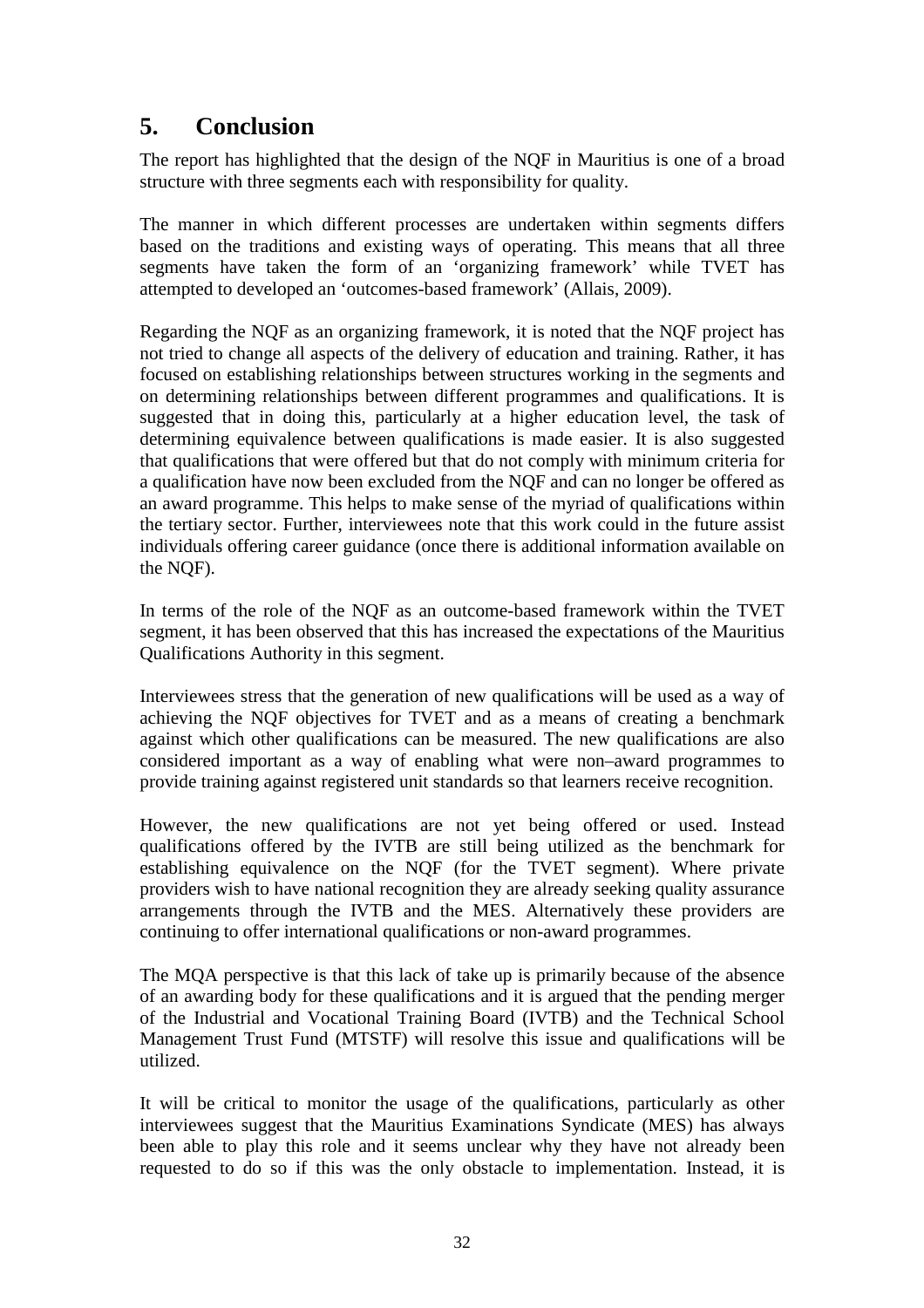suggested that the lack of implementation may in part relate to the absence of clear arrangements regarding the awarding of the qualification but may also relate to an absence of any shared commitment to the implementation of the NQF.

The tourism union suggests that there has not been a problem with provision in their sector, and that they had not heard of the NQF. Employers and providers in this sector state though they are willing to use the new qualifications and providers suggest that these new qualifications may assist to locate different programmes in relation to each other and in this way enable different providers to offer programmes that complement each other.

In the construction sector, unions had also not seen the qualifications and both unions and employers seemed doubtful that these would be provided to employees: they indicated that low literacy levels would mitigate against this and time concerns given work pressure and the cost implications of increased wages if employees actually complete the training.

Employers in ICT report that technology changes too quickly for formal standards to ever represent a solution to their immediate training needs and that this is only useful in terms of qualifications that provide a foundation of learning for their new recruits. As emphasized throughout this report, interviewees argue that there continues to be real need for non-award programmes. This raises the question of whether the need to ensure that all learning leads to credits is even a desirable objective. These cases all highlight that there is continued uncertainty as to whether all stakeholders are aware of NQF-related developments, and whether they believe that it is desirable to translate all programmes into credit bearing programmes.

Further, the ILO NQF Research Discussion Document (ILO, 2009, p. 8) focuses on the institutional context and government documents highlight the importance of "improving the quality (and relevance) as well as quantity of education supplied in the country" in relation to broader social and economic.

Yet these institutional issues and the imperative to improve the quality of education and training are left out of discussions relating to the NQF. Despite this, or maybe because of this, one interviewee from the IVTB indicated that while new qualifications are used as a benchmark for reviewing their programmes, they prefer to offer programmes against their own qualifications as these programmes have been generated in a comprehensive manner and include a set of objectives, entry requirements, mode of training, duration, curriculum structure, learning strategy and scheme of assessment. They argue that the new qualifications do not offer any guidance as to how to provide the programme.

Of even more concern is the number of interviewees who hold the view that that the new qualifications suggest that one teaches something and then moves on once individuals have acquired the standard, in contrast to an approach that continually recycles principles and knowledge. This could suggest that providers may use these new qualifications in a way that makes fragments learning and consequently undermines rather than improves quality.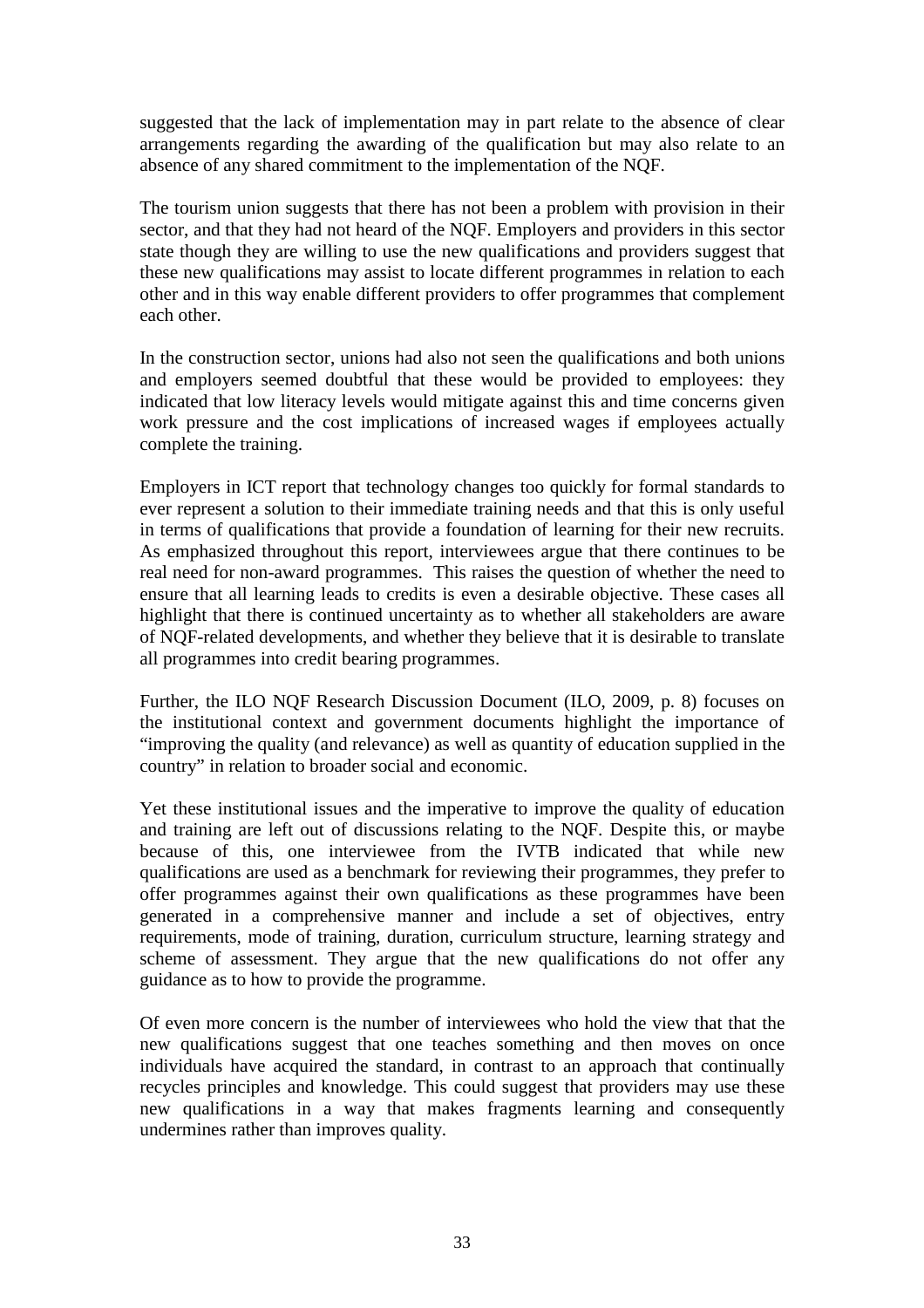Finally, the report has emphasized that there are imperatives that the NQF cannot address: the NQF cannot encourage learning or the provision of training. This is dependent on effective funding of students. While in Mauritius education up to higher education is free, students still drop out of even school education as they cannot afford not to work. Further, employers state that the levy drives many of their training decisions alongside the basic needs of the industry: the extent to which there is an NQF is less relevant to them.

These last points emphasize a number of critical issues emerging from this case study. First, that the NQF on its own cannot achieve the complex objectives that are set out for such systems and that it is vital that a more realistic view is taken of what it can and cannot assist with. This would ensure that complementary strategies are put in place and resourced. Secondly, that there is a need for a clear process of integrating qualifications within the institutional context and of exploring the relationship between the qualifications and provision. Thirdly, there is a need for leadership and communication to ensure that stakeholders and others understand the changes and can set in place the steps that are required to ensure that they are able to take advantage of the changes where they could result in a positive impact.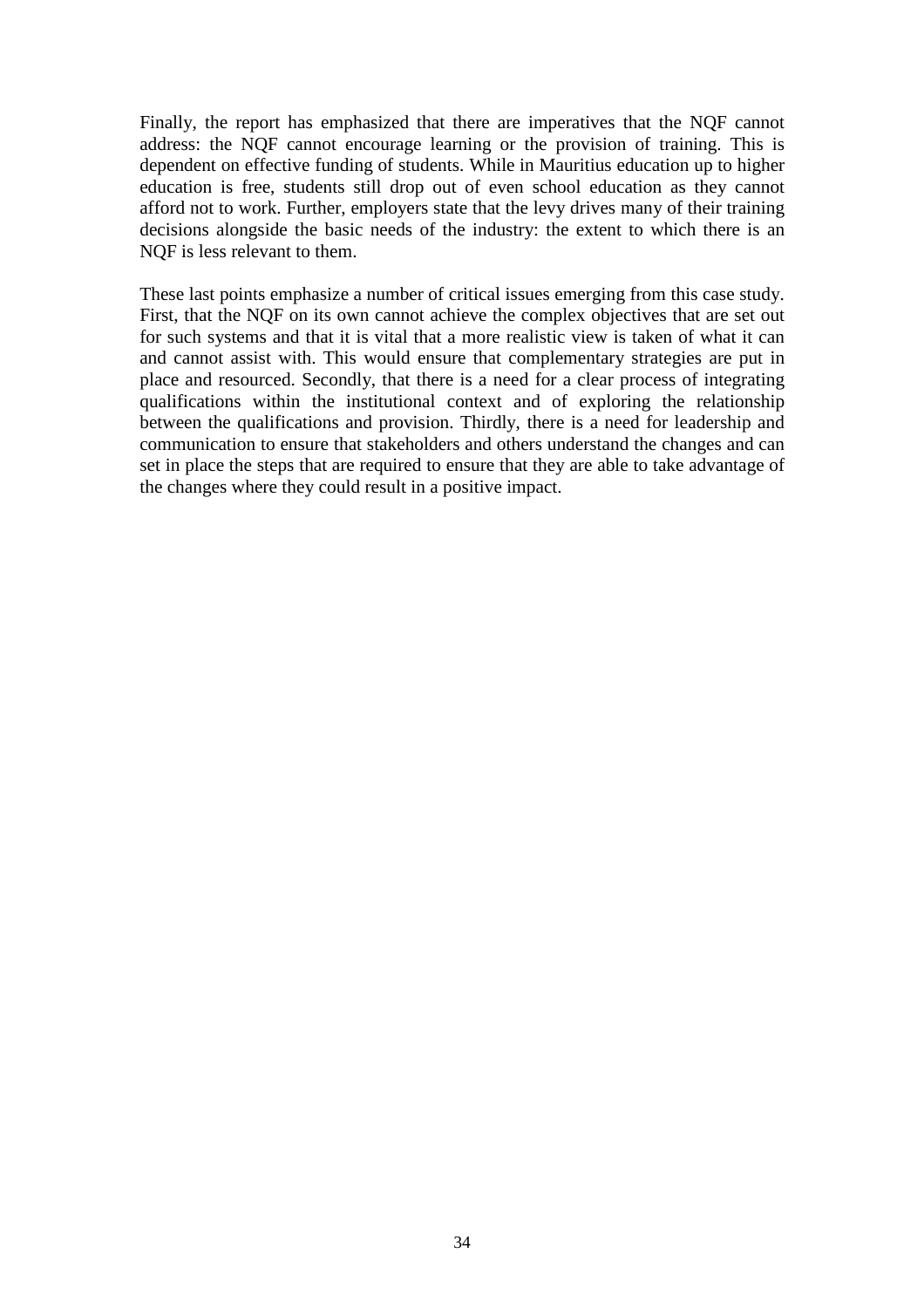#### **References**

- Allais, S. 2009. Smoke and Mirrors: What's really informing the growth of national qualifications frameworks internationally? paper presented at the 10th UKFIET conference, Oxford University, 14-17 September.
- Baguant, D. 2003. *People and productivity*. (Port Louis, National Productivity and Competitiveness Council)
- Bunwaree, S. 2001 "The marginal in the miracle: Human capital in Mauritius", in *International Journal of Educational Development* 21, pp. 257–71.
- Central Statistics Office, Government of Mauritius. 2002. *Digest of educational statistics 2002.* (Port Louis, Government Printer).
- Dubois, P.R. 2000**. "**National qualifications framework for Mauritius", in: R. Maclean and D. Wilson (eds.): *National Qualifications Frameworks in Africa, International Handbook of Education for the Changing World of Work.* UNESCO-UNEVOC. (Netherlands, Springer.
- Gewer, A. 2004. "Mauritius, the Singapore of Africa, Skills for a Global Island", in S. Akoojee et al. (eds.): *Vocational Education and Training in Southern Africa,* (South Africa, HSRC Press), pp. 46-64.
- Government of Mauritius. 1988. *The Industrial and Vocational Training Act (No. 8).*
- Government of Mauritius. 2001. *The Mauritius Qualifications Authority Act (No. 42).* 28 December.
- Government of Mauritius. 2003. *The Human Resource Development Council Act*. July.
- Government of Mauritius. 2005. *Education and Training (Miscellaneous Provisions) Act*. *(No. 18).* 4 May.
- Human Resource Development Council (HRDC). Government of Mauritius. 2009. *National Human Resource Development Plan*, January.
- International Labour Office (ILO). 2009. *NQF Research: Discussion document, conceptualizing the role of qualifications in educational reform*, M. Young and S. Allais, 31 March.
- Ministry of Education, Culture and Human Resources. 2008. *Education and Human Resource Strategy Plan 2008-20.*
- Mauritius Qualifications Authority (MQA). 2001. *National Qualifications Framework for Mauritius: Preliminary report*, April.
- Mauritius Qualifications Authority (MQA). 2007. *Annual Report 2006-07.*
- Scottish Qualifications Authority (SQA). 1998. *Towards a National Qualifications Framework for Mauritius: A report of a feasibility study for the IVTB*.